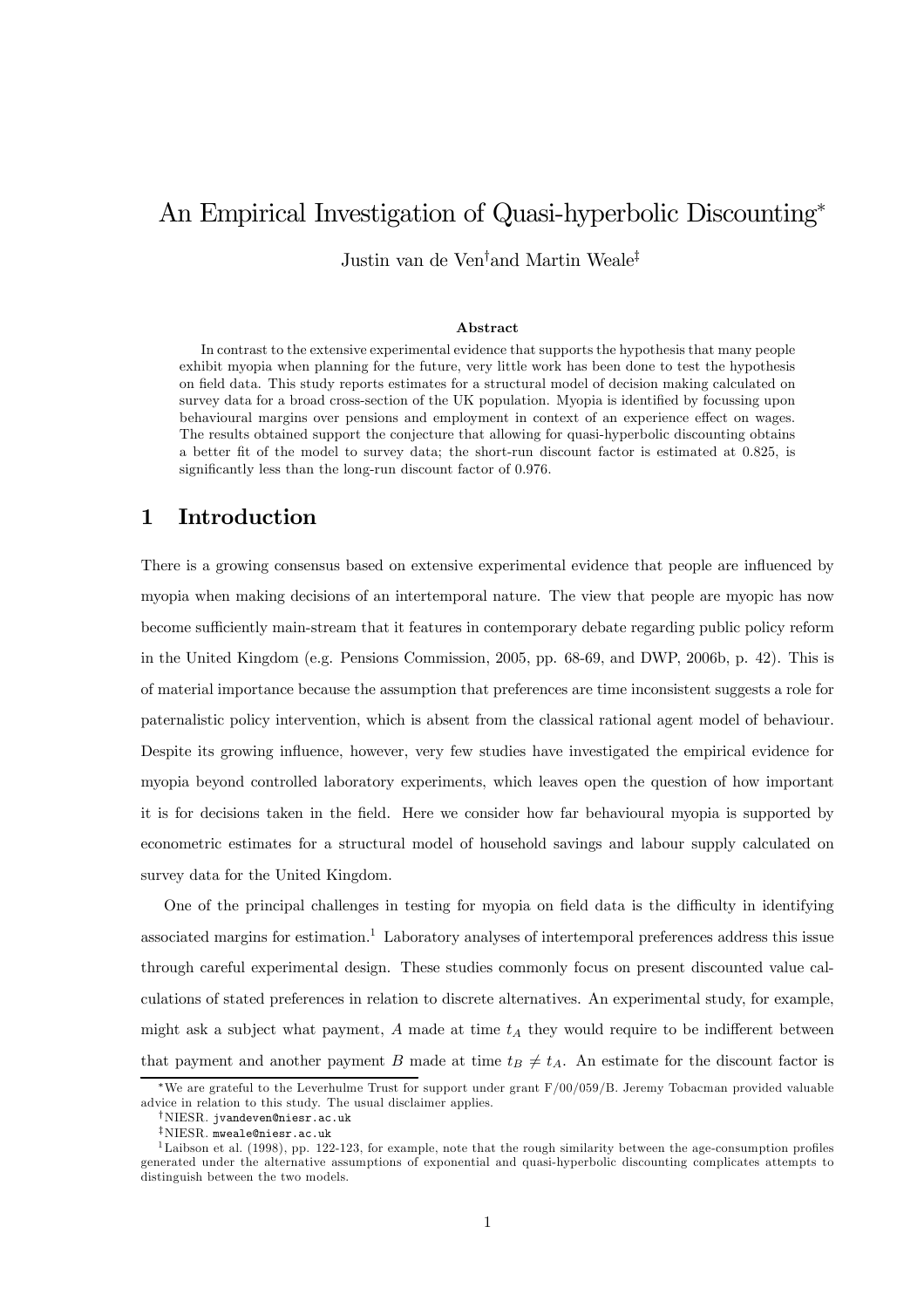then obtained by calculating the rate of depreciation necessary to equate the present value of payments A and B. By testing over alternative time horizons, it is commonly observed that discount rates are higher in the short-run than the long-run (e.g. Green et al. (1994) and Kirby (1997), see Ainslie (1992) for a review). Unfortunately, the conceptual problems that arise when interpreting this type of evidence through the lens of the life-cycle framework are well known (see Frederick et al. (2002) for a review).

A promising avenue of empirical research on myopia considers structural models of decision making over margins that are distinguished by the timing of their associated welfare effects. This approach is based on the observation that sophisticated myopia gives rise to the potential for "conflict between the preferences of different intertemporal selves", Diamond & Köszegi (2003), p. 1840.<sup>2</sup> Sophisticatedly myopic agents will consequently attach a welfare benefit to commitment mechanisms that help to resolve their intra-personal conflict in favour of their present self, which agents with time-consistent preferences will not, and this disparity in preferences can be exploited for empirical identification. In the context of uncertainty and time-consistent preferences, for example, the illiquidity of a pension fund represents an unambiguous welfare cost because it exaggerates the influence of liquidity constraints prior to pension age. In contrast, a myopic individual may find the illiquidity of a pension to be welfare improving, if this helps to ease the worry that savings set aside for retirement may be spent prematurely.

Exploring decisions that are distinguished by the timing of their welfare effects places particular emphasis on the uncertainty associated with the decision making environment. In context of timeconsistent preferences, for example, the bearing that investment illiquidity has on welfare depends crucially upon the uncertainty over future financial circumstances (as referred to above). This emphasis on uncertainty implies that standard econometric analysis of linearised Euler conditions is inappropriate.<sup>3</sup> The related literature has consequently focused on structural models of decision making in the context of uncertainty that are solved using dynamic programming methods.<sup>4</sup> Laibson et al. (2007), for example, estimate a life-cycle model of consumption and investment decisions that distinguishes between (net) liquid assets on the one hand, and a composite illiquid asset that is specified to reflect housing and pensions on the other. Laibson et al. estimate their model on US data for households with a high-school but not a college degree. They report that restricting their model to constant exponential discounting results in an estimate for the (per period) discount factor of 0.846 / 0.942 (depending on the weighting matrix applied). Allowing for quasi-hyperbolic discounting results in an estimate for the

<sup>2</sup> Sophisticated myopia refers to the condition where agents are aware of the time-inconsistency that is implied by their myopic preferences. The usual alternative is to assume that myopic agents are naïvely unaware of the time-inconsistency of their preferences. We do not explore the issue of naïve myopia here.

<sup>3</sup> See Browning & Lusardi (1996) for a review of the literature that focuses on linearised Euler conditions. Ludvigson & Paxson (2001) report on the potential biasses for regression estimates of linear approximations to the Euler equation in context of uncertainty.

<sup>4</sup> See, for example, Bellman (1957). The method of dynamic programming is closely related to Optimal Control theory, on which see Dorfman (1969) for a lucid description in an economic context. Zeldes (1989) was the first to study savings decisions in context of earnings uncertainty as a dynamic programming problem.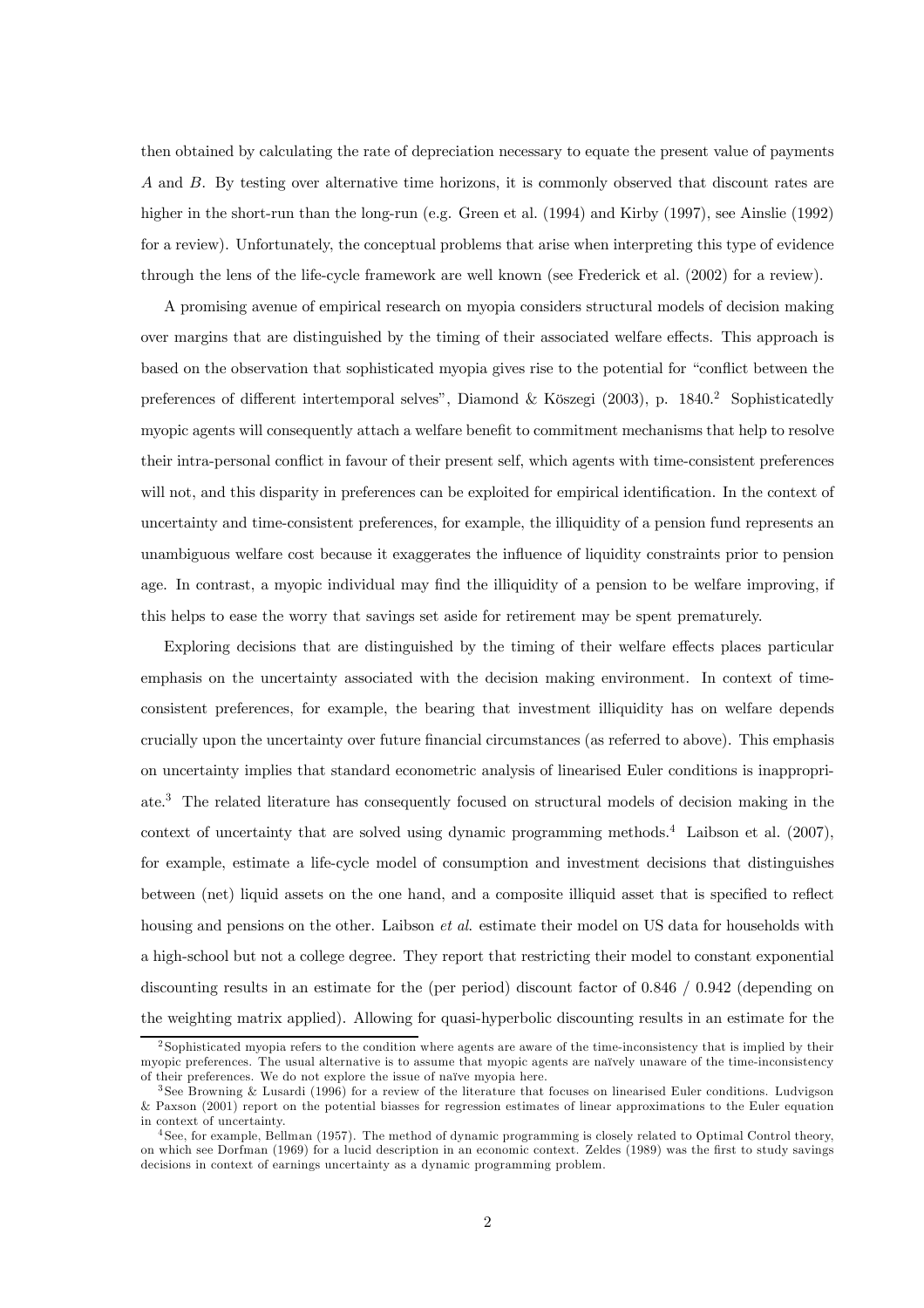short-run discount factor of 0.674 / 0.687 and a long-run discount factor of 0.958 / 0.960. Almost all of the specifications that Laibson *et al.* consider reject the restriction that discount rates are equal across all time horizons, and suggest that myopia is of practical importance.

In a similar vein, Fang & Silverman (2007) estimate a model of labour supply and welfare programme participation for never-married mothers, again on US data. Like Laibson et al. (2007), Fang & Silverman (2007) allow for present biassed preferences in the form of quasi-hyperbolic discounting. They consider the hypothesis that people with myopic preferences fail to account fully for the experience effect on future wages of short-run labour supply decisions (an illiquid investment in human capital), thereby giving rise to a bias toward welfare dependency. The estimates that Fang and Silverman report reflect in exaggerated form those reported by Laibson *et al.*: the short-run discount factor at  $0.296 / 0.308$ (depending on assumed preferences) is significantly lower than the long-run discount factor at 0.875 / 0.868.

However, neither of these studies, nor others that have estimated time varying discount rates on survey data (e.g. DellaVigna and Paserman, 2005, Paserman, 2008, and Shui and Ausubel, 2004), take into account joint decisions over savings and labour supply.<sup>5</sup> These decisions are crucially important in relation to a life-cycle model because they are likely to be jointly determined. A household that holds less wealth than it would like to late in the working lifetime, for example, can choose to work a little longer to off-set their funding short-fall. To the extent that individuals vary both their labour supply and savings in response to unforeseen shocks, omitting either one of these decisions will consequently result in excessive behavioural responses over behavioural margins that are accounted for, with associated implications for estimated parameters.

This paper consequently builds upon the two studies that are cited at length above by exploring the empirical evidence for myopia with reference to joint decisions over the two key marginal decisions of consumption / savings in context of an illiquid pension asset — closely related to Laibson et al. (2007)  $-$  and labour / leisure where wages reflect an experience effect  $-$  as in Fang & Silverman (2007). In this context, pensions are interesting because they represent one of the most important illiquid assets in which most people choose to invest during the course of their lives; indeed, this illiquidity is much greater than that of housing in the UK since pension wealth cannot normally be used as security for a loan. The focus upon decisions over a pension asset is supported by results reported in Laibson et al. (1998), which suggest that responses to an illiquid pension asset (modelled in their case on a 401(k) plan) are strongly influenced by present-biassed preferences. Decisions over employment where wages respond positively to past labour supply provides a nice contrast to decisions over pension saving, because some of the benefit of a high wage can be enjoyed prior to pensionable age.

<sup>5</sup>Paserman (2008) estimates a model of job search, sub ject to decisions over search effort and job acceptance.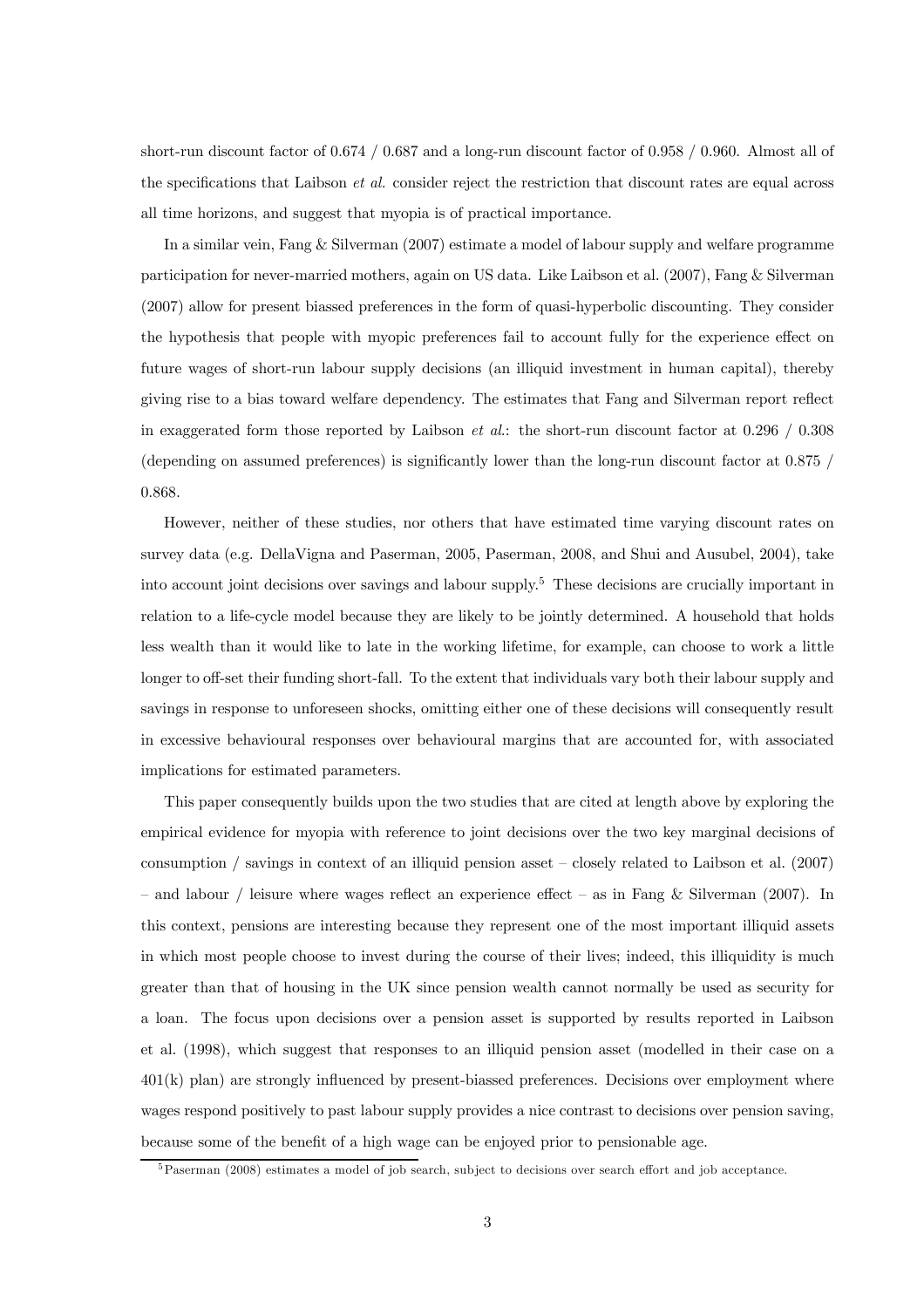The empirical support for myopia is assessed using a structural model of savings, labour supply, and pension scheme participation. Decisions are made in context of uncertain wages, employment opportunities, and demographics. The focus on labour supply motivated the explicit inclusion of relationship status, modelled as a stochastic process; this helps to improve the description of labour supply decisions at the household level, and to capture the impact of taxes and benefits. Individuals are also uncertain over their time of death, although they are certain about rates of age specific mortality. This model was estimated on data for a broad segment of the UK population, omitting public sector employees who are eligible to non-contributory pensions<sup>6</sup>, and the self-employed whose circumstances upon reaching retirement often depend crucially upon the sale of their respective businesses. The omitted population subgroups accounted for just under 20 percent of the total work force in the UK in 2007/08.<sup>7</sup> The study is also the first to estimate a dynamic programming model of joint labour supply and savings decisions – with or without quasi-hyperbolic discounting – on UK data.<sup>8</sup>

The paper is organised as follows. Details regarding decisions over private pension arrangements in the UK are discussed in Section 2. The structural model is described in Section 3, and the estimation approach is discussed in Section 4. Parameter estimates are reported in Sections 5 and 6, with the preference parameters of interest reported in the second of these. Section 7 concludes.

## 2 Private Pension Decisions in the UK

Provisions for retirement in the UK are arranged in three tiers. The first tier is comprised of meanstested benefits that provide a welfare safety-net to insure against pensioner poverty. The second tier consists of a number of state administered pensions. And the third tier is represented by personal pensions administered through the private sector. The two tiers administered by the public sector were significantly amended under reforms set out in the 2006 Pensions White Paper (DWP, 2006a), and the resulting system of state retirement benefits is fully represented in the model. As these aspects of the pension system are tangential to the focus of analysis they are not discussed further here; the interested reader is referred to the Pensions White Paper for further details, or to O'Dea et al. (2007) for a detailed

<sup>6</sup>These include employees of the armed forces, national government, local government services, justice, police, fire, and social security departments.

<sup>7</sup>Calculated on 2007/08 FRS data, which indicates 12 percent of all workers self employed, and 7.6 percent employed in public sector (SIC code 75).

<sup>8</sup>Econometric estimates of dynamic programming models of saving have focussed exclusively on US data. These started with Gourinchas & Parker (2002), who report estimates for a constant exponential discount factor between 0.957 and 0.960 on nationally representative data, and find no evidence of significant differences in discount factors by education or occupation groups. In contrast Cagetti (2003) estimates constant exponential discount factors for people with no education of between 0.781 and 0.948, and between 0.977 and 1.14 for people with college qualifications. French (2005) was the first to estimate a model with endogenous consumption and labour decisions and obtained estimates for a constant exponential discount factor between 0.981 and 1.04. Chatterjee et al. (2007) focus on decisions over unsecured indebtedness and default, and report an estimate for the exponential discount factor of 0.917. Importantly the model considered by Chatterjee et al. also treats labour supply as exogenous. In an analysis of the savings decisions of retired people, Nardi et al. (2009) report estimates for an exponential discount factor of 0.97 under each of the four empirical specifications that they consider. They find little evidence of savings for a bequest motive, and suggest that most saving by the elderly in the US is undertaken to off-set uncertainty over longevity and medical costs.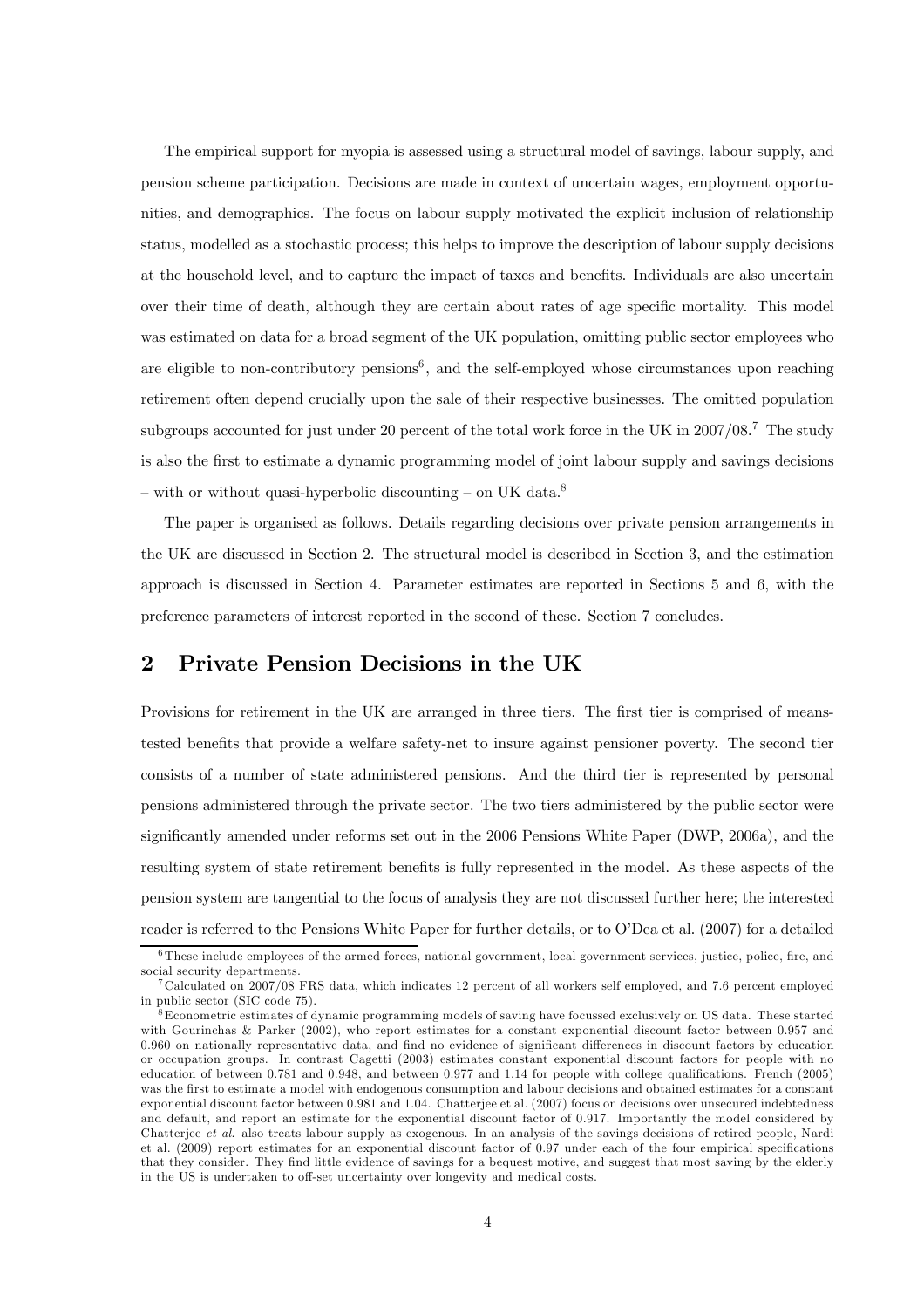summary of the contemporary system of state sponsored retirement income in the UK. The remainder of this section focusses upon the decisions over personal pensions that have an important bearing on the estimation results reported later in the paper.

The decision to participate in a private pension administered outside the public sector is a statutory right of any individual under age 75 and normally resident in the UK. Contributions to private pensions and associated investment returns are tax exempt, and an individual can take up to 25% of a pension fund's value as a tax-free lump-sum upon retirement (the remainder must be used to purchase a life annuity). Just over 60% of all full-time employees of working age chose to contribute to some form of private pension in 2007/08.9

An important factor in encouraging participation in private pensions in the UK is the extent of employer sponsorship; employers often make matching pension contributions on behalf of their employees, and have traditionally offered occupational pensions on a defined benefit (final salary) basis.<sup>10</sup> The study abstracts from the former of these issues by focussing upon a decision making environment in which the rate of return to all forms of wealth is assumed to be non-stochastic, and age specific mortality rates are known. Summary statistics regarding the latter are reported in Table 1.

Table 1 distinguishes between four types of private pension scheme: *occupational pensions (OP)*, which employers provide in-house to their employees; *group stakeholder pensions (GSHP)*, which are a form of private pension that is subject to statutory limits on administrative costs, and which employers negotiate on behalf of their employees with third-party pension providers; group personal pensions (GPP), which are like GSHPs, but have no statutory limit applied to the costs of administration; and *privately arranged pensions (PAP)* that individuals have negotiated themselves with third-party providers. The top panel of the table indicates that the largest of these three schemes by active membership in 2007 were OPs, which covered 30% of all employees in the private sector. The next largest were GPPs, which covered 9% of all employees, followed by PAPs (7%), and GSHPs (3%). The statistics reveal that employers contributed to the vast majority of pensions that they arranged on behalf of their employees (OP, GSHP, GPP), but to very few that they did not (PAP). Employees, in contrast, contributed to almost all of the private pension schemes that are reported in the table, which is largely because the largest population subgroup that were eligible to non-contributory pensions (public sector employees) are excluded from the analysis.

The bottom panel of Table 1 reveals substantial heterogeneity in employer pension contributions

<sup>9</sup> Based on data reported by the 2007/08 wave of the Family Resources Survey, focussing on population aged 20 to the year prior to state pension age (65 for men and 60 for women). Private pensions include both employer sponsored and privately arranged schemes.

 $10$ Most employers in the UK have a legal obligation to offer their employees access to some form of private pension, though they currently have no obligation to make matching pension contributions. The proportion of employer sponsored pensions specified as defined contribution increased from 17% in 1997 to 31% in 2008 (see Figure 7.4, Pension Trends, 2009, ONS).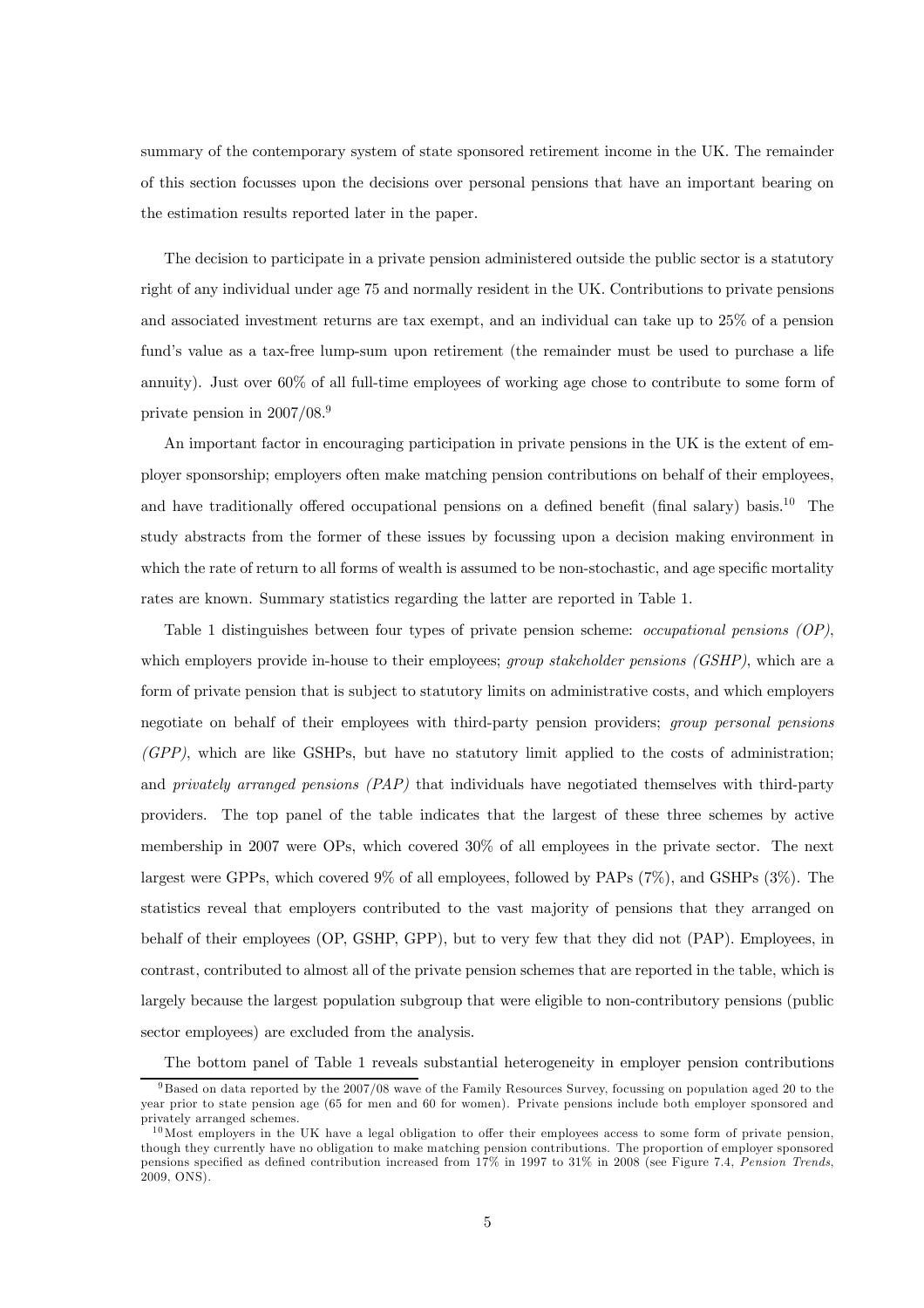|                                                                                | ОP | <b>GSHP</b> | GPP | <b>PAP</b> |
|--------------------------------------------------------------------------------|----|-------------|-----|------------|
| Membership rates (% of all private sector employees)                           |    |             |     |            |
| all active members                                                             | 30 | 3           |     |            |
| only employee contributes                                                      |    |             |     |            |
| only employer contributes                                                      |    |             |     |            |
| both contribute                                                                | 28 |             |     |            |
| Distribution of employer pension contributions where these are made (%)        |    |             |     |            |
| Percentage of gross earnings (where known)                                     |    |             |     |            |
| less than 3%                                                                   |    | 9           | 3   | 6          |
| $3 - 3.9%$                                                                     |    | 16          | 26  | 6          |
| 4-4.9%                                                                         |    |             | 11  | 6          |
| 5-5.9%                                                                         | 3  | 41          | 27  | 10         |
| 6-10%                                                                          | 22 | 16          | 26  | 32         |
| more than 10%                                                                  | 70 | 10          | 8   | 39         |
| not known <sup>*</sup>                                                         | 10 | 32          | 10  | 68         |
| mean percentage of earnings                                                    | 16 | 6           | 6   | 16         |
| median percentage of earnings                                                  | 15 | 5           | 5   | 10         |
| Source: Forth and Stokes (2008), and author's calculations on 2007/08 FRS data |    |             |     |            |

Table 1: Private pension arrangements of employees in the private sector, 2007

Notes: All statistics weighted to account for sampling issues

OP = Occupational Pension; GSHP = Group Stakeholder Pension; GPP = Group Personal Pension PAP = privately arranged Personal and Stakeholder Pensions

\* includes both unidentifed rates of contribution, and contributions defined as fixed monetary sums

(where the employer contributes), both within and between scheme types. Ignoring PAPs — to which few employers make an active contribution — the table indicates that employer contributions to OPs, specified as a proportion of employee gross earnings, were on average almost three times the contributions made to either GSHPs or GPPs.

The above data highlight the importance of employer pension provisions in determining rates of private pension participation. But not all employees are eligible for an employer sponsored pension in the UK. Data on pension scheme eligibility are reported in Figure 1. This figure reveals that employee eligibility to a employer sponsored pension bears a stronger correlation with income than it does with age. Eligibility to an employer sponsored pension increases from a low of between 27 and 41 percent among individuals on less than half of median earnings (increasing by age group), to between 76 and 83 percent among individuals on more than one and a half times median earnings. At very high earnings, the proportion of employees eligible to an employer sponsored pension peaks at just over 80 per cent.

Data reported by the FRS indicate that of the 65 percent of full-time employees who believed that they were eligible to belong to a pension scheme run by their employer in 2006/07 and 2007/08, only 50 percent chose to participate in their employer's sponsored pension. The vast majority of the remainder chose not to contribute to a private pension at all (2.5 percent were identified as substituting a privately arranged personal pension for their employer sponsored scheme). Hence, more than one in every six employees who believed that they were eligible to participate in their employer's sponsored pension chose not to take up their option. Similarly, although any individual under age 75 and normally resident in the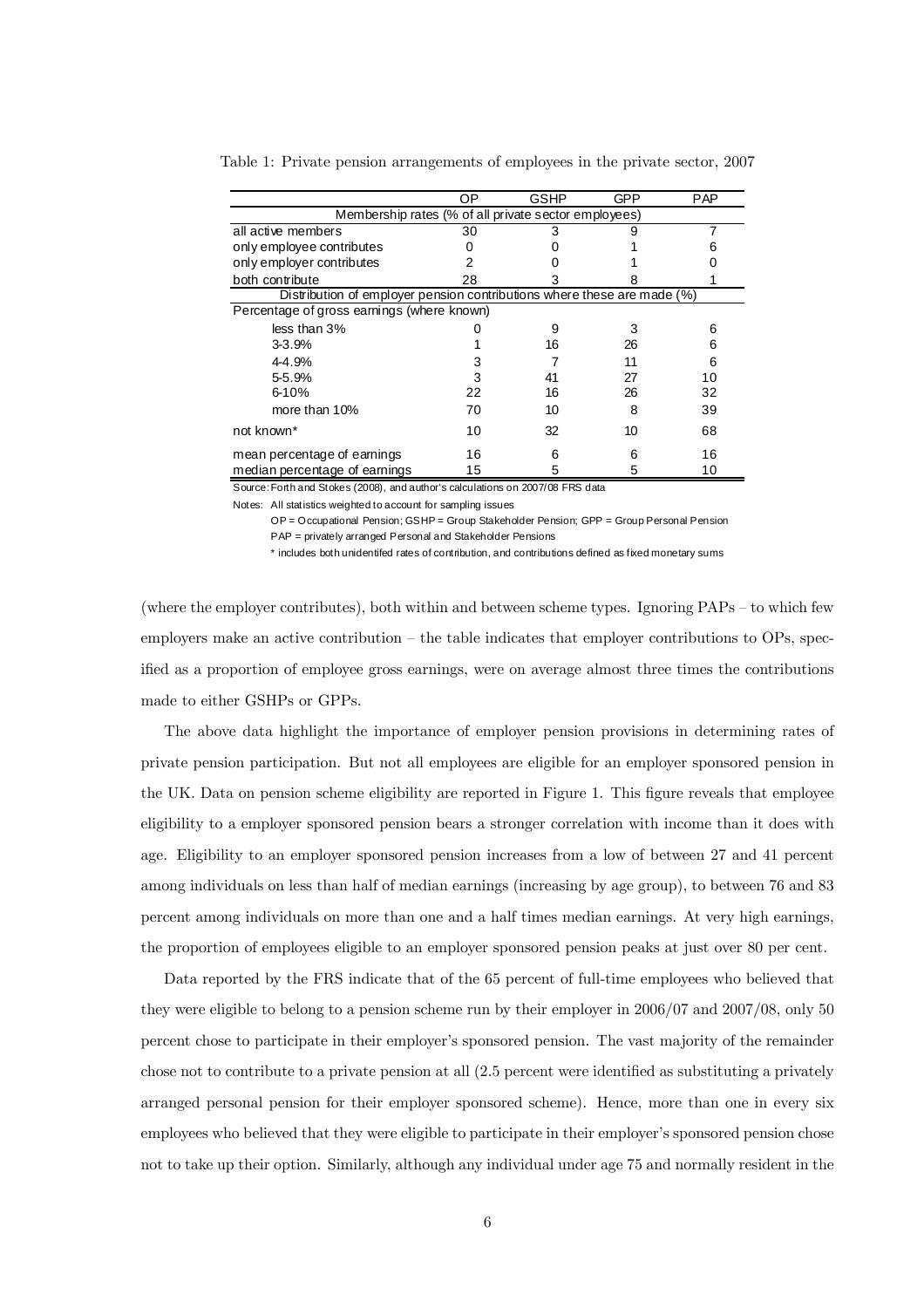

Figure 1: Eligibility rates of full-time employees to employer sponsored pensions by age and earnings

UK can choose to contribute to a private pension, approximately 40 percent of all full-time employees chose not to participate in any form of private pension in 2006/07 and 2007/08.

Figure 2 disaggregates these statistics by reporting the proportion of full-time employees who were eligible to an employer sponsored pension, but were not participating in any type of private pension, by age and earnings decile. This figure reveals that high proportions of young employees who were eligible for employer sponsored pensions chose not to take up any form of private pension, regardless of their position in the earnings distribution. Rates of participation in private pensions climbed throughout the earnings distribution to age 40, with the highest rates of increase observed among individuals toward the top of the earnings distribution. From age 40, there is some evidence of falling participation in private pensions among individuals in the lowest income decile, which is not evident among higher earning subgroups. By age 45, very few full-time employees in the top earnings decile who were eligible for an employer sponsored pension did not contribute to some form of private pension, in contrast to the bottom earnings decile for which just over 30 percent chose not to contribute. These statistics indicate a substantial degree of behavioural heterogeneity, which appears to be consistent with life-cycle savings motives that are weaker at younger ages and among individuals in the lowest earnings deciles.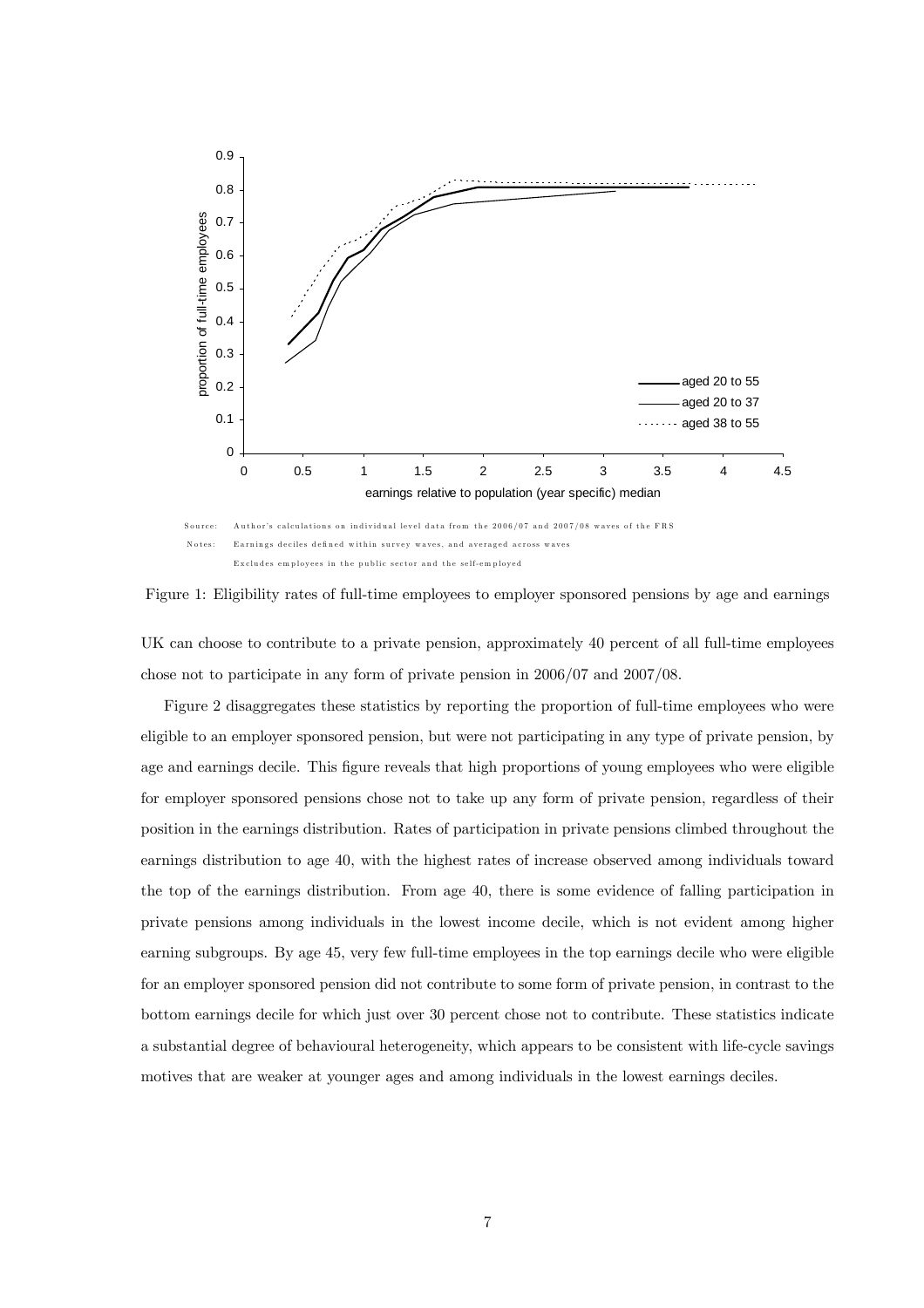

Figure 2: The proportion of full-time employees who are eligible to an employer sponsored pension, but do not contribute to a private pension scheme, by age and earnings decile

## 3 A Structural Model of Savings and Labour Supply

We are concerned with how far data regarding decisions over labour supply and pension scheme participation provide empirical support for quasi-hyperbolic discounting. Particular care has consequently been taken to limit the structural model to treat only those characteristics that are important in determining private sector attitudes toward pensions. The household — defined as a single adult or partner couple and their dependant children — is the unit of analysis, and was selected in response to the prevalence of pooled saving and consumption. The model divides the life course into annual increments, and projects household decisions regarding consumption, labour supply, and pension scheme participation. These decisions are considered to be made to maximise expected lifetime utility, given a household's prevailing circumstances, their preferences, and beliefs regarding the future. A household's circumstances are described by their age, number of adults, number of children, earnings, net liquid worth, pension rights, and time of death. The belief structure is rational in the sense that expectations are consistent with the intertemporal decision making environment, and the model is partial equilibrium in that the distribution of wages and returns to saving are independent of agent decisions.

Incorporating an appreciation of uncertainty into individual expectations regarding future circumstances increases the complexity of the utility maximisation problem. Of the seven characteristics that define the circumstances of a household, four are stochastic (earnings, relationship status, number of children, and time of death), and three are deterministic (age, pension rights, and net liquid worth).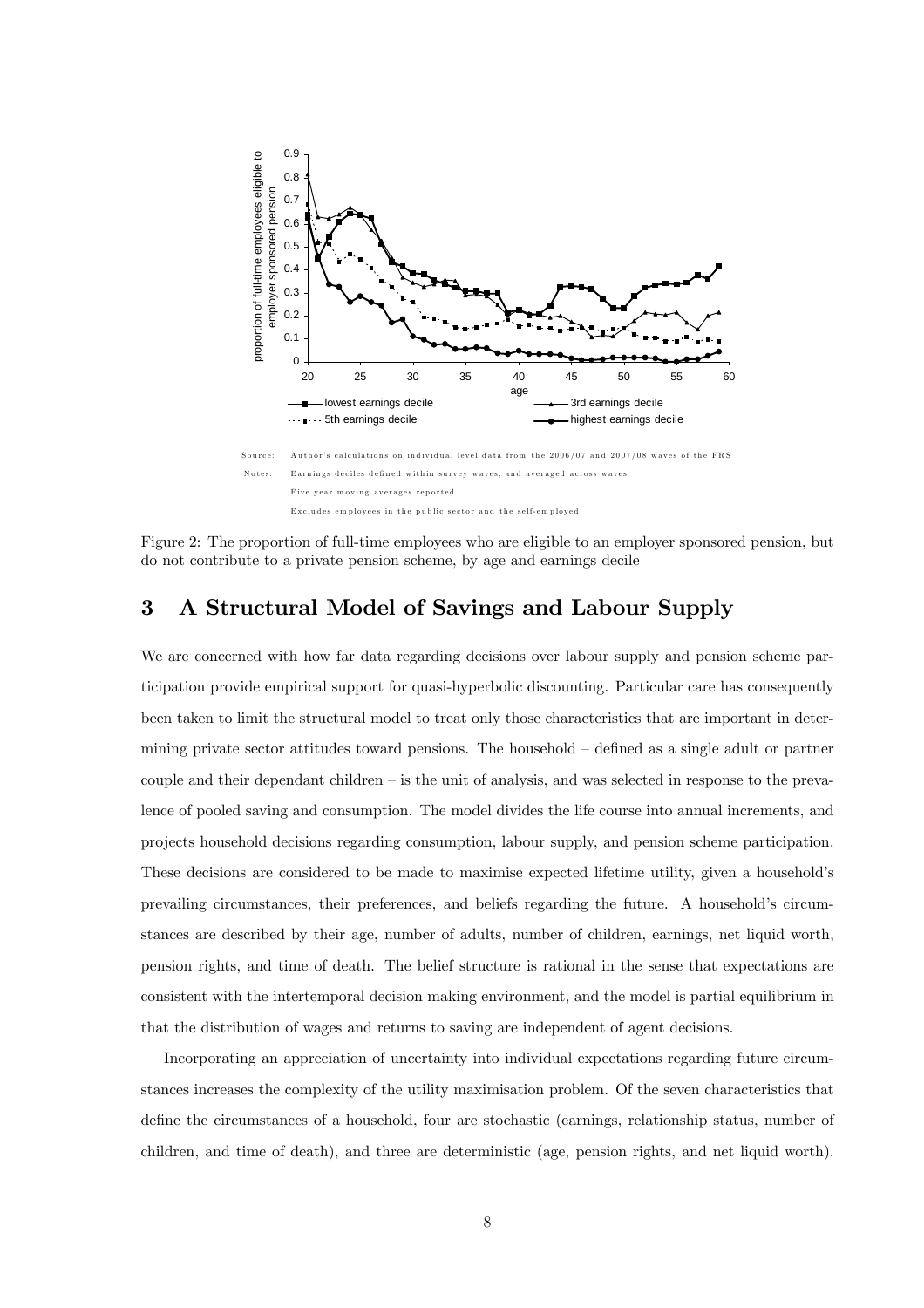In the terminology of the dynamic programming literature, consumption, labour supply, and pension membership are control variables, that are selected to maximise expected lifetime utility, subject to seven state variables, four of which are stochastic. This section gives an abbreviated description of the structural model; for a more detailed description, see van de Ven (2009).

#### 3.1 The utility function

Expected lifetime utility of household  $i$  at age  $t$  is described by the time separable function:

$$
U_{i,t} = \frac{1}{1-\gamma} \left\{ u \left( \frac{c_{i,t}}{\theta_{i,t}}, l_{i,t} \right)^{1-\gamma} + \beta E_t \left[ \sum_{j=t+1}^{t_{death}} \delta^{j-t} u \left( \frac{c_{i,j}}{\theta_{i,j}}, l_{i,j} \right)^{1-\gamma} \right] \right\}
$$
(1)

where intratemporal utility  $u_t$  is combined in the intertemporal specification by taking an isoelastic transformation.  $E_t$  is the expectations operator;  $\beta$  and  $\delta$  are discount factors (assumed to be the same for all households);  $t_{death}$  is the age at death;  $c_{i,t} \in R^+$  is discretionary composite consumption;  $l_{i,t} \in [0,1]$  is the proportion of household time spent in leisure; and  $\theta_{i,t} \in R^+$  is adult equivalent size based on the "revised" or "modified" OECD scale.  $t_{death}$  is considered to be uncertain, subject to known age specific probabilities of survival.  $\phi_{i-t,t}$  describes the probability of surviving to age j given survival to age  $t$ .

The labour supply decision is chosen from a set of discrete alternatives, which reflects the view that this provides a closer approximation to reality than if it is defined as a continuous decision variable for given wage rates.<sup>11</sup> To the extent that the focus on discrete labour options limits employment decisions relative to reality, it will dampen the responsiveness of labour supply behaviour implied by the simulation model, and dampen variation in employment incomes. The former of these effects implies that the parametrisation of the model may require a labour elasticity that overstates the practical reality, while the latter suggests that excessive variation in labour incomes may be required to reflect the wage dispersion described by survey data. The assumption that leisure decisions are made between discrete alternatives also implies that the preferred consumption to leisure mix will not be independent of the wealth endowment, which might otherwise be the case given the homothetic form that is assumed for preferences (described below).

The modified OECD scale assigns a value of 1.0 to the household reference person, 0.5 to each additional adult member and 0.3 to each child, and is currently the standard scale for adjusting before housing costs incomes in European Union countries. Its inclusion in the preference relation reflects the fact that household size has been found to have an important influence on the timing of consumption (e.g. Attanasio & Weber (1995), Blundell et al. (1994), and Fernandez-Villaverde & Krueger (2006)).

<sup>&</sup>lt;sup>11</sup> Although working time arrangements have become increasingly flexible since the 1970s, substantial labour market rigidities continue to affect employment decisions. Fagan (2003), for example, reports that approximately 1 in 5 employed people in Europe work full-time when they would prefer to work part-time.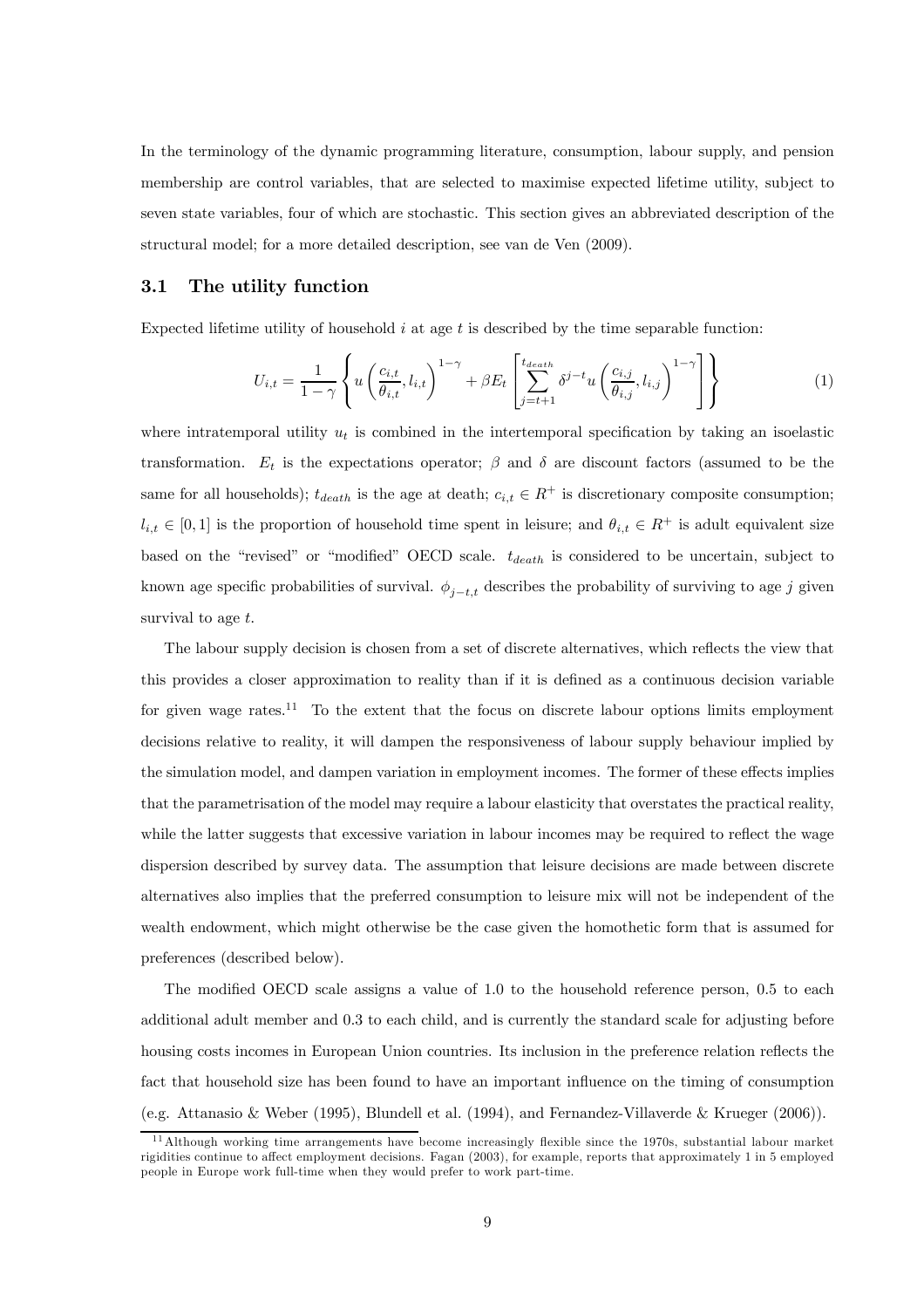The model assumes that the discount parameters are the same for all individuals, and are time invariant. This is in contrast to the approach that is adopted by Gustman  $\&$  Steinmeier (2005), who allow variation in the rate of time preference to be an important factor in reflecting heterogeneity in household retirement behaviour. We have not allowed for heterogeneity in this form to ensure that variation in household behaviour implied by the model is driven by heterogeneity in observable household characteristics.

A Constant Elasticity of Substitution function was selected for within period utility,

$$
u\left(\frac{c_{i,j}}{\theta_{i,j}}, l_{i,t}\right) = \left(\left(\frac{c_{i,j}}{\theta_{i,j}}\right)^{(1-1/\varepsilon)} + \alpha^{1/\varepsilon} l_{i,t}^{(1-1/\varepsilon)}\right)^{\frac{1}{1-1/\varepsilon}}
$$
(2)

where  $\alpha > 0$  is referred to as the utility price of leisure, and  $\varepsilon > 0$  is the (period specific) elasticity of substitution between equivalised consumption  $(c_{i,t}/\theta_{i,t})$  and leisure  $(l_{i,t})$ . This specification of preferences implicitly assumes that characteristics which affect utility, but are not explicitly stated, enter the utility function in an additive way. Although not explicitly included in the preference relation, accidental bequests do occur due to the uncertainty assumed over the time of death. Where a household dies with positive wealth balances, these are assumed to accrue to the state in the form of a 100% inheritance tax.

We are principally concerned with how far the short-run discount factor,  $\beta$  departs from 1. If  $\beta = 1$ , then the preferences described by equations (1) and (2) are time-consistent, and take a form that is standard in the associated literature (despite the contention over the assumption of time separability; see Deaton & Muellbauer (1980), pp. 124-125, or Hicks (1939), p. 261). If  $\beta < 1$ , then preferences exhibit a present bias, and are time inconsistent.

#### 3.2 The wealth constraint

Equation (1) is maximised, subject to the credit constraint on liquid net worth,  $w_{i,t} \ge D_t$  for all households  $i$  at all ages  $t$ . Liquid net worth is a composite asset that reflects the aggregate value of housing wealth and net financial securities. Intertemporal variation of  $w_{i,t}$  is described by:

$$
w_{i,t} = \begin{cases} \hat{w}_{i,t} & t \neq t_{SPA} \\ \hat{w}_{i,t} + 0.25w_{i,t}^p & t = t_{SPA} \end{cases}
$$
 (3a)

$$
\hat{w}_{i,t} = \begin{cases} \pi_{div} \left( w_{i,t-1} - c_{i,t-1} + \tau_{i,t-1} \right) & n_t^a < n_{t-1}^a, t < t_{SPA} \\ w_{i,t-1} - c_{i,t-1} + \tau_{i,t-1} & \text{otherwise} \end{cases} \tag{3b}
$$

$$
\tau_{i,t} = \tau(l_{i,t}, x_{i,t}, n_{i,t}^a, n_{i,t}^c, r_{i,t} w_{i,t}, pc_{i,t}, t)
$$
\n(3c)

where  $w_{i,t}^p$  denotes wealth held in personal pensions;  $t_{SPA}$  is state pension age;  $\pi_{div}$  is the proportion of net liquid worth that is assumed to be lost upon marital dissolution prior to  $t_{SPA}$  (to capture the impact of divorce); and  $\tau(.)$  denotes disposable income net of non-discretionary expenditure. At  $t_{SPA}$ , 75% of personal pension wealth is converted into an inflation adjusted life annuity, and the remainder is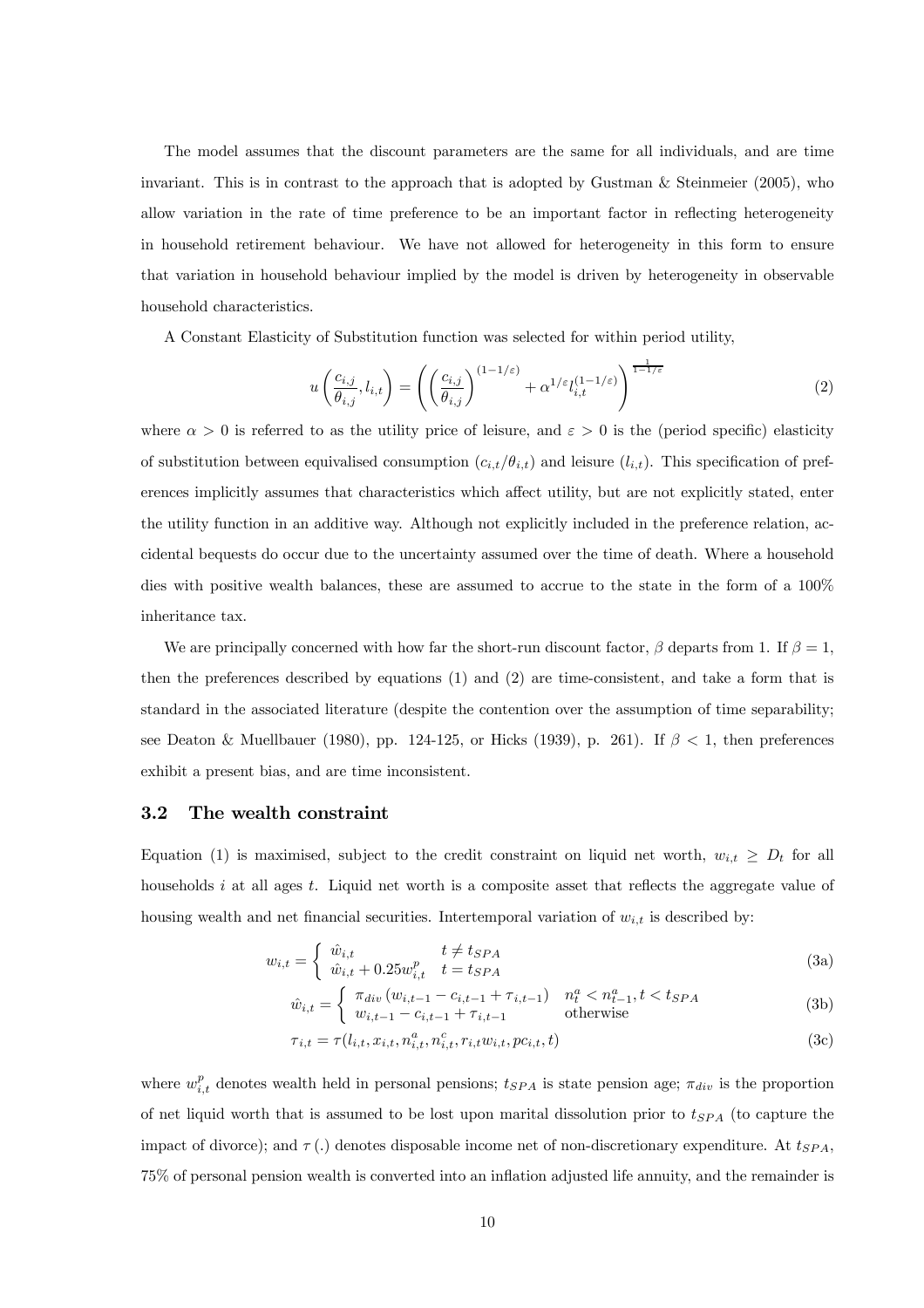received as a tax free lump-sum, reflecting the current statutory maximum lump sum that can be drawn from a retirement pension in the UK (discussed in Section 5.9). We assume that pension assets can only be accessed from age  $t_{SPA}$ , which implies that pension contributions can be used by sophisticatedly myopic agents to lock savings away to fund consumption in retirement. This is the first of two principal dimensions that are taken into account in evaluating the empirical evidence for (sophisticated) myopia.

Particular care was taken in formulating the model to reflect the effects of taxes and benefits on household disposable incomes. Equation (3c) indicates that taxes and benefits are calculated with respect to labour supply,  $l_{i,t}$ ; private non-property income,  $x_{i,t}$ ; the numbers of adults,  $n_{i,t}^a$ , and children,  $n_{i,t}^c$ ; the return to liquid assets,  $r_{i,t}w_{i,t}$  (which is negative when  $w_{i,t} < 0$ ); private contributions to pensions,  $pc_{i,t}$ ; and age, t.

#### 3.3 Disposable income,  $\tau$

The lifetime is divided into two periods when calculating disposable income: the working lifetime  $t < t_{SPA}$ , and pension receipt  $t_{SPA} \leq t$ . Throughout the lifetime, household disposable income is calculated by:

- 1. evaluating aggregate take-home pay from the taxable incomes of each adult member of a household — this reflects the taxation of individual incomes in the UK
- 2. calculating benefits receipt (excluding adjustments for childcare and housing costs) from aggregate household take-home pay – this reflects the fact that benefits tend to be provided at the level of the family unit
- 3. calculating non-discretionary net childcare costs (after adjusting for childcare related benefits) from aggregate take-home pay — of separate importance because of their bearing upon labour supply decisions
- 4. calculating non-discretionary net housing costs (after adjusting for relevant benefits receipt) from aggregate take-home pay plus benefits less childcare costs — this reflects the fact that 'Housing Benefit' and 'Council Tax Benefit' in the UK are means tested with respect to income net of most other elements of the tax and benefits system
- 5. household disposable income is then equal to aggregate take-home pay, plus benefits, less net childcare costs, less net housing costs.

Calculation of taxable income for each adult in a household depends on the household's age, with property and non-property income treated separately. Prior to state pension age,  $t < t_{SPA}$ , household non-property income  $x_{i,t}$  considered for tax purposes is equal to labour income  $g_{i,t}$  less pension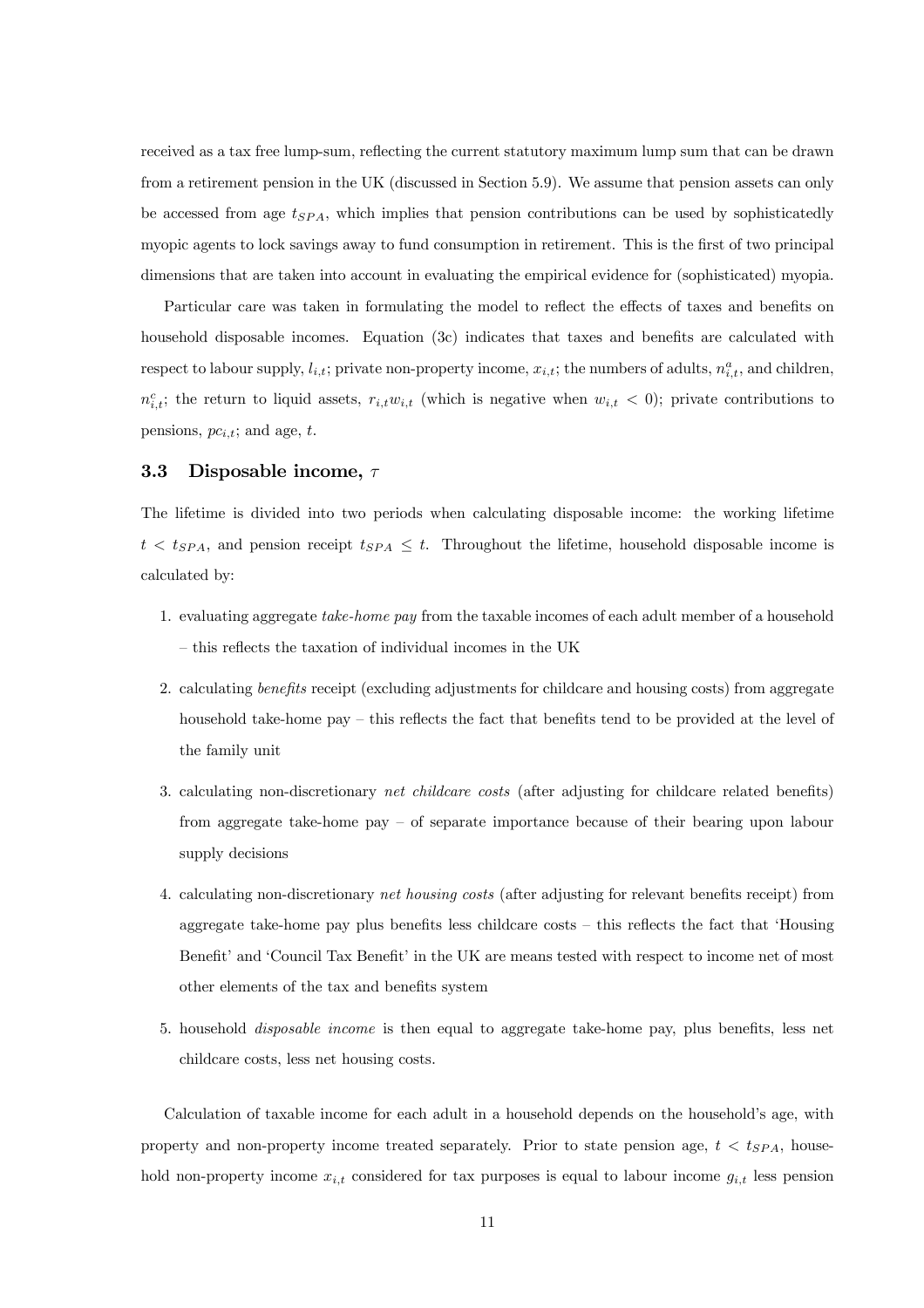contributions. From state pension age,  $x_{i,t}$  is equal to labour income plus pension annuity income:

$$
x_{i,t} = \begin{cases} g_{i,t} - pc_{i,t} & t < t_{SPA} \\ g_{i,t} + pp_{i,t} + sp_t & t \ge t_{SPA} \end{cases} \tag{4}
$$

where : 
$$
pp_{i,t} = \begin{cases} \chi 0.75 w_{i,t}^p & t = t_{SPA} \\ \left(\frac{\pi^s + (1 - \pi^s) \cdot (n_{i,t}^a - 1)}{\pi^s + (1 - \pi^s) \cdot (n_{i,t-1}^a - 1)}\right) pp_{i,t-1} & t > t_{SPA} \end{cases}
$$
 (5)

 $pp_{i,t}$  denotes private pension annuity,  $sp_t$  denotes state pension income, and  $\chi$  is the annuity rate. The annuity purchased at age  $t_{SPA}$  is inflation linked, and reduces to a fraction  $\pi^s$  of its (real) value in the preceding year if one member of a couple departs the household (to reflect spousal mortality). This treatment of pension contributions and pension annuity income reflects the EET form of taxation that is applied in the UK, in common with most other OECD countries.

Non-property income is only allocated between spouses, for households under state pension age and where both members of the couple work; otherwise all non-property income is allocated to a single spouse. Where non-property income is allocated between spouses, a separate ratio is used to split household employment income for each feasible labour decision. Similarly, property income is only allocated between spouses for households below state pension age, and who supply some labour. In this case, property income is allocated evenly between working couples.

Property income,  $y_{i,t}$ , is equal to the return from positive balances of liquid net worth:

$$
y_{i,t} = \begin{cases} r_{i,t}w_{i,t} & \text{if } w_{i,t} > 0\\ 0 & \text{otherwise} \end{cases}
$$
 (6)

The interest rate on liquid net worth is assumed to be non-stochastic, and to depend upon whether  $w_{i,t}$ indicates net investment assets or net debts:

$$
r_{i,t} = \begin{cases} r^I & \text{if } w_{i,t} > 0\\ r_l^D + (r_u^D - r_l^D) \min\left\{\frac{-w_{i,t}}{\max[g_{i,t}, 0.7g(h_{i,t}, l_{i,t}^{ft})]}, 1\right\}, r_l^D < r_u^D \text{ if } w_{i,t} \le 0 \end{cases}
$$

where  $l_{i,t}^{ft}$  is household leisure when one adult in household i at age t is full-time employed. This specification for the interest rate implies that the interest charge on debt increases from a minimum of  $r_l^D$  when the debt to income ratio is low, up to a maximum rate of  $r_u^D$ , when the ratio is high. The specification also implies that households that are in debt are treated less punitively if they have at least one adult earning a full-time wage than if they do not.

Disposable income is given by:

$$
\tau_{i,t} = \begin{cases} \hat{\tau}_{i,t} & \text{if } w_{i,t} \ge 0\\ \hat{\tau}_{i,t} + r_t w_{i,t} & \text{otherwise} \end{cases}
$$
\n(7)

$$
\hat{\tau}_{i,t} = \begin{cases}\n x_{i,t} + y_{i,t} - tax_{i,t} + benefit_{i,t} - cc_{i,t} - hsg_{i,t} & \text{if } t < t_{SPA} \\
 x_{i,t} + y_{i,t} - tax_{i,t} + benefit_{i,t} - hsg_{i,t} & \text{if } t \geq t_{SPA}\n\end{cases} \tag{8}
$$

where  $tax_{i,t}$  denotes the simulated tax burden,  $benefits_{i,t}$  welfare benefits received,  $cc_{i,t}$  non-discretional childcare costs net of associated benefits, and  $hsg_{i,t}$  non-discretional housing costs net of associated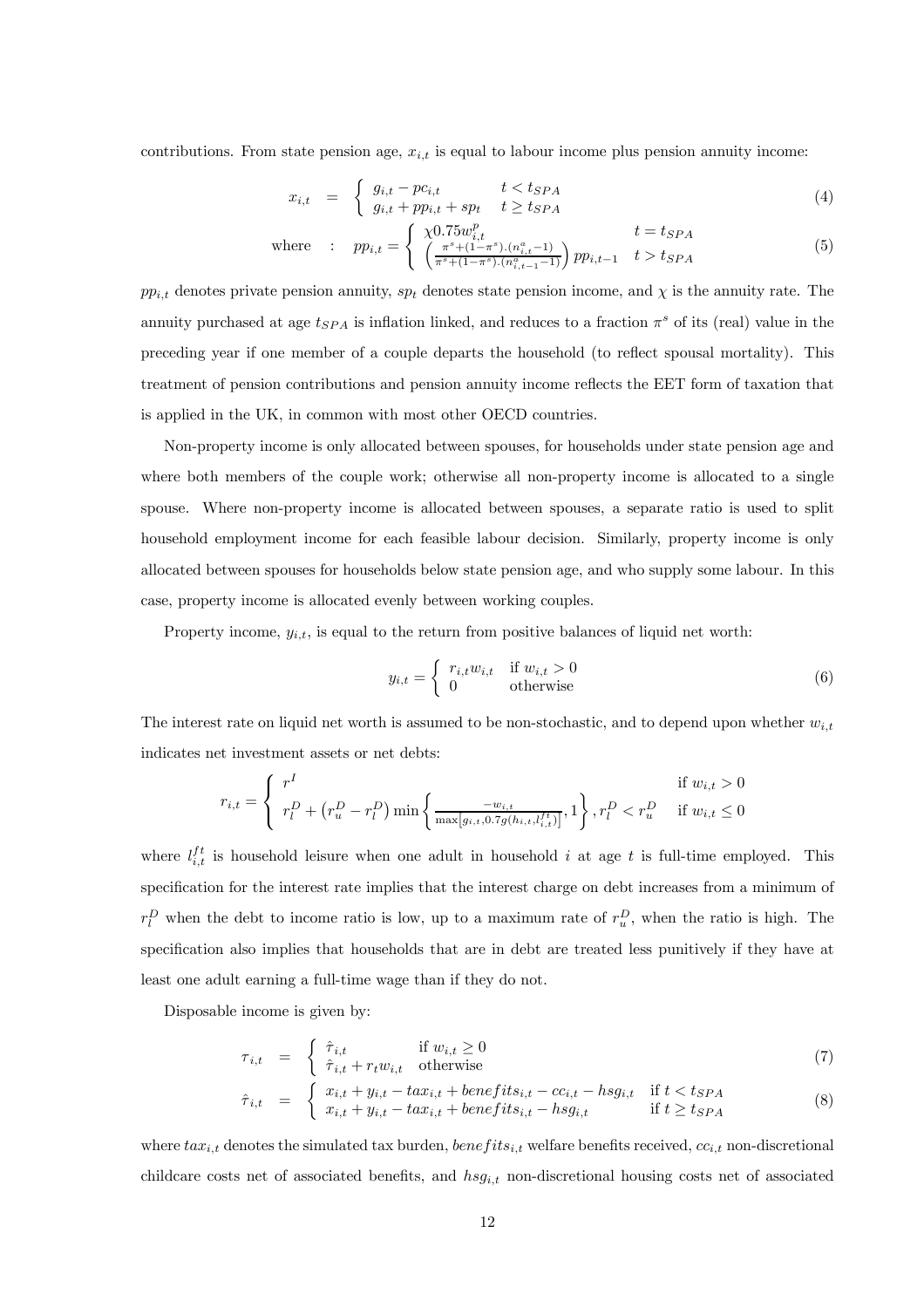benefits. Equations (6) and (7) indicate the interest cost on loans (when  $w_{i,t} < 0$ ) cannot be written off against labour income for tax purposes.

#### 3.4 Pension savings

As is implicit in Subsection ??, pensions are modelled at the household level, and are defined contribution in the sense that every household is assigned an account into which their respective pension contributions are notionally deposited. The notional pension account accrues a (post-tax) rate of return,  $r^p$ , which is assumed to be certain. Prior to age  $t_{SPA}$ , households with some employment in the prevailing year choose whether to contribute to their pension. Households that choose to contribute to their pension in any given year are referred to as participating. Participating households contribute a fixed proportion,  $\pi^{pc}$ , of their (total) labour income to their notional pension account. The pension accounts of participating households also benefit from matching contributions, paid at the rate  $\pi_{ec}^p$  on labour income, which are made on their behalf by their respective employers. The balance of household i's (notional) pension account at any age,  $t < t_{SPA}$ , is given by:

$$
\begin{array}{rcl}\n\hat{w}_{i,t}^p & = & \begin{cases}\n(1+r^p) \, w_{i,t-1}^p + (\pi^{pc} + \pi_{ec}^p) \, g_{i,t} & \text{if household } i \text{ participates at age } t \\
(1+r^p) \, w_{i,t-1}^p & \text{otherwise}\n\end{cases} \\
w_{i,t}^p & = & \begin{cases}\n\pi_{div} \hat{w}_{i,t}^p & n_t^a < n_{t-1}^a \\
\hat{w}_{i,t}^p & \text{otherwise}\n\end{cases}\n\end{array} \tag{9}
$$

where  $g_{i,t}$  defines aggregate household labour income.

This specification of personal pensions is designed to reflect employer sponsored pensions in the UK, which usually offer very little flexibility over important margins, including contribution rates, investment allocations, dispersions, and so on.

#### 3.5 Labour income dynamics

Three household characteristics influence labour income: the household's labour supply decision, its latent wage,  $h_{i,t}$ , and whether a wage offer  $wo_{i,t}$  is received.<sup>12</sup> A wage offer is received with a relationship specific (exogenous) probability,  $p^{wo} (n_{i,t}^a)$ . This is included to capture the incidence of (involuntary) unemployment. If a household receives a wage offer, then its labour income is equal to a fraction of its latent wage, with the fraction defined as an increasing function of its labour supply. A household that receives a wage offer and chooses to supply the maximum amount of labour receives its full latent wage, in which case  $g_{i,t} = h_{i,t}$ . A household that does not receive a wage offer is assumed to receive  $g_{i,t} = 0$ regardless of its labour supply decision (implying no labour supply where employment incurs a leisure penalty).

 $12$  Defining wage potential at the household level rather than at the level of the individual significantly simplifies the analytical problem by omitting the need to take account of a range of issues including the sex of employees, imperfect correlation of temporal innovations experienced by spouses, and so on.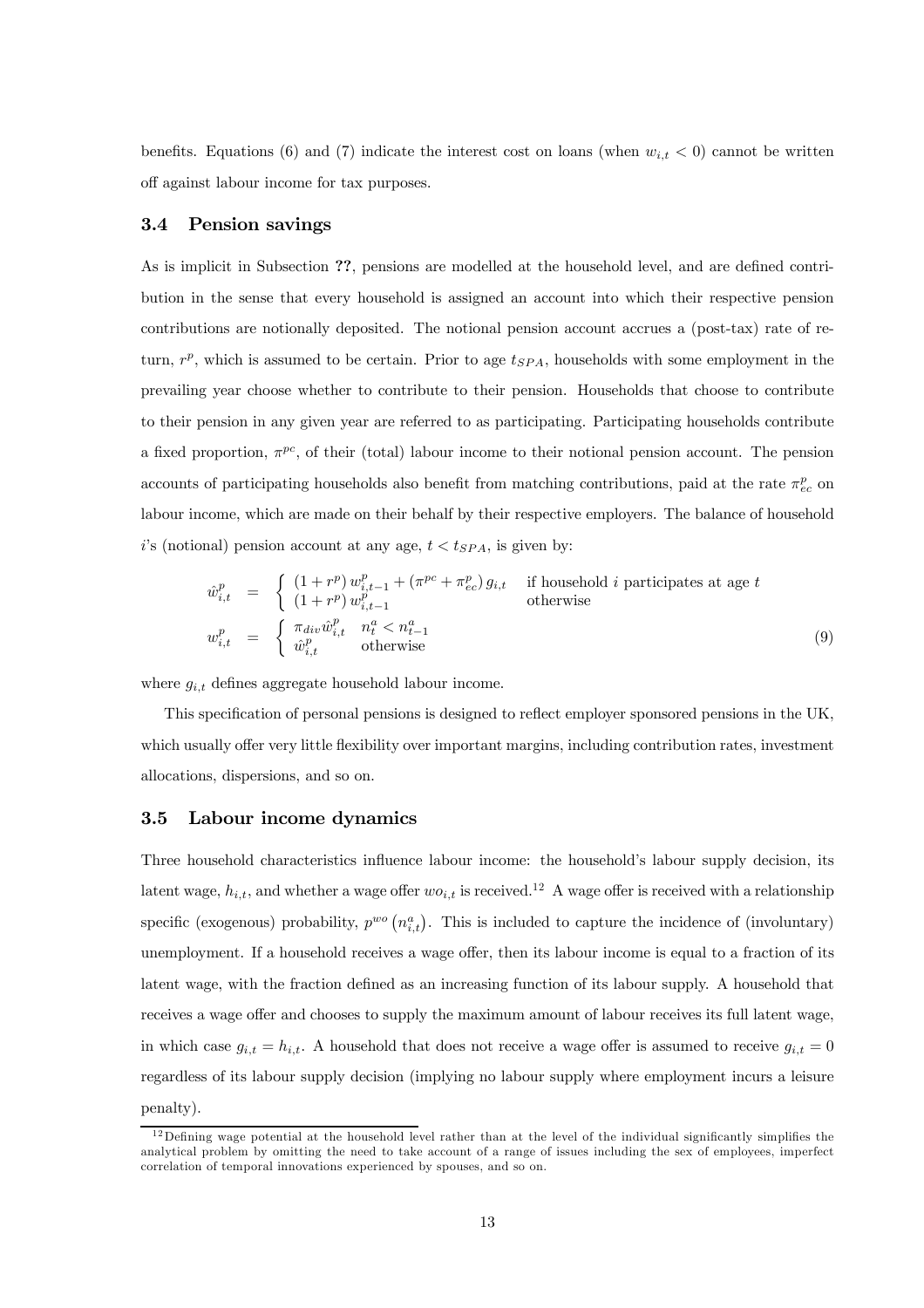Latent wages are assumed to evolve as a random walk with drift:

$$
\log (h_{i,t+1}) - \log (h_{i,t}) = f_h \left( n_{i,t}^a, t \right) + \kappa \left( n_{i,t}^a, l_{i,t} \right) + \omega_{i,t}
$$
\n
$$
g_{i,t} = \mu^{rel\_trans} (emp_{i,t}) h_{i,t}
$$
\n(10)

where  $\kappa(.)$  is an experience effect, and  $\omega_{i,t} \sim N\left(0, \sigma_{\omega,n_{i,t}}^2\right)$  is a household specific disturbance term.  $\mu^{rel\_trans}(emp_{i,t})$  is a multiplicative adjustment factor that defines the proportion of the latent wage h obtained as an observed wage  $q$ , varying by employment status *emp*.

Most of the associated literature omits an experience effect from the wage process as this complicates solution of the utility maximisation problem by invalidating two-stage budgeting. Related studies have, however, found it difficult to match the high rates of labour market participation that are reported in survey data among the young relative to the old in context of the strong wage growth that is typically observed with age. French (2005) suggests that this consideration was behind the high estimated values that he reports for the discount factor. Career building appears to be a plausible explanation for the high rates of employment participation that are observed among people early in the working lifetime, and an experience effect is included to capture this. Furthermore, when wages depend upon accrued labour market experience, then labour supply can be used by sophisticatedly myopic consumers to commit savings for the longer term (as in Fang & Silverman (2007)). This is the second of two principal dimensions that are taken into account in evaluating the empirical evidence for (sophisticated) myopia.

#### 3.6 Household demographics

Household relationship status is exogenous and stochastic. The probability of a relationship transition at any age is described by the reduced form logit equation:

$$
s_{i,t+1} = f_s(t) + \alpha^A s_{i,t}
$$
\n(11)

where  $s_{i,t}$  is a dummy variable, that takes the value 1 if household i is comprised of a single adult at age t and zero otherwise. The number of children in a household is considered to evolve as a deterministic function of household age and relationship status, so that:  $n_{i,t}^c = n^c (n_{i,t}^a, t)$ .

#### 3.7 Model solution

The allowance that is made for stochastic income implies that an analytical solution to the utility maximisation problem does not exist, and numerical solution routines need to be employed. Starting in the last possible period of a household's life,  $T$ , uncertainty plays no further role and the optimisation problem is simple to solve for given numbers of adults  $n_t^a$ , liquid net worth  $w_T$ , and annuity income  $p<sub>T</sub>$ , omitting the household index i for brevity. We can then denote the maximum achievable utility in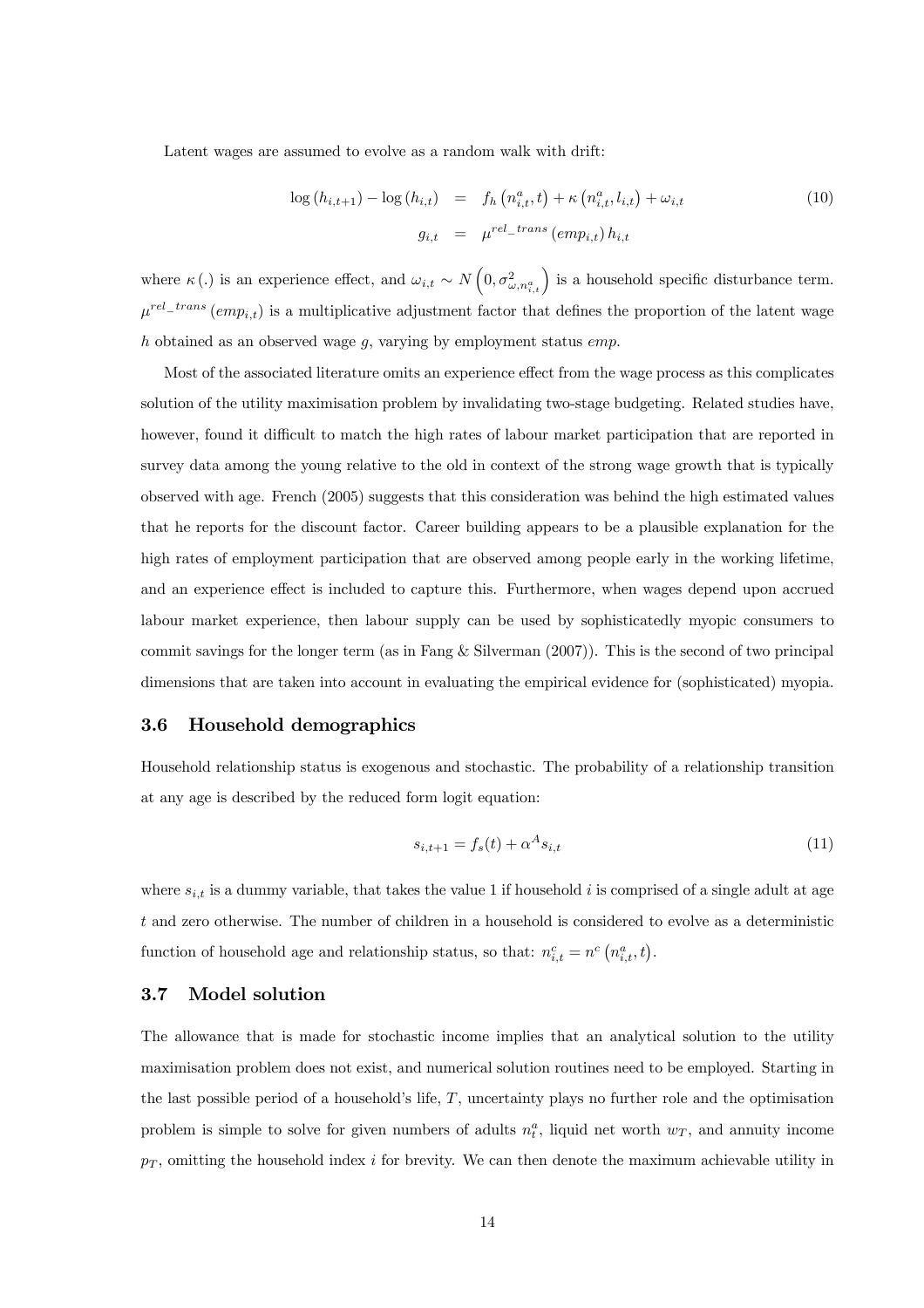period T, the value function, by  $V_T(n_T^a, w_T, p_T)$ :

$$
V_T(n_T^a, w_T, p_T) = u\left(\frac{\hat{c}_T(n_T^a, w_T, p_T)}{\theta_T}, 1\right)
$$
\n(12)

$$
W_T(n_T^a, w_T, p_T) = V_T(n_T^a, w_T, p_T) \tag{13}
$$

where  $\hat{c}_T$  denotes the optimised measure of consumption, and  $\hat{l}_T$  optimised leisure.  $V_T$  is solved at each node of the three dimensional grid over the permissable state space  $(n_T^a, w_T, p_T)$ .  $W_T$  is an intermediate term that is stored to evaluate utility maximising solutions in period  $T-1$ ; it is necessarily equal to  $V_T$ (as indicated above) in the final period, but may differ from  $V_T$  in earlier periods as described below.

At time  $T - 1$ , the maximisation problem reduces to solving the Bellman equation:

$$
V_{T-1}(n_{T-1}^a, w_{T-1}, h_{T-1}, w_{T-1}, p_{T-1}) = \max_{c_{T-1}, l_{T-1}} \left\{ \frac{1}{1 - \gamma} u \left( \frac{c_{T-1}}{\theta_{T-1}}, l_{T-1} \right)^{1 - \gamma} + \frac{\beta \delta}{1 - \gamma} \phi_{1, T-1} E_{T-1} \left[ W_T(n_T^a, w_T, p_T)^{1 - \gamma} \right] \right\}
$$
\n
$$
(14)
$$
\n
$$
W_{T-1}(n_{T-1}^a, w_{T-1}, h_{T-1}, w_{T-1}, p_{T-1}) = \frac{1}{1 - \gamma} u \left( \frac{\hat{c}_{T-1}}{\theta_{T-1}}, \hat{l}_{T-1} \right)^{1 - \gamma} + \frac{\delta}{1 - \gamma} \phi_{1, T-1} E_{T-1} \left[ W_T(n_T^a, w_T, p_T)^{1 - \gamma} \right]
$$
\n
$$
(15)
$$

subject to the intertemporal dynamics that are described above. Note that,  $W_{T-1} \neq V_{T-1}$ , if  $\beta \neq 1$ , which indicates the influence of time inconsistency in the context of myopic preferences. This optimisation problem is solved for the  $T-1$  value function  $V_{T-1}$  and intermediate term  $W_{T-1}$  at each node of the five dimensional grid over the permissable state-space. The expectations operator is evaluated in the context of the log-normal distribution that is assumed for wages using the Gauss-Hermite quadrature, which permits evaluation at a discrete number of abscissae (five abscissae are used). Linear interpolation methods are used to evaluate the value function at points between the assumed grid nodes throughout the simulated lifetime.

Solutions to the optimisation problem are identified by searching over the value function, using Powell's method in multiple dimensions and Brent's method in a single dimension (see Press et al. (1986)). Although these routines are efficient when the objective function is reasonably well behaved, they are not designed to distinguish between local and global optima. A supplementary search routine is consequently used, which tests over a localised grid above and below an identified optimum for a preferred decision set. If a preferred decision set is identified, then the supplementary routine searches recursively for any further solutions. This process is repeated until no further solutions are found. Of all feasible solutions, the one that maximises the value function is selected.

Solutions for ages less than  $T-1$  then proceed via backward induction, based upon the solutions obtained for later ages. For ages under  $t_{SPA}$ , solutions are also required for the pension participation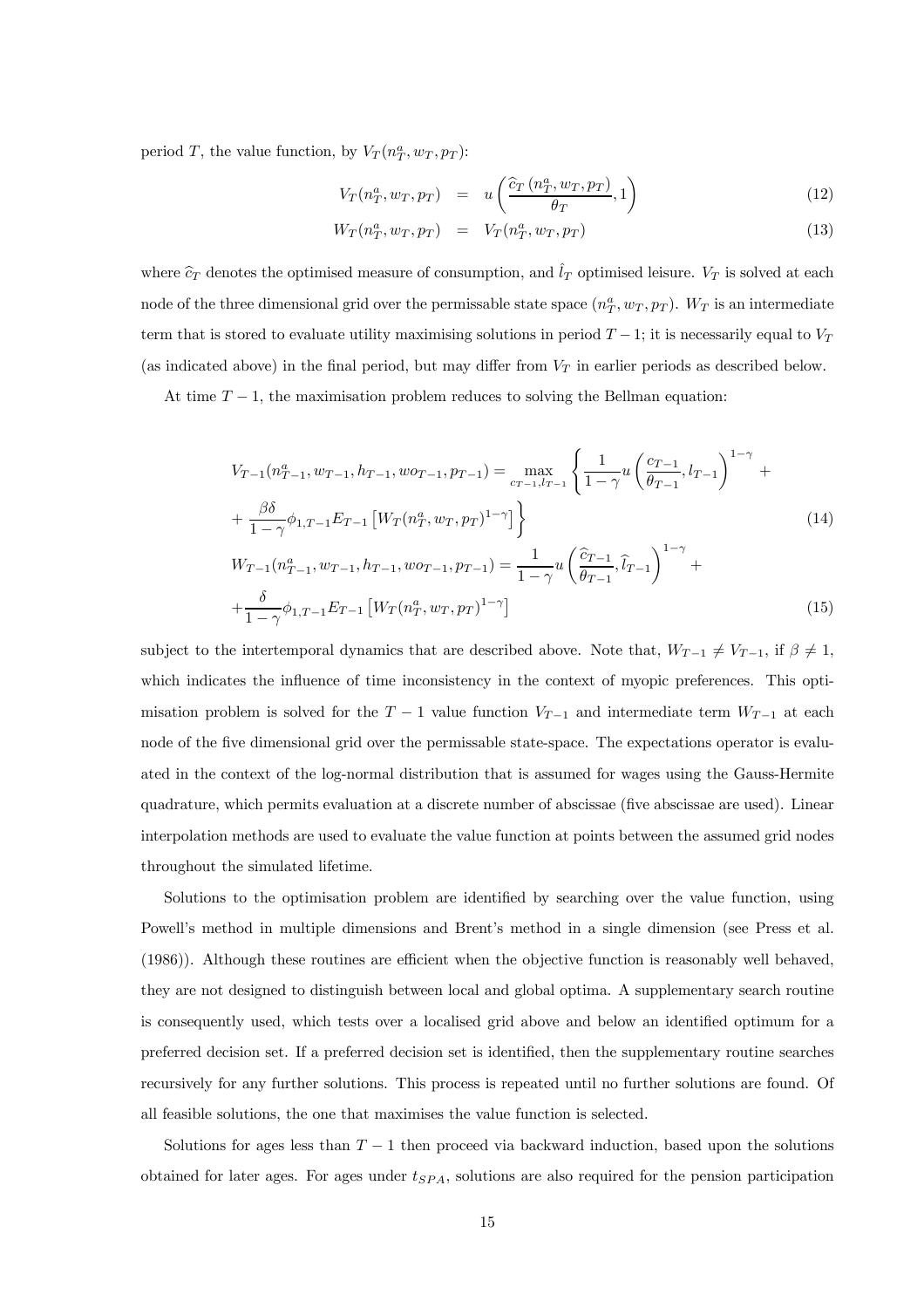decision, and pension wealth replaces annuity income in the state space. A more complete description of the analytical problem, including the treatment of boundary conditions, is reported in van de Ven (2009).

Having solved for utility maximising behavioural responses at grid nodes (described above), the lifecourses of individual households are simulated by running households forward through the grids. This is done by first populating a simulated sample by taking random draws from a joint distribution of all potential state variables at the youngest age considered for analysis. The behaviour of each simulated household,  $i$ , at the youngest age is then identified by reading the decisions stored at their respective grid co-ordinates. Given household i's characteristics (state variables) and behaviour, its characteristics are aged one year following the processes that are considered to govern their intertemporal variation. Where these processes depend upon stochastic terms, new random draws are taken from their respective distributions (commonly referred to as Monte Carlo simulation). This process is repeated for the entire simulated life of each household. The data generated for the simulated cohort are then used as the basis for estimation, as is described in the following section.

## 4 Estimation Approach

#### 4.1 Methodology

The model that is described in Section 3 — hereafter referred to as the (structural) model — is designed to identify household decisions regarding labour supply, consumption, and pension participation as simultaneous non-parametric functions of a set of observable characteristics that include age, relationship status, human capital, and accrued wealth. Suppose that detailed panel data exist regarding all of the characteristics that are treated by the model, collected from a period when the tax and benefit regime was stable. Then estimation would proceed by adjusting the model's parameters to minimise the disparity — as measured by some assumed loss function — between the household decisions projected by the model and those described by the associated survey data. Unfortunately this approach to estimation is made impractical by the limitations of available survey data, and the computational burden associated with testing over alternative parameter combinations. These two difficulties are addressed here by estimating the model parameters using the Method of Simulated Moments (MSM), following Gourinchas & Parker (2002).

The MSM, in the tradition of the Generalised Method of Moments, adapts to the limitations of the available survey data by adjusting model parameters to match moments for a selected set of population characteristics. The computational burden of the study is limited by partitioning the parameters into two sub-groups, which are estimated in separate stages. Parameters that are independently observable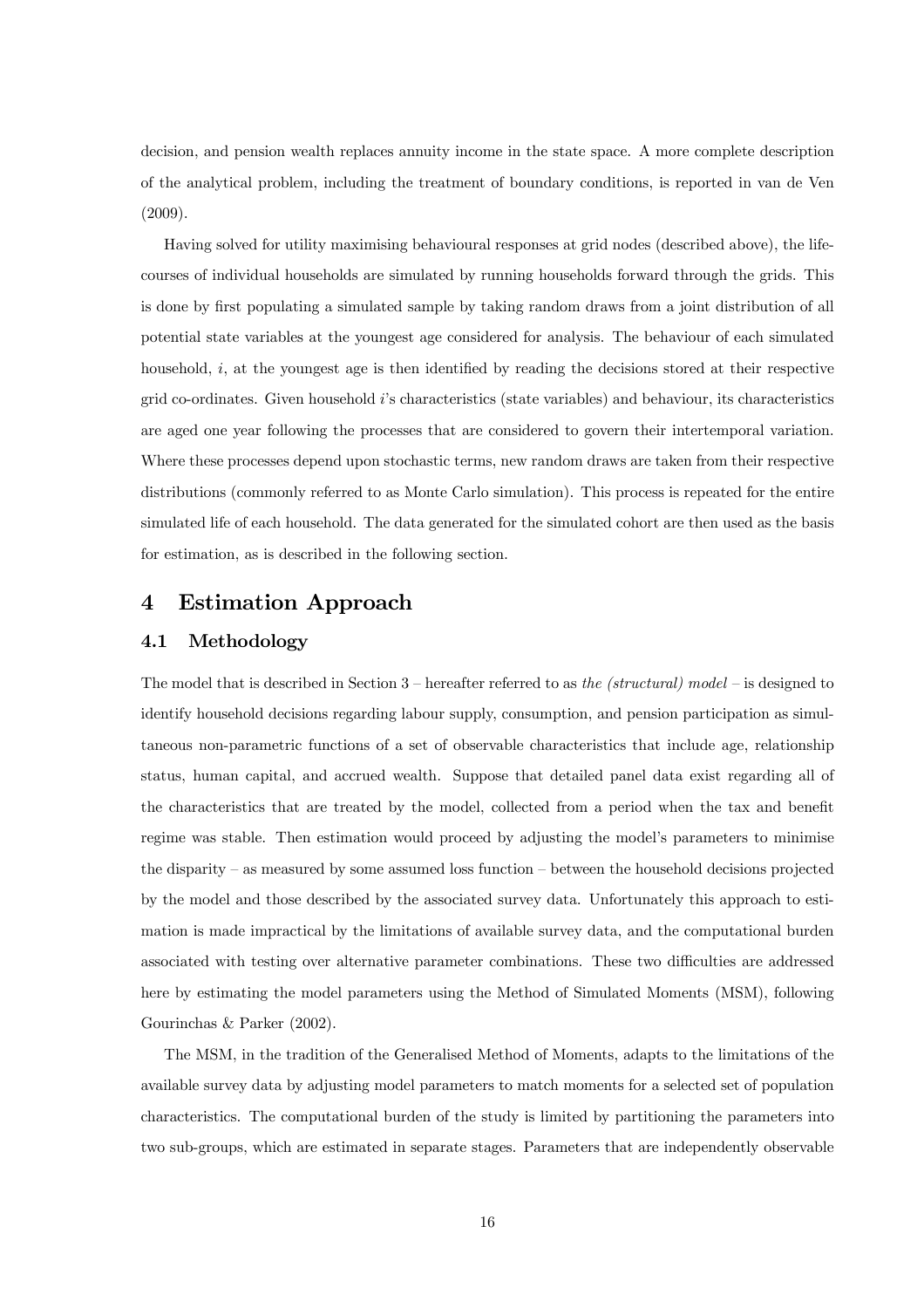are estimated exogenously from the structural model. Given these exogenous estimates, the remaining parameters of the model are then adjusted to minimise a weighted loss function.

Define the moment conditions for the second stage estimation,  $(m_1, ..., m_k)$ , and the associated loss function:

$$
F = g(\theta, \hat{\chi})' W g(\theta, \hat{\chi})
$$
\n(16)

where W is a  $k \times k$  weighting matrix, and  $g(\theta, \hat{\chi})$  is a  $k \times 1$  vector, the *i*th element of which describes the simulated moment less the associated sample moment,  $g_i(\theta, \hat{\chi}) = \bar{m}_i (\theta, \hat{\chi}) - \hat{m}_i$  for all  $i = (1, ..., k)$ . The sample moments,  $\hat{m}_i$ , are estimated from observed survey data. The simulated moments,  $\bar{m}_i$  ( $\theta$ ,  $\hat{\chi}$ ), are calculated from data that are generated by the model for a simulated population cohort (as described in subsection 3.7), given the parameter vectors  $\theta$  and  $\hat{\chi}$ .

 $\theta$  is the vector of parameters that are adjusted in the second stage of the estimation, and  $\chi$  the vector of parameters that are estimated in the first stage and held fixed in the second stage. W is commonly specified with reference to the optimal weighting matrix in the region of the (hypothetically) true population parameters  $\theta \to \theta_0$  and  $\hat{\chi} \to {\chi_0}$ :<sup>13</sup>

$$
W_{opt} = \left[ \hat{I}E \left\{ g \left( \theta_0, \chi_0 \right) g \left( \theta_0, \chi_0 \right)' \right\} + \hat{I}G_\chi \hat{J}^{-1} V_\chi G'_\chi \right]^{-1} \tag{17}
$$

Here  $\hat{I}$  is a diagonal matrix with elements  $\hat{I}_{i,i} = I_i$ , the sample size used to estimate the *i*th moment from survey data. The analogue to  $\hat{I}$  for parameters  $\chi$  is denoted  $\hat{J}$  (so that the number of observations used to estimate the *i*<sup>th</sup> parameter of the vector  $\chi$  is equal to  $\hat{J}_{i,i}$ ).  $E\{.\}$  is the expectations operator, and  $G_\chi$  is the  $k \times l_1$  matrix of first derivatives of g(.) with respect to the parameters  $\chi$  ( $l_1$  being the number of parameters included in the vector  $\chi$ ).  $V_{\chi}$  is the covariance matrix of the parameter vector  $\chi$ .

The second term within the square brackets of  $(17)$  is the impact of the  $\chi$  estimates on the estimates for  $\theta$ . The specification of this second term indicates that the estimates for  $\chi$  will have a negligible impact on the second stage estimation where the  $\chi$  estimates are based on substantially larger sample sizes relative to the second stage, or where the parameters estimated in the first stage have little impact on  $g(\theta_0, \chi_0)$ , or where the variance of the first stage estimates is small.

A number of studies that report estimates based on the MSM omit the influence of the first stage estimates on the weighting matrix. This removes the need to address the computational burden of numerically evaluating  $G_{\chi}$ , and results in the 'robust' weighting matrix:

$$
W_{robust} = \left[ \hat{I}E \left\{ g \left( \theta_0, \chi_0 \right) g \left( \theta_0, \chi_0 \right)' \right\} \right]^{-1} \tag{18}
$$

Although the optimal weighting matrix  $W_{opt}$  is more efficient than  $W_{robust}$ , use of  $W_{robust}$  in the estimation is usually justified on the basis that  $W_{opt}$  can result in more biassed estimates in context

<sup>&</sup>lt;sup>13</sup> See Appendix A for derivation.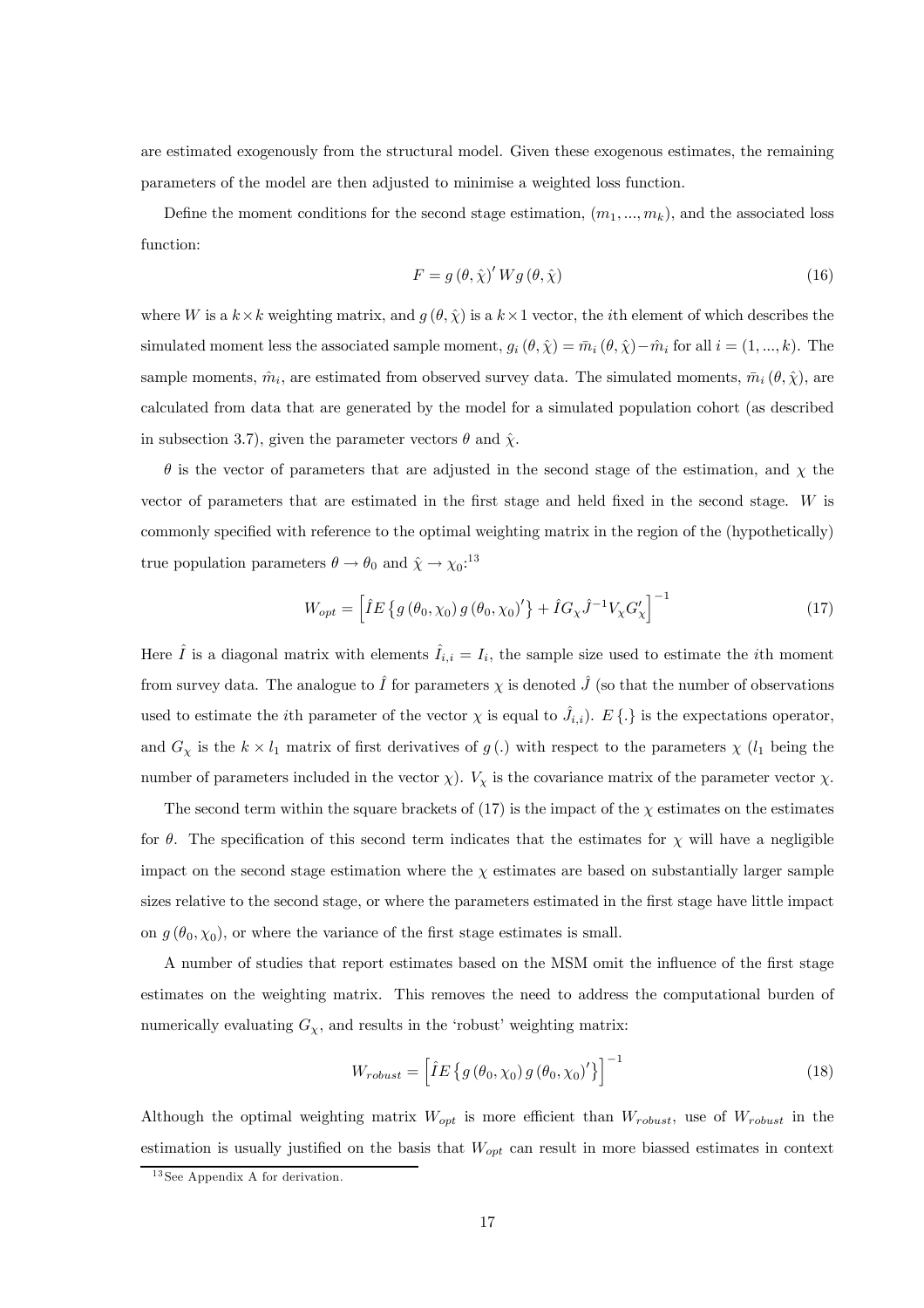of small samples (see Altonii & Segal (1996)).<sup>14</sup> Studies that report estimates obtained using both the optimal and robust weighting matrices commonly find that the choice between the two has little bearing upon the qualitative results obtained. This study consequently reports estimates obtained using the robust weighting matrix only.

Following Gourinchas & Parker (2002), it is common practice to assume zero covariance terms when evaluating  $W_{robust}$ . This is a reasonable assumption when the alternative moments considered for the second stage estimation are calculated on survey data for mutually exclusive population sub-samples. Similarly, it is reasonable to assume zero cross-correlation between the simulated and sample moments. The same does not, however, tend to hold for the simulated moments of the structural model, which are commonly calculated on data for a single set of Monte Carlo draws, or where the survey data used to estimate alternative sample moments describe the same population sub-sample. In some contexts it seems reasonable to conjecture that cross-correlation terms in the covariance matrix will have little bearing on the weights attached to alternative moments in the second stage estimation. This is not the case in here, however, and so care was taken to take covariance terms properly into account.

#### 4.2 Data

The focus on endogenous labour supply decisions requires taxes and benefits to be explicitly accounted for in the structural model.<sup>15</sup> As a result of this, the changing nature of taxes and benefits over time complicates the use of (pseudo) panel data for estimation: even if the evolving tax and benefits system faced by a given birth cohort were faithfully reproduced by the model, an accurate reflection of the practical reality would require the state space of the model to include uncertainty over the evolving policy environment. A simplifying abstraction is consequently required.

To focus on behaviour in the context of a single policy environment (controlling for time effects), the study reports estimates that are predominantly based upon data for a population cross-section. Cross-sectional data, however, fail to describe the circumstances of any given cohort in practice, due

<sup>&</sup>lt;sup>14</sup>For studies that focus exclusively on estimates derived on  $W_{robust}$ , see Cagetti (2003), French (2005), and Nardi et al. (2009). Bucciol (2009) addresses the computational burden associated with  $W_{\text{out}}$  by first calculating estimates on  $W_{robust}$ . Bucciol then evaluates  $G_\chi$  once on the preferred parameter combination obtained with  $W_{robust}$ , for use in evaluating  $W_{opt}$ . Notably, there is very little difference between the estimates that Bucciol (2009) reports based on the two alternative weighting matrices.

 $15$ To appreciate this point, consider the following. Labour supply decisions affect labour income, and savings decisions affect property income. The aggregate of income from labour and property gives gross private income, which is transformed into disposable income by the tax and benefits schedule. In the UK, as in many countries, the tax and benefits schedule can reasonably be represented by a linear spline in its arguments, which include gross private income, demographics, labour market status and so on. If behaviour in the region of the optimum is unlikely to imply a shift between the linear segments of the tax schedule, then the effective influence of the tax structure may be taken as approximately linear in its arguments. In this case, the post tax real rate of return to capital will be a fixed ratio of the pre tax return to capital and the disposable wage rate will be a fixed ratio of the pre-tax wage rate, with the ratio defined by the effective tax rate. Where labour supply is held fixed, the approximations that are referred to above can approximately be taken to hold. This is an advantage in associated statistical studies, because changes in tax policy during a sample period will be of concern only insofar as they affect the effective tax rate. But where labour supply is variable, changes in labour status will typically have an important bearing on the linear segment of the tax and benefits schedule to which an individual is sub ject. In this case, it is important that the full tax structure be taken into account.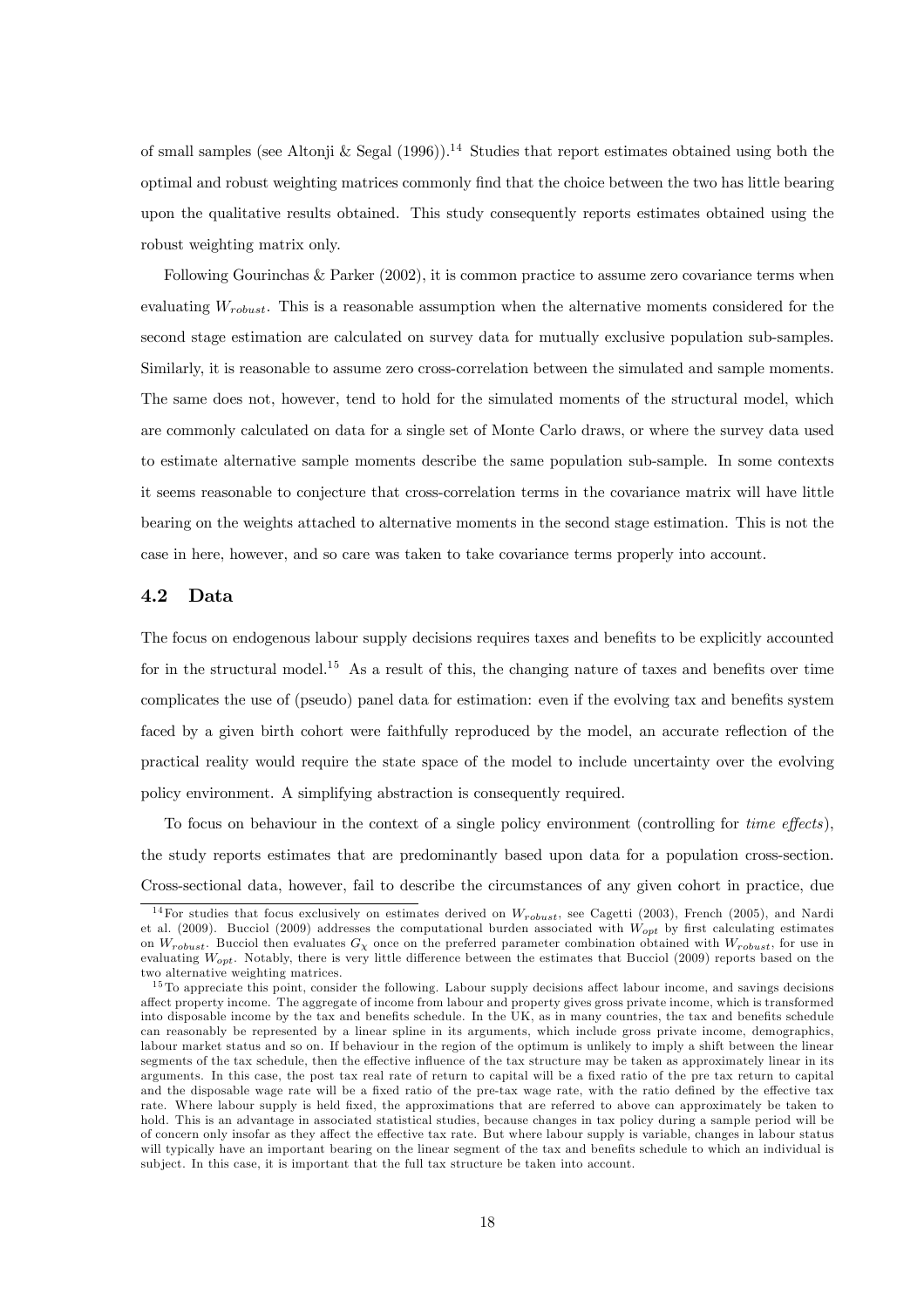to age and cohort effects. Cohort effects are particularly relevant for the current study, because recent reforms to the UK pension system have substantially altered the state retirement benefits enjoyed by people distinguished by year of birth. To control for these cohort effects, the estimates focus upon data for individuals aged 25 to 45 in 2007.<sup>16</sup> This age band focuses upon the period in life when the illiquidity of pension wealth is likely to have the most pronounced influence on behaviour, is broad enough to describe a reasonable degree of variation, and is narrow enough to ensure that the data are not unduly contaminated by cohort effects. Finally, the data were adjusted to capture expectations that individuals may reasonably have over how financial circumstances are likely to evolve as they age (controlling for age effects). This involved deflating all financial statistics to 2007 prices (using the National Accounts consumption deflator<sup>17</sup>), and then adjusting to reflect real wage growth, taking age 20 in 2007 as the base for adjustment.<sup>18</sup> The specific data sources that were used for estimation are described in sections 5 and 6.

## 5 First Stage Parameter Estimates

The structural model is based upon a total of 395 parameters. 3 of these describe interest rates on liquid net worth; 13 parameters describe the evolution of household demographics (relationship status and dependant children); 101 parameters describe age specific probabilities of mortality; 50 parameters describe the earnings processes for singles and couples; 210 parameters describe the tax and benefits system; 13 parameters describe the nature of personal pensions; and 5 parameters describe household preferences. All but the five preference parameters were estimated exogenous of the structural model.

The 390 parameters estimated in the first stage are reported in Tables 2 to 5. The last two of these four tables report parameters that are likely to have an important bearing upon the estimates obtained in the second stage of the estimation, and which were consequently subject to sensitivity analysis. This sensitivity analysis is set out under two alternative regression scenarios that were considered in the second stage of the estimation.

#### 5.1 Credit constraints, real interest and growth rates

Noting that the welfare effects of pension fund illiquidity increase, ceteris paribus, as access to credit is constrained, the sensitivity analysis includes variation of the assumed credit constraints. Estimation scenario 1 assumes that households cannot have negative net worth in excess of £2,000 at any age and scenario 2 relaxes the hard liquidity constraint, subject to the condition that all debts be repaid by age

<sup>&</sup>lt;sup>16</sup>The financial crisis that began in August 2007 did not have a noticeable bearing on the profiles that are considered for estimation.

<sup>&</sup>lt;sup>17</sup> See ONS code YBGA.

<sup>&</sup>lt;sup>18</sup> For example, observed consumption data for a 35 year old in 2007 were adjusted for  $(35-20) = 15$  years of compounded wage growth.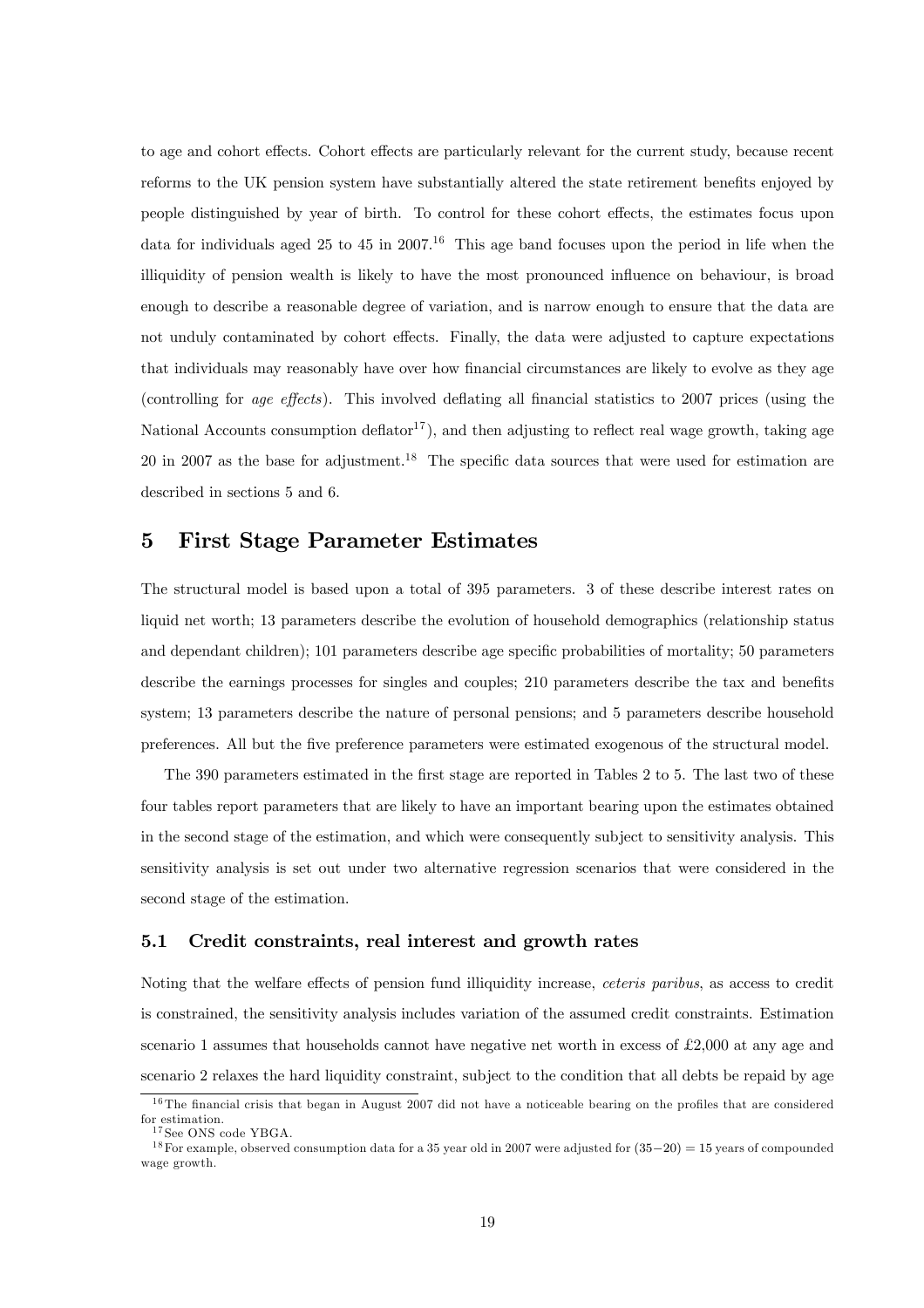Table 2: Exogenously estimated model parameters — various characteristics

| real interest & growth rates (% p.a.) |                        |                                 |                        |                                      |                                               |             |             |  |
|---------------------------------------|------------------------|---------------------------------|------------------------|--------------------------------------|-----------------------------------------------|-------------|-------------|--|
|                                       | credit                 | overdrafts                      | fixed rate             | return to                            | wages                                         | benefits    | tax         |  |
|                                       | cards                  |                                 | deposits               | capital                              |                                               |             | threshold   |  |
| average                               | 15.28                  | 13.92                           | 2.73                   | 4.05                                 | 1.27                                          | $-0.08$     | 0.33        |  |
| std deviation                         | 3.15                   | 1.31                            | 1.21                   | 0.79                                 | 0.97                                          | 1.73        | 0.84        |  |
| minimum                               | 12.08                  | 11.52                           | 1.25                   | 2.59                                 | $-0.31$                                       | $-3.79$     | $-0.79$     |  |
| maximum                               | 19.81                  | 15.34                           | 4.66                   | 5.29                                 | 2.75                                          | 4.40        | 1.43        |  |
| sample period                         | '96-'08                | '96-'08                         | '96-'08                | '88-'06                              | '90-'07                                       | '78-'08     | '97-'07     |  |
|                                       |                        |                                 | household demographics |                                      |                                               |             |             |  |
|                                       | logit regression for   |                                 |                        |                                      | proportion of households single at age 20*    |             | 0.45        |  |
| singles / couples                     |                        | all households single from age* |                        |                                      | 100                                           |             |             |  |
| variable                              | coefficient std. error |                                 |                        |                                      | non-linear regressions for number of children |             |             |  |
| constant                              | $-6.40607$             | 0.34372                         |                        |                                      | singles                                       |             | couples     |  |
| age                                   | 0.17634                | 0.02226                         | variable               | coefficient                          | std. error                                    | coefficient | std. error  |  |
| age^2                                 | $-3.76E-03$            | 4.47E-04                        | param0                 | 0.67268                              | 0.00041                                       | 1.54100     | 0.00053     |  |
| age^3                                 | 2.66E-05               | 2.79E-06                        | param1                 | $-0.00776$                           | 0.00001                                       | $-0.00711$  | 0.00001     |  |
| single                                | 6.89326                | 0.03963                         | param2                 | 38.2792                              | 0.0056                                        | 39.7949     | 0.0037      |  |
| sample                                | 97619                  |                                 | 13527<br>sample        |                                      |                                               |             | 10438       |  |
| R squared                             | 0.7947                 |                                 | 0.203<br>R squared     |                                      |                                               |             | 0.5258      |  |
|                                       |                        |                                 |                        | mortality probabilities from age 40* |                                               |             |             |  |
| age                                   | probability            | age                             | probability            | age                                  | probability                                   | age         | probability |  |
| 40                                    | 0.0001                 | 60                              | 0.0006                 | 80                                   | 0.0105                                        | 100         | 0.2964      |  |
| 41                                    | 0.0000                 | 61                              | 0.0005                 | 81                                   | 0.0116                                        | 101         | 0.3607      |  |
| 42                                    | 0.0000                 | 62                              | 0.0007                 | 82                                   | 0.0129                                        | 102         | 0.4278      |  |
| 43                                    | 0.0001                 | 63                              | 0.0012                 | 83                                   | 0.0167                                        | 103         | 0.4951      |  |
| 44                                    | 0.0000                 | 64                              | 0.0011                 | 84                                   | 0.0176                                        | 104         | 0.5607      |  |
| 45                                    | 0.0001                 | 65                              | 0.0014                 | 85                                   | 0.0225                                        | 105         | 0.6230      |  |
| 46                                    | 0.0001                 | 66                              | 0.0016                 | 86                                   | 0.0243                                        | 106         | 0.6810      |  |
| 47                                    | 0.0000                 | 67                              | 0.0012                 | 87                                   | 0.0262                                        | 107         | 0.7341      |  |
| 48                                    | 0.0001                 | 68                              | 0.0023                 | 88                                   | 0.0310                                        | 108         | 0.7818      |  |
| 49                                    | 0.0002                 | 69                              | 0.0021                 | 89                                   | 0.0408                                        | 109         | 0.8237      |  |
| 50                                    | 0.0002                 | 70                              | 0.0020                 | 90                                   | 0.0503                                        | 110         | 0.8598      |  |
| 51                                    | 0.0001                 | 71                              | 0.0025                 | 91                                   | 0.0548                                        | 111         | 0.8904      |  |
| 52                                    | 0.0002                 | 72                              | 0.0033                 | 92                                   | 0.0610                                        | 112         | 0.9157      |  |
| 53                                    | 0.0003                 | 73                              | 0.0036                 | 93                                   | 0.0632                                        | 113         | 0.9363      |  |
| 54                                    | 0.0002                 | 74                              | 0.0051                 | 94                                   | 0.0834                                        | 114         | 0.9527      |  |
| 55                                    | 0.0003                 | 75                              | 0.0045                 | 95                                   | 0.0935                                        | 115         | 0.9654      |  |
| 56                                    | 0.0004                 | 76                              | 0.0049                 | 96                                   | 0.1139                                        | 116         | 0.9752      |  |
| 57                                    | 0.0003                 | 77                              | 0.0068                 | 97                                   | 0.1449                                        | 117         | 0.9826      |  |
| 58                                    | 0.0005                 | 78                              | 0.0085                 | 98                                   | 0.1865                                        | 118         | 0.9879      |  |
| 59                                    | 0.0008                 | 79                              | 0.0095                 | 99                                   | 0.2375                                        | 119         | 0.9918      |  |

Notes: model parameters in bold

\* no standard errors obtained

benefits growth rate estimated on historical rates for unemployment benefits and the basic state pension relationship status modelled as a logit regression, describing the risk of being single as a function of age, and whether single in preceding year

number of children by age described by the density function of the normal distribution:

param0 exp( param1 (age - param2) ) - see Section 5.5

mortality probabilities calculated on cohort life expectancies for couples where both members aged 35 in 2007.

Source: credit card interest, Bank of England IUMCCTL; overdraft interest, Bank of England IUMODTL fixed deposit interest, Bank of England, IUMWTFA; wages growth, Office National Statistics, LNMQ return to capital derived from Khoman and Weale (2008), based on National Accounts data income flows historical data on value of unemployment benefits, basic state pension, and tax thresholds obtained from the Institute for Fiscal Studies

logit for relationship status estimated on weighted pooled data from waves 1 to 17 of the BHPS equation for the number of children by age estimated on weighted data from the 2007/08 FRS mortality rates based on historical survival rates to 2006 and ONS principal projections thereafter.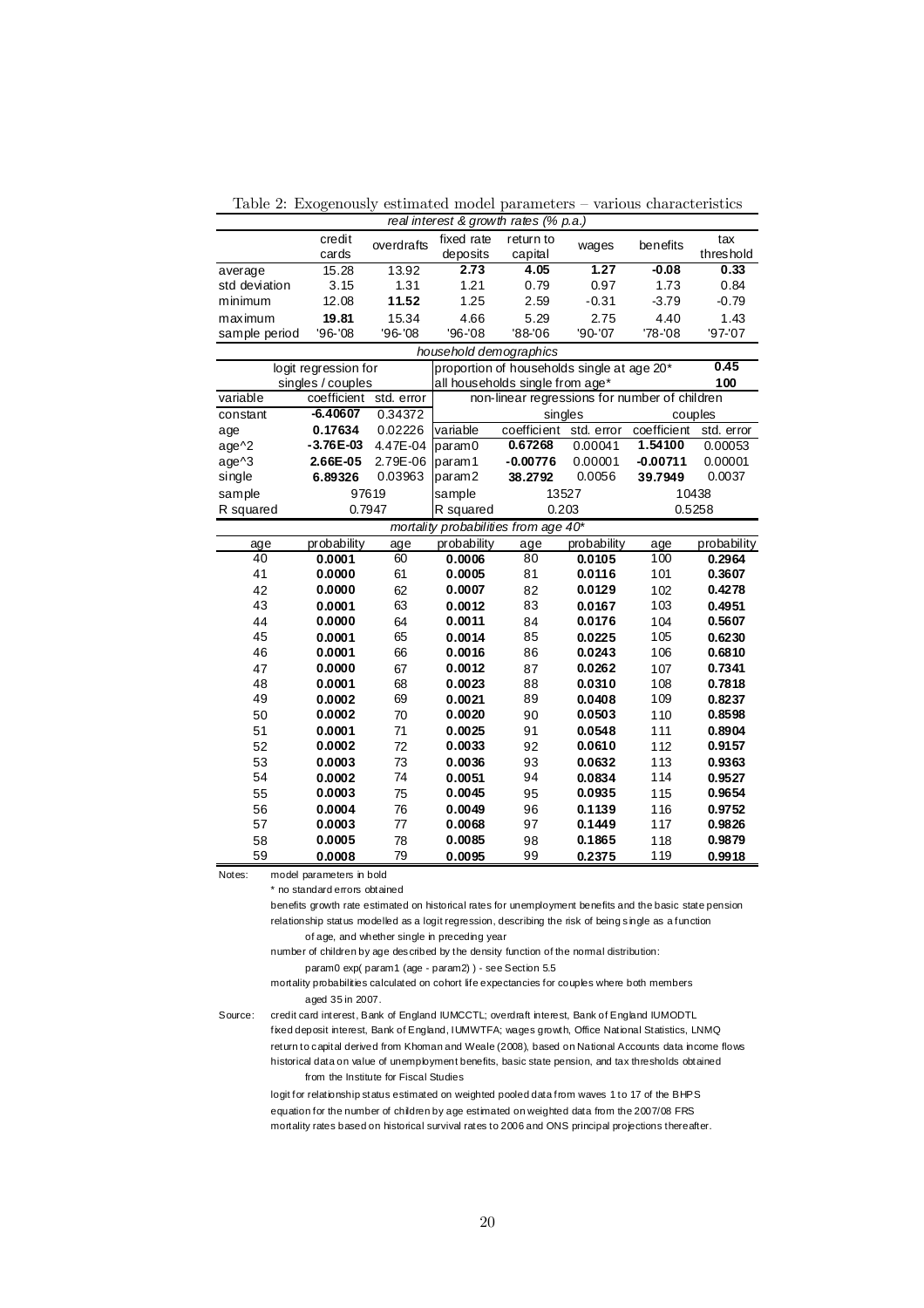|                                                                                       |         | probability of low wage offer^ |                                                        |         |                                               |                   |
|---------------------------------------------------------------------------------------|---------|--------------------------------|--------------------------------------------------------|---------|-----------------------------------------------|-------------------|
|                                                                                       |         | mean                           | std dev                                                | sample  |                                               |                   |
|                                                                                       | singles | 0.29382                        | 0.45551                                                | 3939    |                                               |                   |
|                                                                                       | couples | 0.06523                        | 0.24694                                                | 3531    |                                               |                   |
| weekly wages and working hours by relationship and employment status^                 |         |                                |                                                        |         |                                               |                   |
| relationship status                                                                   | couple  | couple                         | couple                                                 | couple  | single                                        | single            |
| adults full-time emp                                                                  | 2       | 1                              | 1                                                      | 0       | 1                                             | 0                 |
| adults part-time emp                                                                  | 0       | 1                              | 0                                                      | 1       | 0                                             | 1                 |
| working hours                                                                         |         |                                |                                                        |         |                                               |                   |
| mean                                                                                  | 85.10   | 67.09                          | 44.73                                                  | 19.03   | 42.40                                         | 20.07             |
| std. deviation                                                                        | 12.54   | 13.08                          | 10.49                                                  | 8.55    | 8.50                                          | 9.28              |
| log wages                                                                             |         |                                |                                                        |         |                                               |                   |
| mean                                                                                  | 6.822   | 6.612                          | 6.175                                                  | 4.841   | 5.924                                         | 4.707             |
| std. deviation                                                                        | 0.475   | 0.511                          | 0.724                                                  | 0.756   | 0.569                                         | 0.722             |
| sample                                                                                | 2530    | 1814                           | 1840                                                   | 509     | 4352                                          | 1360              |
|                                                                                       |         |                                | distribution of wages at age 20^                       |         |                                               |                   |
|                                                                                       |         |                                | singles                                                |         | couples                                       |                   |
|                                                                                       |         |                                |                                                        |         | coefficient std. error coefficient std. error |                   |
| mean of (log) full-time wage, age 20                                                  |         |                                | 5.74605                                                | 0.00043 | 6.29821                                       | 0.00161           |
| standard deviation of full-time wage, age 20                                          |         |                                | 0.39571                                                |         | 0.10445                                       |                   |
|                                                                                       |         |                                | wage dynamics for households changing marrital status* |         |                                               |                   |
|                                                                                       |         |                                | newly weds                                             |         | newly single                                  |                   |
|                                                                                       |         |                                | coefficient std. error                                 |         | coefficient std. error                        |                   |
| target equation                                                                       |         |                                |                                                        |         |                                               |                   |
| constant                                                                              |         |                                | 0.06442                                                | 0.06714 | 0.02537                                       | 0.08270           |
| age                                                                                   |         |                                | -0.00797                                               | 0.00198 | 0.00016                                       | 0.00180           |
| employment (single) / employment (couple)                                             |         |                                |                                                        |         |                                               |                   |
| part time / 1 part time                                                               |         |                                | -0.14154                                               | 0.06627 | $-0.02215$                                    | 0.12454           |
| part time / 1 full time                                                               |         |                                | 0.47775                                                | 0.29080 | $-1.55863$                                    | 0.21295           |
| part time / 1 part time & 1 full time                                                 |         |                                | 1.44259                                                | 0.13195 | $-1.50337$                                    | 0.06714           |
| part time / 2 full time                                                               |         |                                | 1.87653                                                | 0.19665 | $-1.65264$                                    | 0.21921           |
| full time / 1 part time                                                               |         |                                | $-1.61412$                                             | 0.42382 | 0.65706                                       | 0.04307           |
| full time / 1 part time & 1 full time                                                 |         |                                | 0.29650<br>0.64900                                     | 0.06387 | -0.34763<br>$-0.63573$                        | 0.04923           |
| full time /2 full time                                                                |         |                                |                                                        | 0.03275 |                                               | 0.03626           |
| selection equation<br>age                                                             |         |                                | 0.04772                                                | 0.02525 | 0.12171                                       | 0.02444           |
| age squared                                                                           |         |                                | $-0.00085$                                             | 0.00032 | $-0.00156$                                    | 0.00030           |
| degree                                                                                |         |                                | -1.08084                                               | 0.12228 | 1.24433                                       | 0.11370           |
| other further education                                                               |         |                                | -1.07942                                               | 0.11253 | 1.15538                                       | 0.09038           |
| higher school qualification (A level)                                                 |         |                                | $-1.07025$                                             | 0.11781 | 1.10500                                       | 0.10204           |
| lower school qualification (O level)                                                  |         |                                | $-1.12394$                                             | 0.11623 | 1.01499                                       | 0.09083           |
| other education                                                                       |         |                                | $-1.61396$                                             | 0.15082 | 0.82185                                       | 0.10304           |
| poor health                                                                           |         |                                | $-0.27916$                                             | 0.11064 | $-0.30229$                                    | 0.10154           |
| accident                                                                              |         |                                | -0.17709                                               | 0.09139 | 0.45756                                       | 0.08773           |
| childcare                                                                             |         |                                | $-0.37326$                                             | 0.09748 | $-0.27075$                                    | 0.07306           |
| care (other)                                                                          |         |                                | $-0.10474$                                             | 0.10116 | 0.00110                                       | 0.08468           |
| woman                                                                                 |         |                                | $-0.80629$                                             | 0.07546 | 1.51969                                       | 0.18730           |
| constant                                                                              |         |                                | 0.68686                                                | 0.46202 | $-5.81684$                                    | 0.50812           |
| summary statistics                                                                    |         |                                |                                                        |         |                                               |                   |
| correlation                                                                           |         |                                | 0.69441                                                | 0.07586 |                                               | -0.09977 0.102915 |
| standard error                                                                        |         |                                | 0.40089                                                | 0.02385 |                                               | 0.36413 0.015331  |
| Number of (weighted) observations                                                     | 2742    |                                | 2517                                                   |         |                                               |                   |
| Censored observations                                                                 | 2163    |                                | 2012                                                   |         |                                               |                   |
| Uncensored observations                                                               |         |                                | 579                                                    |         | 505                                           |                   |
| Log pseudolikelihood                                                                  |         |                                | -1194.495                                              |         | 959.637                                       |                   |
| Wald test of independent equations                                                    |         |                                |                                                        |         |                                               |                   |
| Chi squared statistic                                                                 |         |                                | 34.17                                                  |         | 0.93                                          |                   |
| p value                                                                               |         |                                | 0.00                                                   |         | 0.34                                          |                   |
| Notes:<br>model parameters in bold                                                    |         |                                |                                                        |         |                                               |                   |
| prob of low wage offer = proportion of households aged 25-45 with no adult employment |         |                                |                                                        |         |                                               |                   |

Table 3: Exogenously estimated model parameters — earnings process

mean log income at age 20 estimated using sample selection model - reported in Appendix std of log income at age 20 calculated from raw survey data, no std errors obtained

dependent variables in equations for wage dynamics = ( $h$ (observed wage(t+1)) - ln(observed wage(t)))

Source: ^ author's calculations on data from 2007/08 wave of the FRS

\* author's calculations on data from waves 1 to 17 of the BHPS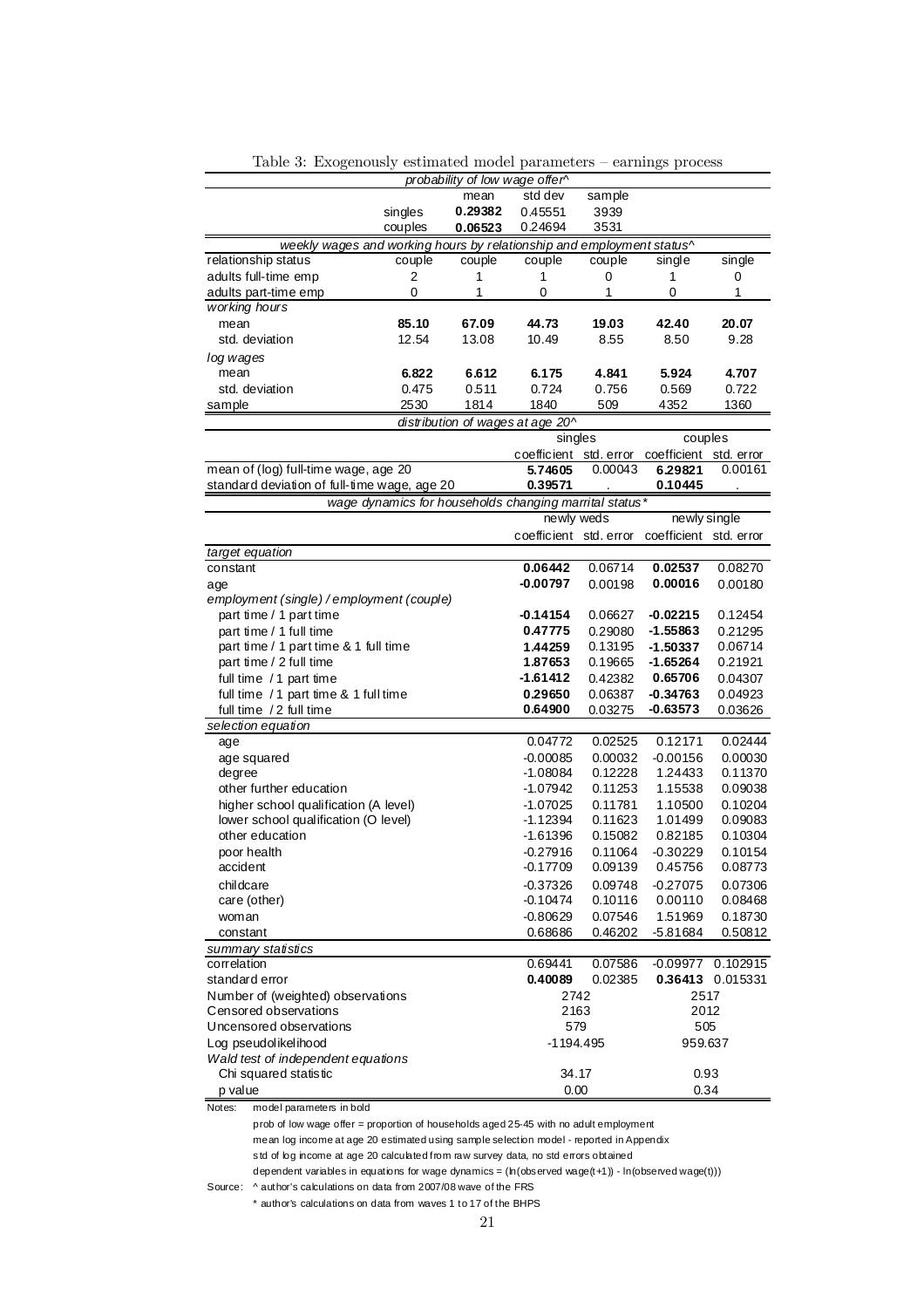|                                      | estimation scenario 1 |        |           |            | estimation scenario 2 |        |                                                                                             |        |
|--------------------------------------|-----------------------|--------|-----------|------------|-----------------------|--------|---------------------------------------------------------------------------------------------|--------|
|                                      | singles               |        | couples   |            | singles               |        | couples                                                                                     |        |
|                                      |                       |        |           |            |                       |        | coefficient std. error coefficient std. error coefficient std. error coefficient std. error |        |
| target equation                      |                       |        |           |            |                       |        |                                                                                             |        |
| $age*$                               | $-0.0018$             | 0.0001 | $-0.0012$ | 0.0001     | $-0.0019$             | 0.0001 | $-0.0013$                                                                                   | 0.0001 |
| experience effect                    |                       |        |           |            |                       |        |                                                                                             |        |
| 1 full-time & 1 part-time emp        |                       |        | $-0.0101$ |            |                       |        | $-0.0081$                                                                                   | 0.0020 |
| 1 ful-time employed                  |                       |        | $-0.0120$ |            |                       |        | $-0.0094$                                                                                   | 0.0025 |
| 1 part-time employed                 | $-0.0170$             |        | $-0.0144$ |            | $-0.0102$             | 0.0072 | $-0.0064$                                                                                   | 0.0080 |
| not employed                         | $-0.0350$             |        | $-0.0200$ |            | $-0.0814$             | 0.0383 | $-0.0543$                                                                                   | 0.0516 |
| constant                             | 0.1047                | 0.0054 | 0.0777    | 0.0043     | 0.1068                | 0.0057 | 0.0783                                                                                      | 0.0042 |
| selection equation                   |                       |        |           |            |                       |        |                                                                                             |        |
| age*                                 | 0.0911                | 0.0072 | 0.1013    | 0.0061     | 0.0911                | 0.0072 | 0.1012                                                                                      | 0.0061 |
| age squared*                         | $-0.0012$             | 0.0001 | $-0.0012$ | 0.0001     | $-0.0012$             | 0.0001 | $-0.0012$                                                                                   | 0.0001 |
| highest education qualification      |                       |        |           |            |                       |        |                                                                                             |        |
| no education qual recorded           | $-0.1467$             | 0.0889 | $-0.1303$ | 0.0537     | $-0.1468$             | 0.0890 | $-0.1312$                                                                                   | 0.0537 |
| lower school (O-level D-E)           | 0.0494                | 0.1266 | $-0.0055$ | 0.0664     | 0.0488                | 0.1267 | $-0.0074$                                                                                   | 0.0666 |
| mid school (O-level A-C)             | 0.1763                | 0.0726 | 0.0228    | 0.0445     | 0.1755                | 0.0726 | 0.0217                                                                                      | 0.0446 |
| higher school (A-level)              | 0.1360                | 0.0809 | 0.0520    | 0.0561     | 0.1356                | 0.0809 | 0.0519                                                                                      | 0.0562 |
| post-school qualification            | $-0.0795$             | 0.0646 | $-0.0748$ | 0.0528     | $-0.0791$             | 0.0646 | $-0.0749$                                                                                   | 0.0528 |
| poor health                          | $-0.6752$             | 0.0701 | $-0.3693$ | 0.0407     | $-0.6756$             | 0.0701 | $-0.3683$                                                                                   | 0.0408 |
| accident                             | $-0.0173$             | 0.0527 | $-0.0581$ | 0.0295     | $-0.0173$             | 0.0527 | $-0.0583$                                                                                   | 0.0295 |
| childcare                            | $-0.8101$             | 0.0737 | $-0.2820$ | 0.0369     | $-0.8094$             | 0.0738 | $-0.2820$                                                                                   | 0.0369 |
| care (other)                         | $-0.0636$             | 0.0675 | $-0.1411$ | 0.0323     | $-0.0632$             | 0.0675 | $-0.1411$                                                                                   | 0.0323 |
| woman                                | $-0.0709$             | 0.0615 | l,        | $\epsilon$ | $-0.0704$             | 0.0614 | $\ddot{\phantom{a}}$                                                                        |        |
| Standard Occupational Classification |                       |        |           |            |                       |        |                                                                                             |        |
| manager, admin, prof                 | 1.9272                | 0.0783 | 0.7528    | 0.0509     | 1.9275                | 0.0783 | 0.7535                                                                                      | 0.0510 |
| assoc prof, technical, clerical      | 1.4495                | 0.0727 | 0.6791    | 0.0481     | 1.4499                | 0.0727 | 0.6792                                                                                      | 0.0481 |
| craft, personal protective           | 1.6056                | 0.0720 | 0.6975    | 0.0464     | 1.6062                | 0.0720 | 0.6979                                                                                      | 0.0464 |
| sales, plant, machinery              | 1.6544                | 0.0793 | 0.7077    | 0.0497     | 1.6547                | 0.0793 | 0.7074                                                                                      | 0.0498 |
| constant                             | $-3.9136$             | 0.2534 | $-3.7755$ | 0.2456     | $-3.9127$             | 0.2535 | $-3.7718$                                                                                   | 0.2460 |
| summary statistics                   |                       |        |           |            |                       |        |                                                                                             |        |
| correlation*                         | 0.0706                | 0.0336 | 0.1078    | 0.0312     | 0.0617                | 0.0327 | 0.0901                                                                                      | 0.0320 |
| standard error*                      | 0.1153                | 0.0023 | 0.0928    | 0.0013     | 0.1152                | 0.0023 | 0.0927                                                                                      | 0.0013 |
| Number of (weighted) obs             | 12671                 |        | 20682     |            | 12671                 |        | 20682                                                                                       |        |
| Censored observations                | 6346                  |        | 8385      |            | 6346                  |        | 8385                                                                                        |        |
| Uncensored observations              | 6325                  |        | 12297     |            | 6325                  |        | 12297                                                                                       |        |
| Log pseudolikelihood                 | $-5471.04$            |        | -8021.352 |            | -5467.795             |        | -8019.233                                                                                   |        |
| Wald test of independent equations   |                       |        |           |            |                       |        |                                                                                             |        |
| Chi squared statistic                | 4.38                  |        | 11.75     |            | 3.55                  |        | 7.86                                                                                        |        |
| p value                              | 0.0364                |        | 0.0006    |            | 0.0597                |        | 0.0051                                                                                      |        |
| Wald test of linear constraints      |                       |        |           |            |                       |        |                                                                                             |        |
| Chi squared statistic                | 2.42                  |        | 2.87      |            |                       |        |                                                                                             |        |
| p value                              | 0.2979                |        | 0.5791    |            |                       |        |                                                                                             |        |

Table 4: Parameters of wage dynamics distinguished by estimation scenario

Source: Wage dynamics estimated on data from waves 1 to 17 of the BHPS

Notes: model parameters in bold

Estimates using a sample selection model with robust standard errors to control for clusting of individuals in pooled panel data Endogenous variable of wage dynamic equation = (log labour income in period (t+2) - log labour income in period (t)) Experience effect of wage dynamic equation calculated on observed labour market status in periods t and (t+1) Wage dynamics equation based on dummy variables, except those denoted by \*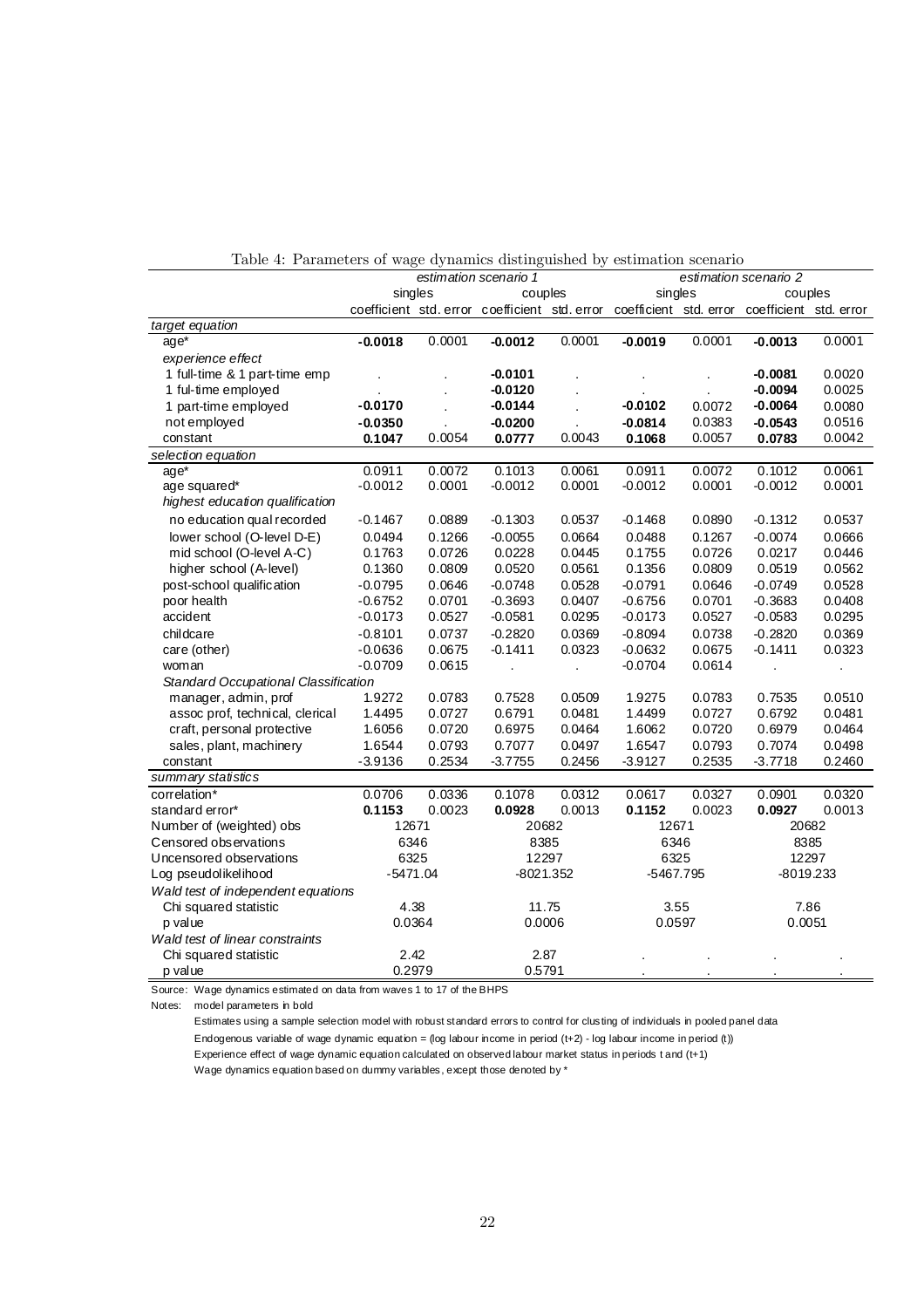|                                                   |         | estimation scenario 1 | es timation scenario 2 |         |  |
|---------------------------------------------------|---------|-----------------------|------------------------|---------|--|
|                                                   | singles | couples               | singles                | couples |  |
| maximum credit                                    | £2,000  | £2,000                | relaxed                | relaxed |  |
| all debts repaid by age                           | 65      | 65                    | 65                     | 65      |  |
| state pension age*                                | 68      | 68                    | 68                     | 68      |  |
| value of flat-rate state pension (£2006 per week) | 121.50  | 243.00                | 114.75                 | 229.50  |  |
| means tested retirement benefits**                |         |                       |                        |         |  |
| maximum value (£2006 per week)                    | 31.76   | 41.89                 | 29.96                  | 39.56   |  |
| withdrawal rate of benefits on private income     | 40%     | 40%                   | 40%                    | 40%     |  |
| terms of private pensions                         |         |                       |                        |         |  |
| employee contribution rate (% of earnings)        | 8       | 8                     | 8                      | 8       |  |
| employer contribution rate (% of earnings)        | 11      | 11                    | 16                     | 16      |  |
| min earnings threshold for eligibility (% median) | 75      | 75                    | 50                     | 50      |  |

Table 5: Pension parameters and credit constraints distinguished by estimation scenario

Source: Terms of state retirement benefits based on Pensions White Paper, DWP (2006b)

Notes: \* See DWP (2006b), paragraph 3.34 \*\* paid on top of flat-rate state pension

no standard errors obtained

#### 65. These credit limits are reported in Table 5.

Real interest and growth rates are reported in the top panel of Table 2. The lower limit cost of debt  $(r_l^D)$  was set to 11.5 per cent per annum, and the upper limit  $(r_u^D)$  to 19.8 per cent. This range of interest charges reflects the range of average real interest charges applied between January 1996 and January 2008 to credit card loans and overdrafts in the UK. Positive balances of liquid net worth were assumed to earn a return  $(r<sup>I</sup>)$  of 2.7 per cent per annum, equal to the average real return on fixed rate bond deposits held with banks and building societies during the period between January 1996 and January 2008. The return to pension wealth  $(r_t^p = r^p)$  was set equal to 4.1 per cent per annum based on the average return to capital described by the UK National Accounts between 1988 and 2006, as reported by Khoman & Weale (2008). The real rate of wage growth, used to adjust cross-sectional sample statistics, was set to 1.3 percent per annum, equal to the real growth observed for the average earnings index between 1990 and 2007. Welfare benefits were assumed to fall very marginally with time (annual rate of 0.1%), to reflect historical data over the period 1978 to 2008 on the value of unemployment benefits and the basic state pension. Similarly, real tax thresholds were assumed to rise by 0.3 per cent per annum, based on growth of the income threshold for the highest rate of income tax over the period 1997 to 2007.

#### 5.2 Household demographics

It was assumed that a household can be comprised of one or two adults to age 99, and of a single adult from age 100. The logit function that governs relationship transitions in the model was selected after considering various alternatives, and is described by equation (19). The intertemporal dynamics of relationship status that is described by equation (19) require data with a time dimension for estimation. The parameters of this logit model were consequently estimated on pooled data from waves 1 (1991)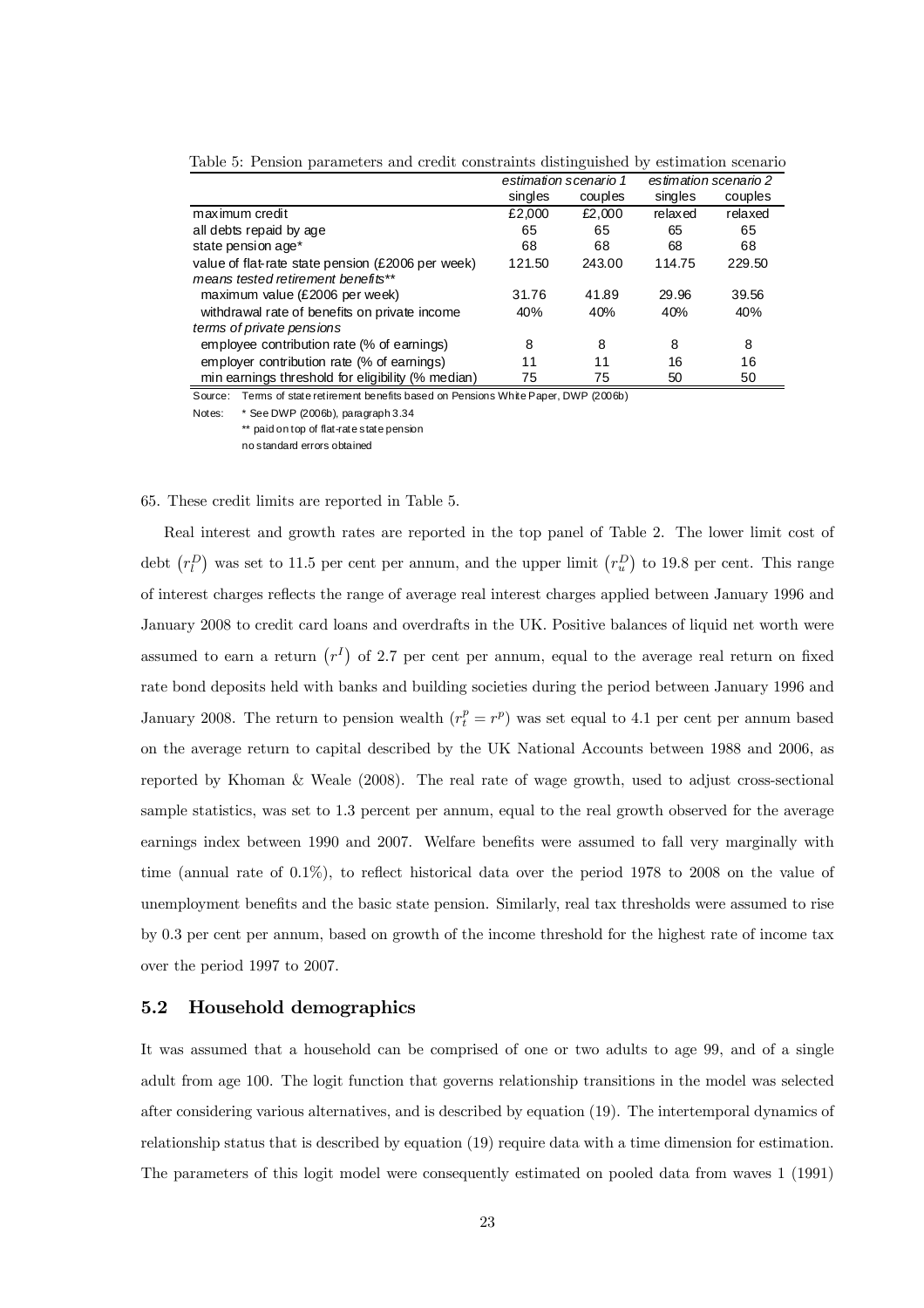to 17 (2007) of the BHPS, reorganised by family unit (see Appendix B), and screened to omit any unit by year that had missing data.19 The parameter estimates of this logit model are reported on the left hand side of the middle panel of Table 2.

The numbers of children by age and relationship status were described by equation (20) (the density function of the normal distribution). This function provides a close reflection of the average numbers of children of singles and couples by age described by survey data, as is reported in Appendix C. Estimation of equation (20) does not require data with a time-series dimension, and so associated estimates were calculated on cross-sectional data from the 2007/08 Family Resources Survey. As for the BHPS data referred to above, the FRS data were organised at the level of the family (benefit) unit, and screened to omit observations with inconsistent data, or where at least one adult member of the family was identified as self-employed or working in a public sector organisation with a non-contributory occupational pension. Estimates for equation (20) are reported on the right hand side of the middle panel of Table 2.

$$
s_{i,t+1} = \alpha_0^A + \alpha_1^A t + \alpha_2^A t^2 + \alpha_3^A t^3 + \alpha_4^A s_{i,t}
$$
\n(19)

$$
n_{i,t}^c = \alpha_0^C \exp\left\{\alpha_1^C \left(t - \alpha_2^C\right)^2\right\} \tag{20}
$$

#### 5.3 Mortality probabilities by age

The survival probabilities assumed for estimating the model are based upon the cohort expectations of life published by the Office for National Statistics (ONS). These data were used to calculate the age specific probabilities of survival for a couple, where both members of the couple were aged 35 in 2007 (the middle of the target age band for estimation). The life expectancies are based on historical survival rates from 1981 to 2006, and calendar year survival rates from the 2006-based principal projections that embody official estimates for the trend improvement of future survival rates.

The official data permit survival rates to be calculated to age 94, whereas a maximum age of 120 is considered for the estimation. Age specific survival probabilities between 95 and 120 were exogenously adjusted to describe a smooth sigmoidal progression from the official estimate at age 94 to a 0 per cent survival probability at age 120. The mortality rates considered for analysis are reported at the bottom of Table 2.

 $19$  Households with adult members who were either self employed or employees in public sector organisations with access to non-contributory occupational pensions were also excluded. Public sector employees omitted from analysis were identified under Standard Industrial Classification codes 9100-9199 (1980) / 75 (1992).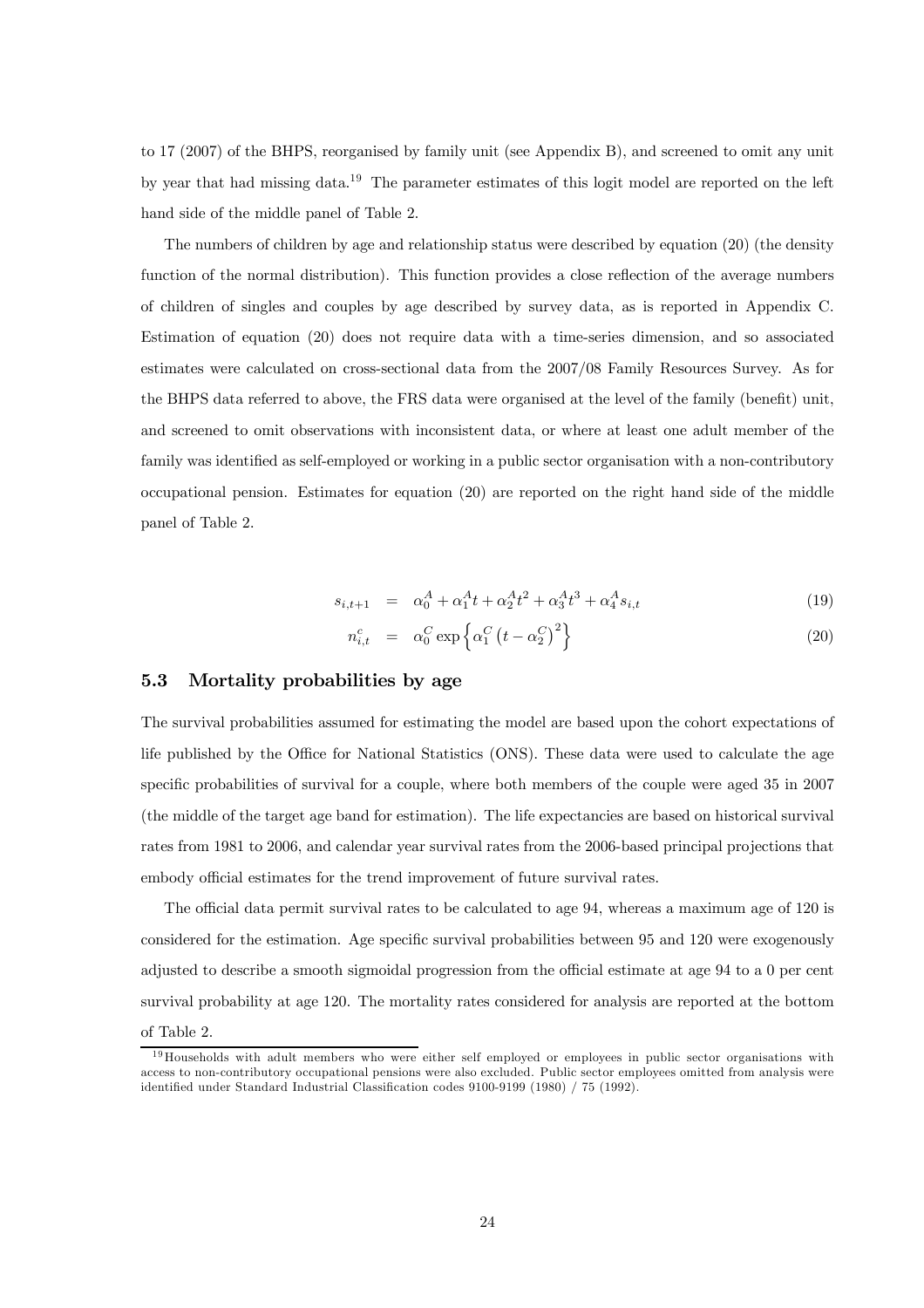#### 5.4 The probability of a low wage offer

Previous experience in use of the structural model revealed that wages tend to be sufficient to motivate some labour supply by almost all households during the prime working years spanning ages 25 to 45. The probability of a low wage offer (see Section 3.5) was consequently set to the proportion of single adults and couples that were identified as not working within this age band, as described by data reported by the 2007/08 wave of the FRS (described in subsection 5.2). The associated sample statistics are reported in the top panel of Table 3.

#### 5.5 Distinguishing the implications of alternative labour supply decisions

Single adults were considered to choose between full-time employment, part-time employment, and not employed. Couples were considered to choose between 2 full-time employed, 1 full-time and 1 part-time employed, 1 full-time employed and 1 not employed, 1 part-time employed and 1 not employed, and 2 not employed; the option to allow for 2 part-time employed adults in a household was omitted because very few households take up this option in practice. The influence of alternative labour supply decisions on leisure and income from employment were defined as non-stochastic and age invariant proportions of the respective statistics associated with the maximum employment decision (full-time employment of all adult household members). These proportions were estimated using data for households aged between 20 and 59 from the 2007/08 FRS, organised and screened as described in subsection 5.2. Weighted averages were calculated for the number of hours worked and log wages, distinguishing population sub-samples by the number of adults in a household and labour market status.<sup>20</sup> These statistics are reported toward the top of Table 3.

#### 5.6 The distribution of wages at age 20

Each simulated household that was generated to calculate the simulated moments upon which the second stage estimation is based (discussed in Section 4) was allocated a latent wage at entry into the model by taking a random draw from a log normal distribution. The mean and variance of the distribution for singles and couples of log latent wages at age 20 were estimated on the same FRS data that were used to estimate the implications of alternative labour supply decisions (described above). A sample selection model that describes log wages as a cubic function of age was estimated separately for singles and couples (see Appendix D for associated regression statistics).<sup>21</sup> These estimates were used to calculate the means for singles and couples of log full-time wages at age 20 that were assumed in the

 $20$ The International Labour Organization (ILO) definition of labour market status was used for the estimations. Age invariant statistics were applied after observing little systematic variation by age.

 $^{21}$ The sample selection model controlled only for the incidence of non-employment. Households with adults who were less than full-time employed had their aggregate wage adjusted up on the basis of the respective statistics discussed in subsection 5.5.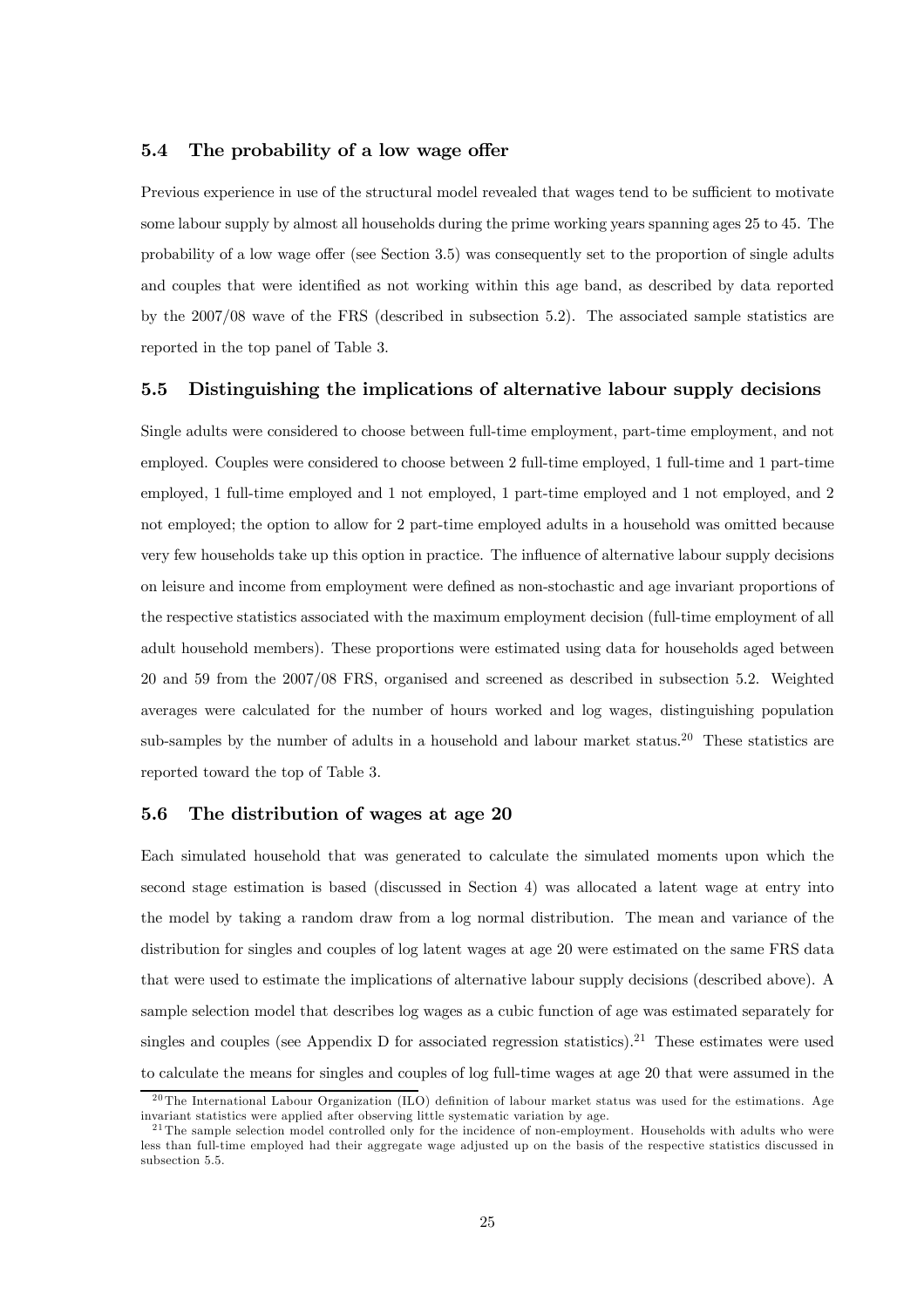second stage estimation. The standard deviations of the log-normal distributions were set equal to the FRS sample statistics observed for the respective population subgroups at age 20. These statistics are reported in the middle panel of Table 3.

#### 5.7 Labour income dynamics

An experience effect was only taken into consideration where relationship status remained unchanged between adjacent periods. To estimate an experience effect over the extensive labour margin, recursive substitution was used to restate equation (10) as:

$$
\ln (g_{i,t+2}) - \ln (g_{i,t}) = \ln (\mu (emp_{i,t+2})) - \ln (\mu (emp_{i,t})) + ..
$$
  
+  $f_h (n_{i,t}^a, t) + f_h (n_{i,t+1}^a, t+1) + ..$   
+  $\sum_{k=t}^{t+1} \sum_{j=1}^n \delta_j (emp_{i,k}^j) + \omega_{i,t+1} + \omega_{i,t}$  (21)

where *n* is the number of potential labour states,  $empi_{i,t}^j$  is a dummy variable that is equal to 1 if household i engages in employment state j at age t and zero otherwise, and all other variables are as defined previously.<sup>22</sup> Where relationship status was observed to change between adjacent periods, omission of an experience effect enabled equation (10) to be estimated directly.

The time dimension that is embedded in the specification of the equations that govern intertemporal wage dynamics made the FRS an unsuitable data source for estimation. Data from the BHPS for households aged between 20 and 64 were consequently used for estimation, organised and screened as described in subsection 5.2. The sample for estimation was extended beyond the 25 to 45 year old age band to limit the influence of boundary effects in relation to estimated polynomials by age, and to provide a plausible description of agent expectations regarding later ages.

The pooled BHPS data were divided into four population sub-groups distinguished by the marital transitions observed in adjacent years. Each sub-sample was then censored to omit extreme observations on the respective dependent variable  $(\ln (g_{i,t+2}) - \ln (g_{i,t}))$  or  $\ln (g_{i,t+1}) - \ln (g_{i,t})$ , resulting in sample sizes for estimation of 18,631 for continuously single adults, 27,831 for continuously married families, 3,850 newly married families, and 3,705 newly single families. Separate estimates were calculated on the data for each of these population subgroups, correcting for sample selection and heteroscedasticity of error terms.<sup>23</sup>

The results of unrestricted estimations are reported for newly married and newly single households in Table 3, and for continuously single / married households under estimation scenario 2 in Table 4.

<sup>&</sup>lt;sup>22</sup>Estimates were also obtained for two recursive substitutions (a dependent variable of ln  $(g_{i,t+3})$  – ln  $(g_{i,t})$ ), which were found to be qualitatively the same as those reported here.

<sup>&</sup>lt;sup>23</sup>Full maximum likelihood estimation was undertaken using the "heckman" command in STATA 10, adjusting for enumeration weights, and allowing for clustering by enumerated individual in the error terms.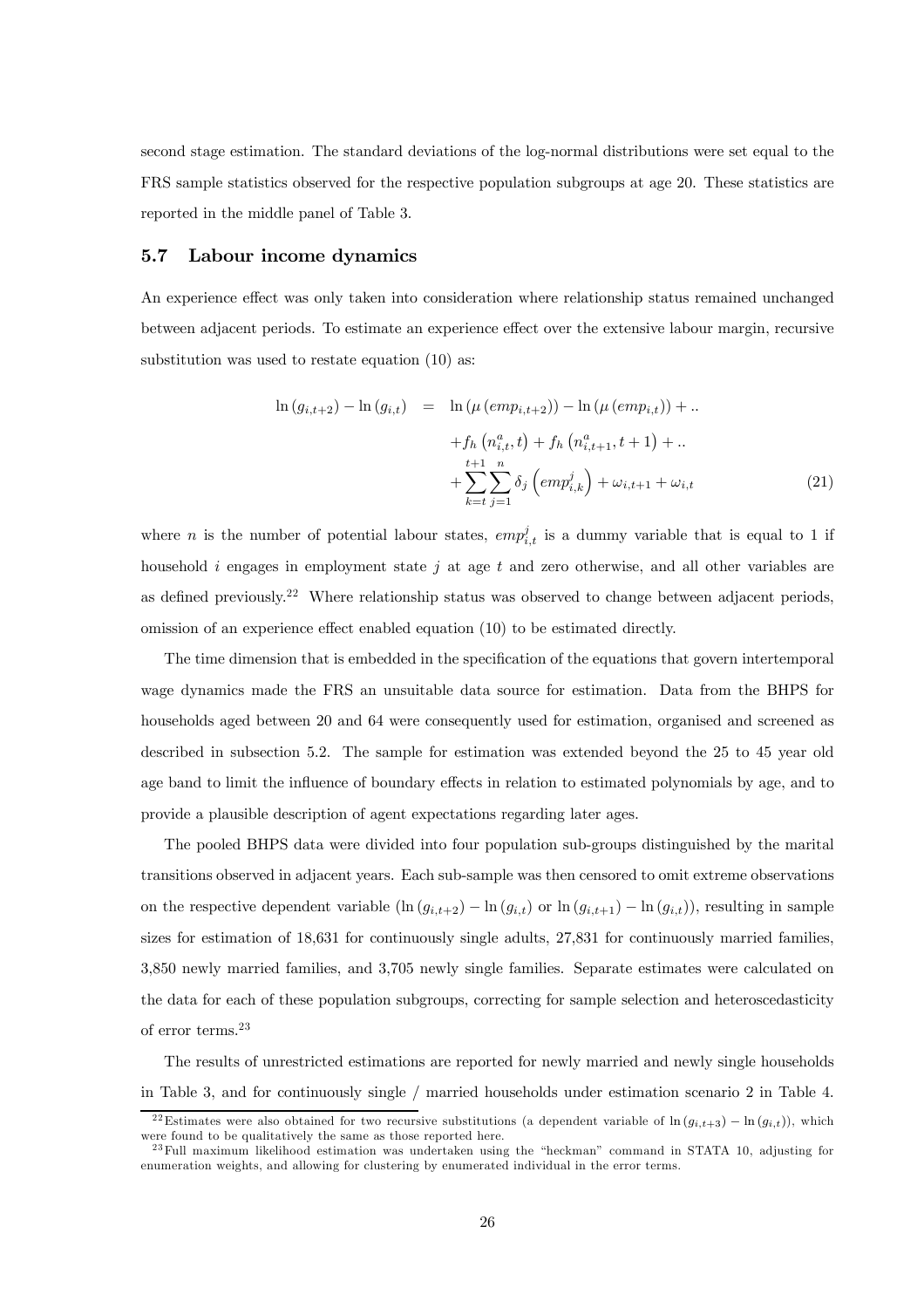The second of these sets of statistics indicate that the effects of experience on prospective wages were estimated with relatively high standard errors. As experience effects play an important role in the second stage estimation, associated sensitivity analysis was conducted to the extent permitted by the data. The parameter restrictions that were assumed for estimation scenario 1 are also reported in Table 4. These parameters were altered, subject to the constraint that the resulting empirical specification was not rejected in preference for the unrestricted specification at any reasonable confidence interval.

#### 5.8 Taxes and benefits

The wedge between gross private income and disposable income was calculated by dividing the life course into two periods: the working lifetime for ages below state pension age,  $t < t_{SPA}$ , and pension receipt,  $t_{SPA} \leq t$ . The treatment of each of these periods is described separately below, and graphical examples of the assumed tax and benefit schedules are reported in Appendix E.

• The working lifetime;  $t < t_{SPA}$ 

Taxes and benefits during the working lifetime were structured to reflect schedules reported in the April 2007 edition of the Tax Benefit Model Tables (TBMT), issued by the Department for Work and Pensions.24

Take-home pay during the working lifetime was calculated from the taxable income of each adult household member via a five piece linear spline. This linear spline was specified to capture the effects of income taxes and National Insurance contributions.

Welfare benefits were calculated from aggregate household take-home pay via a four piece linear spline. Unlike the spline that was used to calculate take-home pay, the segments of the spline used to calculate benefits were defined to respond to the numbers of adults and children in a household. These parameters were selected to reflect the Child Benefit (a universal benefit paid in respect of dependant children), Working Tax Credit (a benefit paid to employees on modest earnings, excluding the childcare element), the Child Tax Credit, and Jobseekers Allowance (unemployment benefits).

Net childcare costs arising from non-discretionary childcare expenditure were calculated in a very similar way to welfare benefits, but with a three piece linear spline in aggregate take-home pay. The parameters of this part of the model — including the value of childcare costs and associated benefits (WTCs) — reflect the assumptions of the TBMTs.

Net housing costs were calculated to reflect the impact of Housing Benefit and Council Tax Benefit. Housing Benefit helps households meet rental costs on residential accommodation, and was withdrawn at a rate of 65% on income evaluated net of most other welfare benefits. Council Tax Benefit helps

 $24$  See http://www.dwp.gov.uk/asd/tbmt.asp.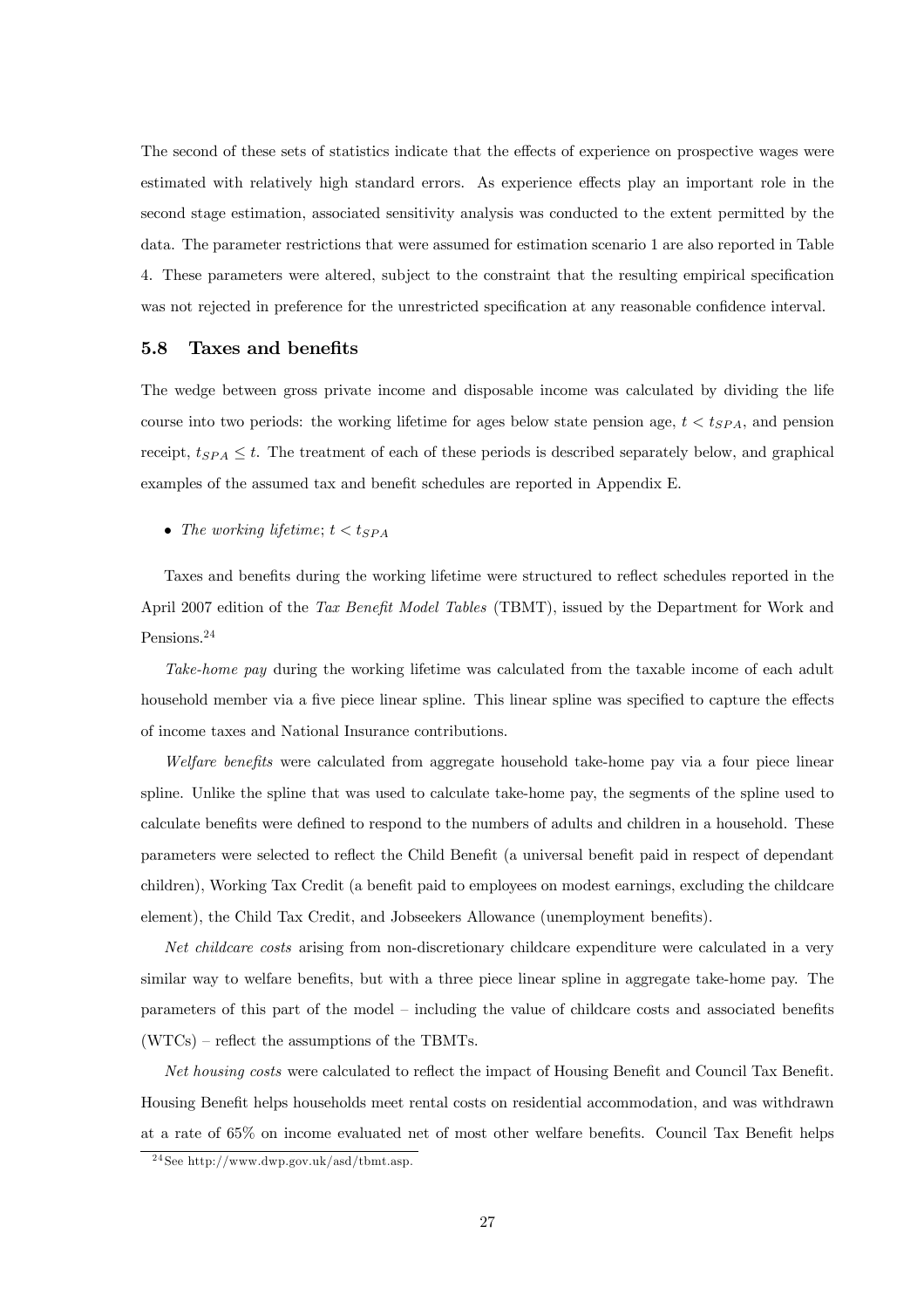households to meet the costs of Council Tax for which they are liable on residential accommodation, and was withdrawn at a rate of 20%, on a basis similar to that considered for Housing Benefit. Although the model does not explicitly reflect decisions regarding owner occupation, housing wealth or the incidence of council tax, these welfare schemes were included in the model as they can have an important bearing on the circumstances of low income households (and retirees in particular). Non-discretionary net housing costs were described by a three piece linear spline in aggregate net income before housing costs.

Asset tests on benefits were applied in the model by imputing an income stream from liquid net worth, which was then subject to the income tests on means tested benefits. The imputed income stream was arrived at by deducting an assets disregard from liquid net worth, and then applying a rate of return to any positive balance that remained. £50,000 for a single adult and £100,000 for a couple in 2007 prices were disregarded, which reflect the fact that residential housing was usually exempt from assets tests in the UK. The rate of return assumed for the assets test was calculated with regard to the real return assumed for liquid net worth (described above).

#### • Pension receipt;  $t_{SPA} \leq t$

Take-home pay during the period of pension receipt was calculated from the taxable income of adult household members via a four piece linear spline, which was specified to capture the effects of income taxes in 2007.

Welfare benefits from state pension age were loosely defined around reforms set out in the 2006 Pensions White Paper (DWP, 2006b). This assumption reflects the fact that the White Paper was both freely available and widely publicised during the period covered by the estimation, and represents a sensible information source upon which an individual from the target cohort could have based their expectations. Despite a significant research effort, however, there remains a question mark over the fiscal sustainability of the arrangements that are set out in the White Paper, which has been exacerbated by the 2007 financial crisis.<sup>25</sup> Both of the estimation scenarios that are considered for analysis were consequently specified to imply a smaller fiscal burden than described in the White Paper. The specific terms of the respective estimation scenarios are reported in Table 5.

Both estimation scenarios assume a state pension age of 68, which is currently planned to apply in 2046. We have drawn the time horizon of the increase in the pension age forward to reflect the associated public policy debate (as referred to in the preceding paragraph). At this age, all individuals are assumed to be eligible to a full flat-rate state pension. This reflects the expanded coverage of state pensions implemented by the reforms described in the 2006 White Paper, and the coincident amendments to make state pensions a flat-rate benefit worth around £135 per week to a single pensioner

 $25$ This is made clear by a statement issued by the conservative opposition party in October 2009 that it would establish a commission to consider accelerating the planned increase in state pension age if elected in 2010 (see, Curry (2009)).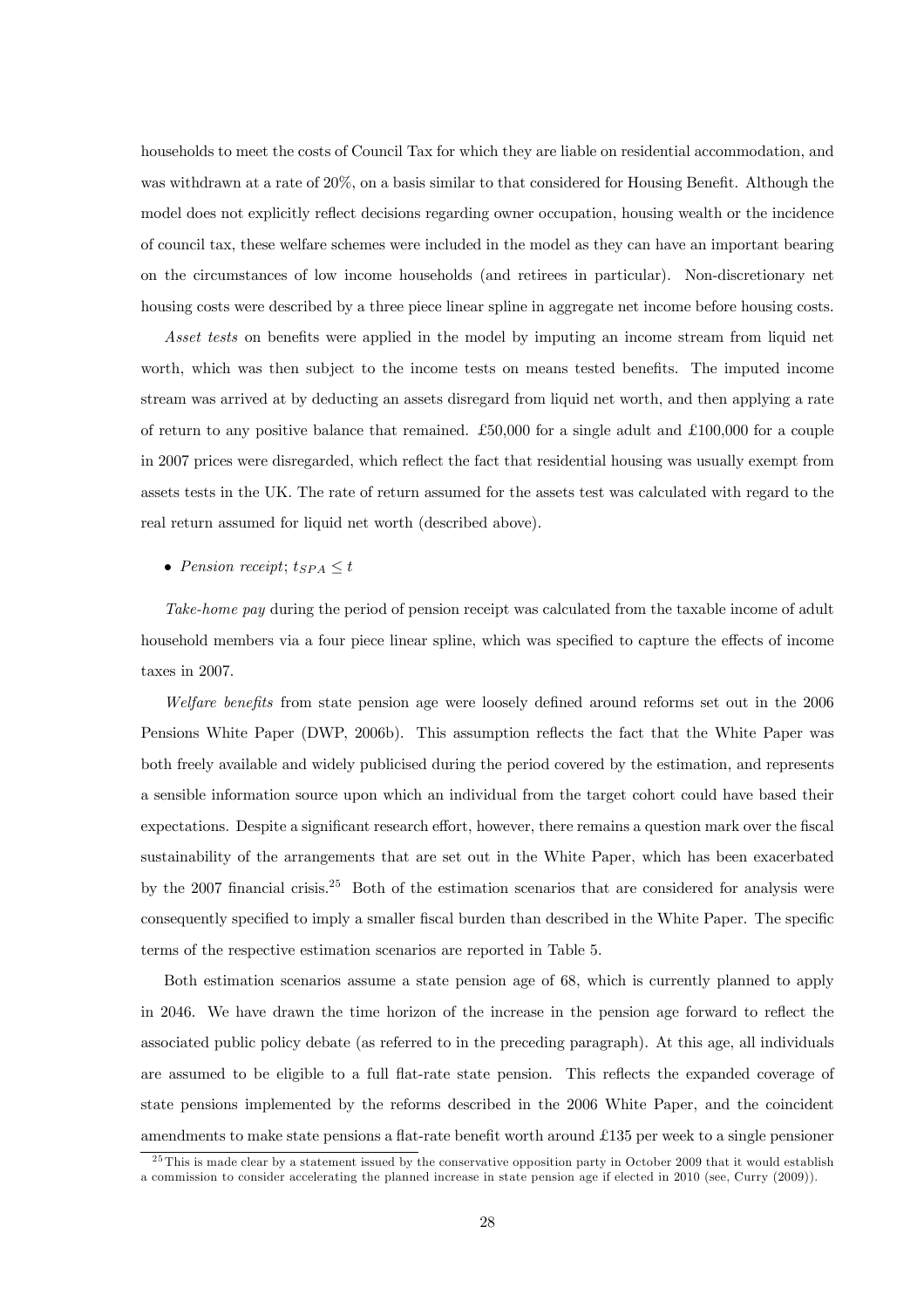in 2006 earnings terms. Means-tested benefits subject to a 100% clawback rate are assumed to keep pace with the increased generosity of the flat-rate state pension, so that they can be ignored. The (real) value of means tested benefits subject to a 40% clawback rate are projected by the 2006 White Paper to grow with wages between 2008 and 2015, and to be frozen in real terms thereafter. Estimation scenario 1 applies a 10% discount to the value of these state retirement benefits, relative to the reforms set out in the White Paper, and scenario 2 applies a discount of  $15\%$ <sup>26</sup>

#### 5.9 Private pensions

There is a great deal of diversity in private pension arrangements in the UK, and in the details of occupational pensions in particular (see Section 2). These differences have an important bearing on incentives to participate in private pensions, and were consequently taken into account when specifying the two estimation scenarios. We start by describing a number of pension characteristics that were held constant between the alternative estimation scenarios, before discussing the terms that were subject to variation.

Pension contributions and associated investment returns were assumed to be tax exempt. The annuity rate,  $\chi$ , was specified as actuarially fair, given mortality rates, the return on pension wealth, and subject to a capital charge of 4.7 per cent to reflect administration expenses and uncertainty over mortality rate projections.<sup>27</sup> The proportion of pension wealth used to purchase an annuity at state pension age was set to 75%, based on the maximum pension wealth that could be taken as a tax free lump-sum at retirement in 2006.

The pension contribution rate of employees who choose to participate in a private pension in any given year was set equal to the 'normal' contribution rate stated in the guidance to interviewers for the FRS. The rate of employer contributions to private pensions was varied between the estimation scenarios, to reflect the range of contribution rates described by survey data — see Table 1. Not all agents are considered to be eligible to participate in a private pension, with eligibility limited to those households with employment income in excess of an exogenously defined threshold. Each estimation scenario applies a different threshold, where the range of thresholds was selected with reference to the survey data reported in Figure 1. These terms are summarised in Table 5.

<sup>&</sup>lt;sup>26</sup>The benefits adopted for analysis apply a discount relative to the following: a state pension of £135 per week per adult in current earnings terms, a means tested benefit subject to a claw back rate of 40% that is worth up to £35.29 per week for singles and £46.54 per week for couples. The upper bounds of means tested benefits were obtained by adjusting the maximum value of the savings credit payable in 2006 by a real growth rate of 1% per annum for 17 years (between 2008 and 2015).

 $27$ This resulted in an annuity rate of 6.06% for estimation. The 4.7% capital charge is based on "typical" pricing margins reported in the pension buy-outs market in the UK. See Lane et al. (2008), p. 22.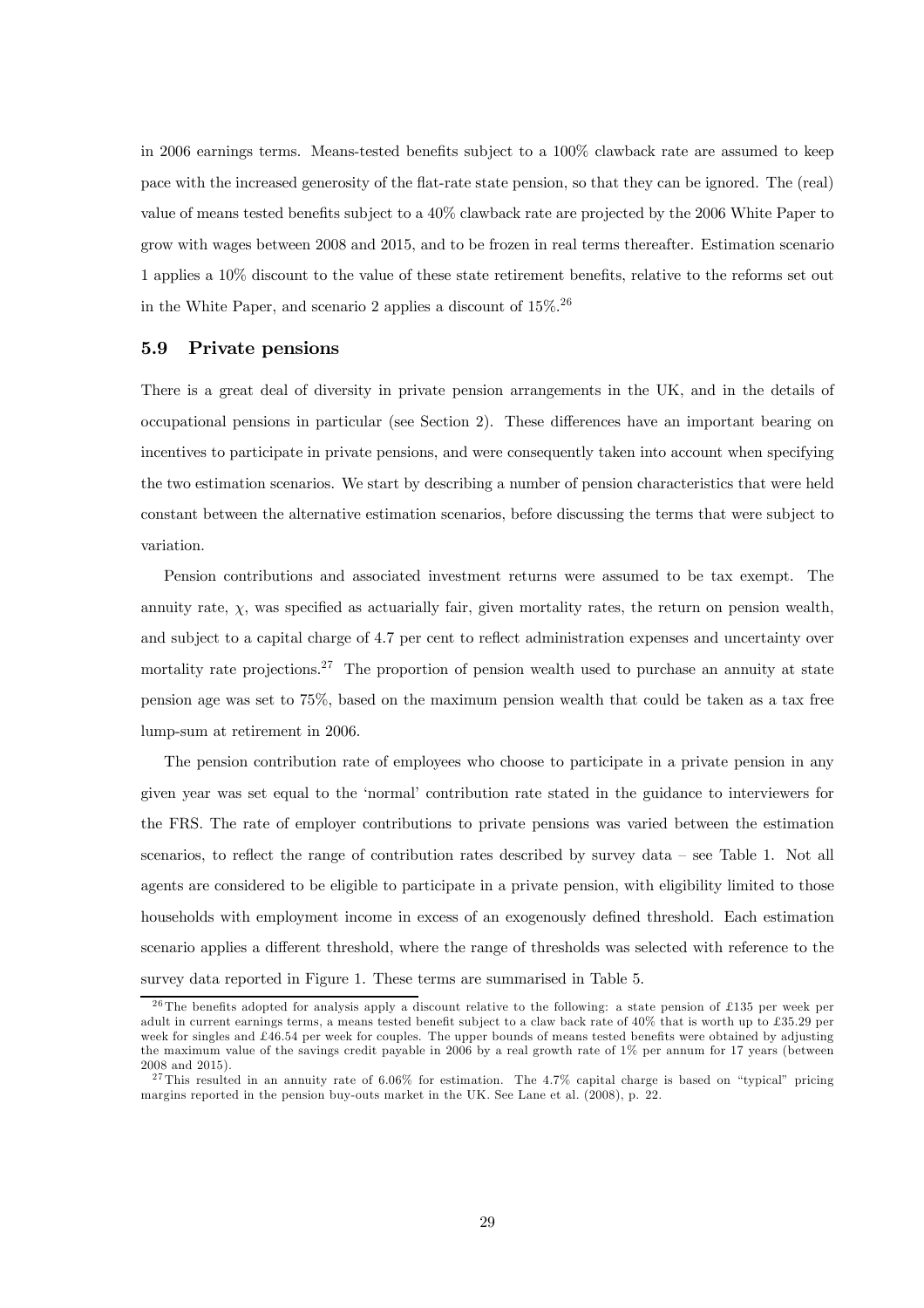## 6 Estimated Preference Parameters

Up to five preference parameters were considered in the second stage of the model estimation; the two discount parameters  $\beta$  and  $\delta$ , the intertemporal isoelastic parameter  $\gamma$ , the intra-temporal elasticity  $\varepsilon$ , and the utility price of leisure  $\alpha$ . The parameters  $\gamma$ ,  $\varepsilon$  and  $\alpha$  were included in the final stage estimation despite being incidental to the central focus of concern due to the associated potential for omitted variable bias. Results reported by Bucciol (2009), for example, indicate that relaxing the preference structure that he considers to allow for temptation has a substantial impact on estimates for both the parameter of relative risk aversion and the exponential discount factor. Similarly, Laibson et al. (1998) find that decisions over DC pensions in the context of quasi-hyperbolic preferences are sensitive to the relative risk aversion.

This section begins by reporting the moments that were considered for the second stage estimation. Numerical approximations of the weighted loss function are then discussed, before presenting the regression results that were obtained.

#### 6.1 Moments for the second stage estimation

Four sets of moment conditions were included in the second stage estimations. The first three of these require little explanation. A set of age and relationship specific rates of *pension scheme membership* were included on the hypothesis that these might be important in identifying the short-run discount factor. Rates of pension membership were considered in place of the scale of pension saving because data on the magnitude of pension contributions – and the contributions of employers in particular  $$ are scarce for the UK. Age and relationship specific means of log household consumption are important in determining discount factors and the isoelastic parameter  $\gamma$ , given first-stage estimates for rates of investment return. And moments of *employment status by age* and relationship status relate closely to the utility price of leisure, and may also bear upon the short-run discount factor.

The fourth moment condition concern rates of employment participation by wealth quintile observed late in the working lifetime. These moments were included following the observation that the preference relation described in Section 3.1 implies that preferences can be approximated by the following relationship as households near retirement:

$$
\frac{l}{c} = \left(\frac{\overline{h}}{h}\right)^{\varepsilon} \left(\frac{\overline{l}}{c}\right)
$$
\n(22)

where population average terms are indicated by  $\bar{*}$  (bars). Thus for high income households  $(\bar{h}/h)$  < 1, increasing the intratemporal elasticity decreases the demand for leisure relative to consumption (equivalent to later retirement), but for low income households  $(\overline{h}/h) > 1$  it increases the demand (equivalent to earlier retirement). As h is not observed when a household chooses not to work, wealth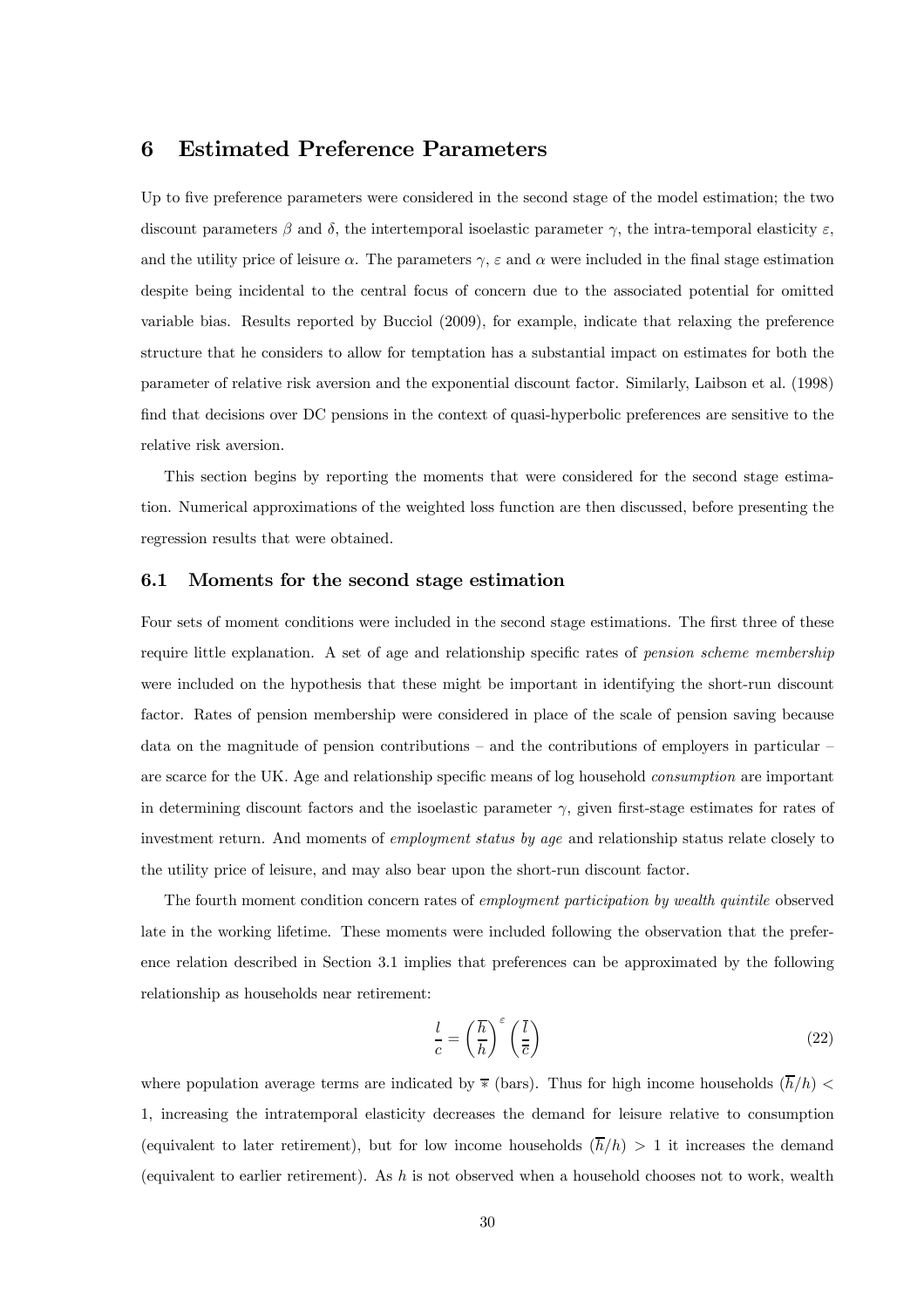was used as a proxy.

The moments that were considered for the second stage estimation are reported in Table 6.

#### 6.2 Properties of the weighted loss function

The approach that was taken to fit the model to sample moments is based upon Brent's method for identifying a local optimum in  $n$  dimensions, as described in Press et al. (1986). Brent's method is a robust search routine, so long as the surface over which an optimum is sought is fairly well behaved. As there is no a priori description of the properties of the weighted loss function, care was taken to explore its numerically derived properties. This sensitivity analysis was conducted by undertaking a grid search over a sample of parameter combinations  $(\gamma, \varepsilon, \beta)$ , with the remaining parameters  $(\delta, \alpha)$  estimated by Brent's method. Table 7 reports the results of the grid search under estimation scenario 1, which are qualitatively the same as those obtained under scenario 2.<sup>28</sup>

Begin by considering the results of the grid search that focuses upon exponential discounting that are reported in Panel A of Table 7. The results that are reported in Panel A reveal a reasonably well identified optimum in the of the intra-temporal elasticity  $\varepsilon$  of around 0.55, for any given value of the isoelastic parameter  $\gamma$ . In contrast, given  $\varepsilon = 0.55$ , the loss function is reasonably flat between the values  $\gamma = \{1.2, ..., 2.2\}$ , so that the isoelastic parameter was relatively poorly identified. These observations reflect the mixed results reported in the broad literature that has attempted to estimate time separable isoelastic utility functions, an issue that is returned to below.

The local description of the loss function that was identified under the assumption of exponential discounting (reported in Panel A of Table 7), permitted a more focussed grid search to be conducted over the full set of preference parameters  $(\gamma, \varepsilon, \beta)$ . Results of the grid search that was extended over the short-run discount factor  $\beta$  are reported in Panel B of the table, with the  $\beta$  dimension suppressed to focus on two dimensions — a full tabulation of the results obtained during the grid search are available from the author upon request. The statistics that are reported in Panel B support the general proposition that relaxing the restriction over  $\beta$  does not have a very pronounced impact on the values of  $\gamma$  and  $\varepsilon$ that minimise the weighted loss function. Ignoring for the moment differences in the scale of the loss function reported for exponential and quasi-hyperbolic discounting in Table 7, the two Panels of the table indicate that relaxing the assumption of exponential discounting is likely to have little bearing upon estimated values for  $\gamma$  and  $\varepsilon$  under scenario 1.

Differences in the scale of the estimates of the loss function that are reported in Panels A and B of Table 7 provide our first indication that allowing for quasi-hyperbolic discounting provides an improved fit between the model and the associated survey data. The assumption of exponential discounting

<sup>&</sup>lt;sup>28</sup> Sensitivity of the parameter values identified by Brent's method to starting values is reported in Appendix F. Results of the grid search obtained under estimation scenario 2 are available from the author upon request.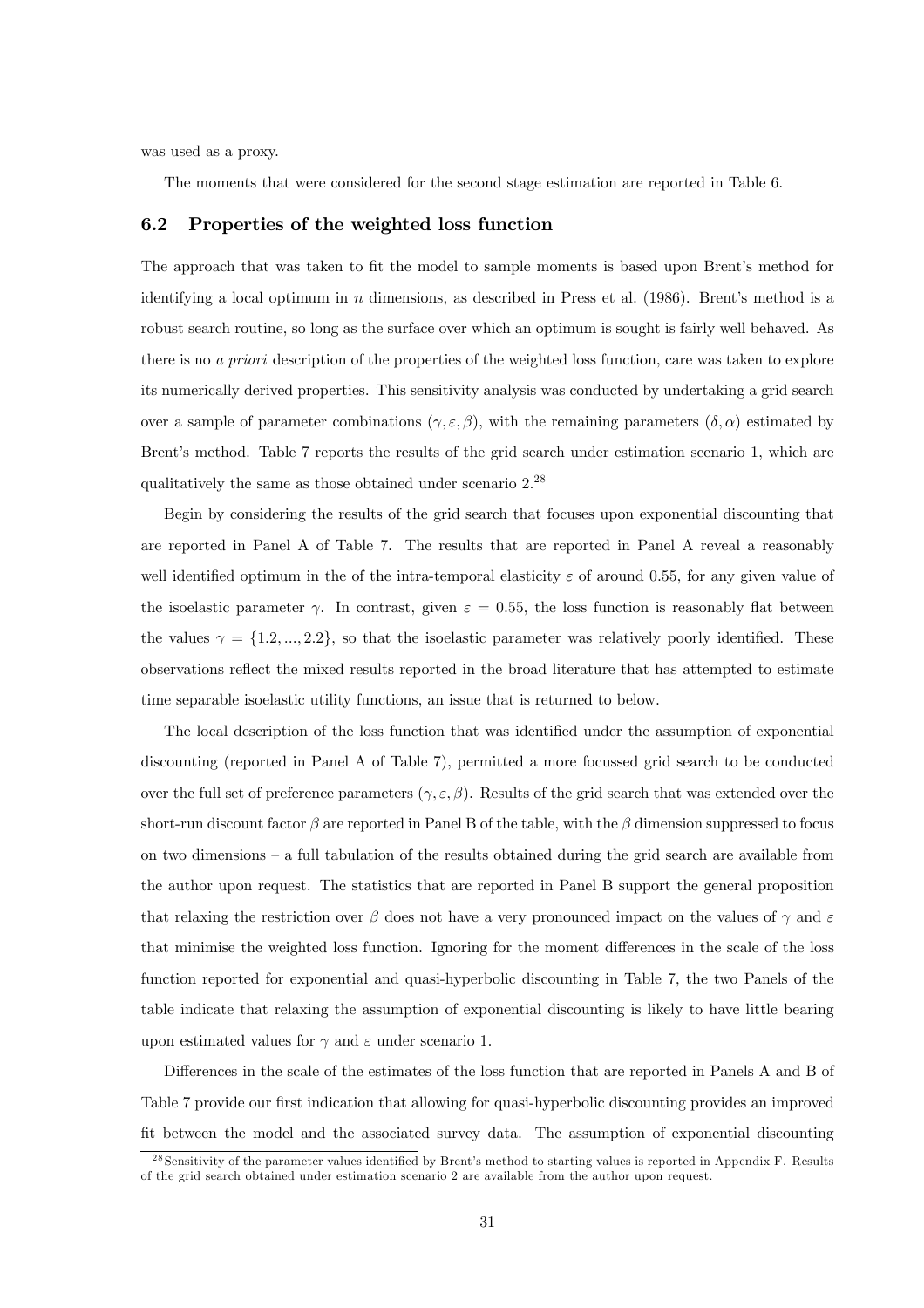|     |                                                                                               |          |        |                               |                                                         |        |          |          | estimate | variance                      | sample   |        |
|-----|-----------------------------------------------------------------------------------------------|----------|--------|-------------------------------|---------------------------------------------------------|--------|----------|----------|----------|-------------------------------|----------|--------|
|     | males aged 50 to 59 not economically active: lowest wealth quintile / highest wealth quintile |          |        |                               |                                                         |        |          |          | 2.2429   | 0.0650                        | 379      |        |
|     |                                                                                               |          |        |                               | proportion participating in employer sponsored pensions |        |          |          |          | mean In(consumption)          |          |        |
|     |                                                                                               | singles  |        |                               | couples                                                 |        |          | singles  |          |                               | couples  |        |
| age | estimate                                                                                      | variance | sample | estimate                      | variance                                                | sample | estimate | variance | sample   | estimate                      | variance | sample |
| 25  | 0.1483                                                                                        | 0.1263   | 262    | 0.4071                        | 0.2414                                                  | 78     | 5.2273   | 0.7022   | 61       | 6.1993                        | 0.4252   | 16     |
| 26  | 0.1980                                                                                        | 0.1588   | 287    | 0.4012                        | 0.2402                                                  | 95     | 5.2845   | 0.8906   | 58       | 5.9442                        | 0.4234   | 21     |
| 27  | 0.1988                                                                                        | 0.1593   | 224    | 0.4294                        | 0.2450                                                  | 135    | 5.2998   | 0.9692   | 61       | 6.1538                        | 0.5407   | 35     |
| 28  | 0.2464                                                                                        | 0.1857   | 192    | 0.4934                        | 0.2500                                                  | 147    | 5.5013   | 0.6704   | 62       | 6.1765                        | 0.5091   | 43     |
| 29  | 0.3242                                                                                        | 0.2191   | 195    | 0.5494                        | 0.2476                                                  | 105    | 5.3634   | 0.9119   | 58       | 6.3905                        | 0.4750   | 45     |
| 30  | 0.2247                                                                                        | 0.1742   | 178    | 0.5770                        | 0.2441                                                  | 146    | 5.6775   | 0.8520   | 44       | 6.2908                        | 0.4693   | 46     |
| 31  | 0.3536                                                                                        | 0.2286   | 163    | 0.5428                        | 0.2482                                                  | 127    | 5.6052   | 0.7938   | 42       | 6.3497                        | 0.5038   | 49     |
| 32  | 0.2827                                                                                        | 0.2028   | 156    | 0.5325                        | 0.2489                                                  | 156    | 5.5502   | 0.7894   | 38       | 6.5598                        | 0.3619   | 49     |
| 33  | 0.3203                                                                                        | 0.2177   | 161    | 0.5174                        | 0.2497                                                  | 162    | 5.5827   | 0.7678   | 44       | 6.4610                        | 0.4157   | 43     |
| 34  | 0.3336                                                                                        | 0.2223   | 171    | 0.6308                        | 0.2329                                                  | 174    | 5.8206   | 0.6098   | 25       | 6.3963                        | 0.5789   | 54     |
| 35  | 0.2910                                                                                        | 0.2063   | 180    | 0.5582                        | 0.2466                                                  | 191    | 5.7254   | 0.9171   | 51       | 6.3657                        | 0.5303   | 58     |
| 36  | 0.2907                                                                                        | 0.2062   | 196    | 0.6112                        | 0.2376                                                  | 201    | 5.5911   | 0.8021   | 50       | 6.5152                        | 0.5086   | 67     |
| 37  | 0.2581                                                                                        | 0.1915   | 171    | 0.5291                        | 0.2492                                                  | 230    | 5.4818   | 0.8427   | 34       | 6.5286                        | 0.4897   | 57     |
| 38  | 0.2924                                                                                        | 0.2069   | 193    | 0.5885                        | 0.2422                                                  | 206    | 5.7905   | 0.6925   | 48       | 6.5678                        | 0.4835   | 61     |
| 39  | 0.2521                                                                                        | 0.1886   | 163    | 0.5664                        | 0.2456                                                  | 234    | 5.6120   | 0.8574   | 51       | 6.6305                        | 0.4655   | 50     |
| 40  | 0.3029                                                                                        | 0.2112   | 170    | 0.5840                        | 0.2429                                                  | 205    | 5.7306   | 0.7470   | 44       | 6.6838                        | 0.5741   | 58     |
| 41  | 0.2951                                                                                        | 0.2080   | 178    | 0.6234                        | 0.2348                                                  | 214    | 5.7790   | 0.6744   | 48       | 6.5583                        | 0.4752   | 77     |
| 42  | 0.3581                                                                                        | 0.2299   | 215    | 0.5788                        | 0.2438                                                  | 252    | 5.9342   | 0.7383   | 52       | 6.5614                        | 0.6287   | 59     |
| 43  | 0.3268                                                                                        | 0.2200   | 210    | 0.6386                        | 0.2308                                                  | 220    | 5.8971   | 0.8861   | 48       | 6.4836                        | 0.4362   | 51     |
| 44  | 0.3986                                                                                        | 0.2397   | 171    | 0.6795                        | 0.2178                                                  | 171    | 5.7790   | 0.8138   | 54       | 6.6471                        | 0.5647   | 61     |
| 45  | 0.3434                                                                                        | 0.2255   | 185    | 0.6209                        | 0.2354                                                  | 207    | 5.5147   | 0.7423   | 48       | 6.6077                        | 0.5090   | 69     |
|     |                                                                                               |          |        | proportion employed full-time |                                                         |        |          |          |          | proportion employed part-time |          |        |
|     |                                                                                               | singles  |        |                               | couples                                                 |        |          | singles  |          |                               | couples  |        |
| age | estimate                                                                                      | variance | sample | estimate                      | variance                                                | sample | estimate | variance | sample   | estimate                      | variance | sample |
| 25  | 0.6649                                                                                        | 0.2228   | 262    | 0.7202                        | 0.2015                                                  | 78     | 0.1059   | 0.0947   | 262      | 0.1088                        | 0.0969   | 78     |
| 26  | 0.6063                                                                                        | 0.2387   | 287    | 0.7057                        | 0.2077                                                  | 95     | 0.1199   | 0.1055   | 287      | 0.1051                        | 0.0941   | 95     |
| 27  | 0.6131                                                                                        | 0.2372   | 224    | 0.7097                        | 0.2060                                                  | 135    | 0.1059   | 0.0947   | 224      | 0.1170                        | 0.1033   | 135    |
| 28  | 0.6737                                                                                        | 0.2198   | 192    | 0.7731                        | 0.1754                                                  | 147    | 0.0949   | 0.0859   | 192      | 0.0757                        | 0.0700   | 147    |
| 29  | 0.6018                                                                                        | 0.2396   | 195    | 0.7002                        | 0.2099                                                  | 105    | 0.1056   | 0.0944   | 195      | 0.1105                        | 0.0983   | 105    |
| 30  | 0.6259                                                                                        | 0.2341   | 178    | 0.7345                        | 0.1950                                                  | 146    | 0.0758   | 0.0700   | 178      | 0.1044                        | 0.0935   | 146    |
| 31  | 0.6936                                                                                        | 0.2125   | 163    | 0.7148                        | 0.2039                                                  | 127    | 0.0618   | 0.0580   | 163      | 0.1305                        | 0.1134   | 127    |
| 32  | 0.6559                                                                                        | 0.2257   | 156    | 0.7366                        | 0.1940                                                  | 156    | 0.0858   | 0.0784   | 156      | 0.0930                        | 0.0844   | 156    |
| 33  | 0.6240                                                                                        | 0.2346   | 161    | 0.6490                        | 0.2278                                                  | 162    | 0.0834   | 0.0765   | 161      | 0.1324                        | 0.1149   | 162    |
| 34  | 0.6573                                                                                        | 0.2253   | 171    | 0.7117                        | 0.2052                                                  | 174    | 0.0820   | 0.0753   | 171      | 0.1347                        | 0.1165   | 174    |
| 35  | 0.6089                                                                                        | 0.2381   | 180    | 0.6710                        | 0.2208                                                  | 191    | 0.0926   | 0.0840   | 180      | 0.1062                        | 0.0949   | 191    |
| 36  | 0.5826                                                                                        | 0.2432   | 196    | 0.6611                        | 0.2240                                                  | 201    | 0.1022   | 0.0918   | 196      | 0.1456                        | 0.1244   | 201    |
| 37  | 0.5726                                                                                        | 0.2447   | 171    | 0.6512                        | 0.2271                                                  | 230    | 0.1144   | 0.1013   | 171      | 0.1553                        | 0.1312   | 230    |
| 38  | 0.5400                                                                                        | 0.2484   | 193    | 0.6304                        | 0.2330                                                  | 206    | 0.1644   | 0.1374   | 193      | 0.1525                        | 0.1292   | 206    |
| 39  | 0.4748                                                                                        | 0.2494   | 163    | 0.6334                        | 0.2322                                                  | 234    | 0.1688   | 0.1403   | 163      | 0.1776                        | 0.1461   | 234    |
| 40  | 0.5264                                                                                        | 0.2493   | 170    | 0.6080                        | 0.2383                                                  | 205    | 0.1480   | 0.1261   | 170      | 0.1802                        | 0.1477   | 205    |
| 41  | 0.5029                                                                                        | 0.2500   | 178    | 0.6114                        | 0.2376                                                  | 214    | 0.1569   | 0.1323   | 178      | 0.1753                        | 0.1445   | 214    |
| 42  | 0.5444                                                                                        | 0.2480   | 215    | 0.6503                        | 0.2274                                                  | 252    | 0.1484   | 0.1264   | 215      | 0.1808                        | 0.1481   | 252    |
| 43  | 0.5759                                                                                        | 0.2442   | 210    | 0.6494                        | 0.2277                                                  | 220    | 0.1720   | 0.1424   | 210      | 0.1947                        | 0.1568   | 220    |
| 44  | 0.5404                                                                                        | 0.2484   | 171    | 0.6232                        | 0.2348                                                  | 171    | 0.1477   | 0.1259   | 171      | 0.1811                        | 0.1483   | 171    |
| 45  | 0.5009                                                                                        | 0.2500   | 185    | 0.6398                        | 0.2304                                                  | 207    | 0.1448   | 0.1239   | 185      | 0.1881                        | 0.1527   | 207    |

Table 6: Moments considered for final stage estimation

Source: employment and pension statistics estimated on FRS data, 2007/08

all consumption moments estimated on 2007 EFS data, for households aged 25 to 45

economic activity by wealth quintile derived from Marmot, *et al.* (2003, p. 156).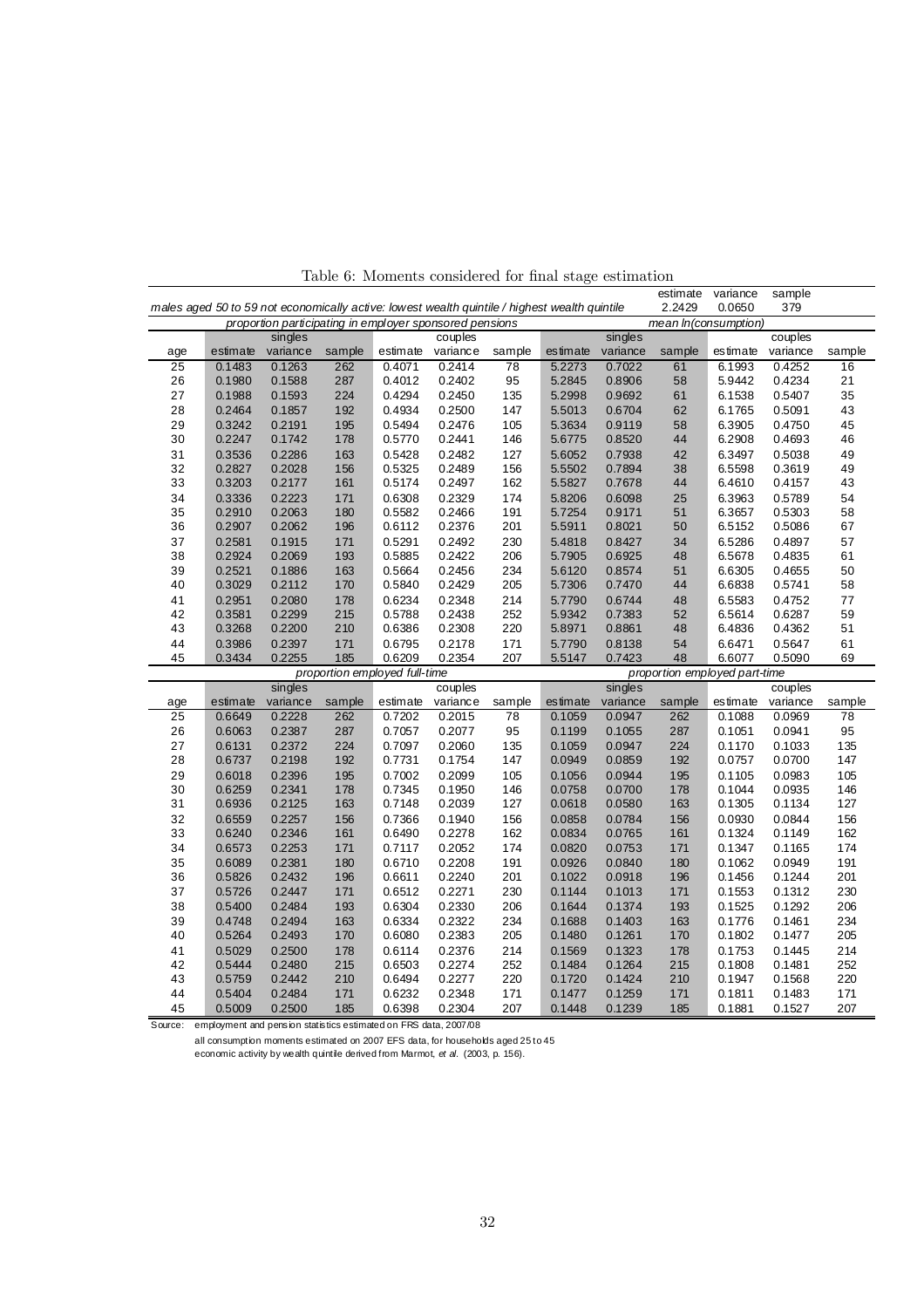Table 7: The weighted loss function optimised over the exponential discount factor and the utility price of leisure, for given values of the isoelastic parameter  $\gamma$ , the utility price of leisure  $\alpha$ , and the short-run discount factor  $\beta$ ; estimation scenario 1

| relative risk |      | utility price of leisure |      |      |      |      |       |       |       |
|---------------|------|--------------------------|------|------|------|------|-------|-------|-------|
| aversion      | 0.25 | 0.35                     | 0.45 | 0.50 | 0.55 | 0.60 | 0.65  | 0.75  | 0.85  |
| 1.1           | 8.22 | 7.95                     | 7.39 | 6.86 | 7.05 | 8.17 | 11.01 | 17.14 | 13.23 |
| 1.2           |      |                          |      | 5.92 | 5.68 | 5.77 |       |       |       |
| 1.4           |      |                          | 6.53 | 5.93 | 5.60 | 5.63 | 5.85  |       |       |
| 1.6           |      |                          |      | 5.86 | 5.69 | 5.81 |       |       |       |
| 1.8           | 6.52 | 7.04                     | 6.79 | 5.98 | 5.64 | 5.70 | 5.93  | 6.55  | 7.63  |
| 2.0           |      |                          |      | 6.02 | 5.66 | 5.74 |       |       |       |
| 2.2           |      |                          | 6.85 | 5.97 | 5.63 | 5.70 | 5.92  |       |       |
| 2.4           |      |                          |      | 6.02 | 5.74 | 5.70 |       |       |       |
| 2.6           |      |                          | 6.97 | 6.05 | 5.78 | 5.79 | 6.12  |       |       |
|               |      |                          |      |      |      |      |       |       |       |
| 3.0           |      | 7.26                     |      |      | 5.82 |      |       | 7.62  |       |
| 3.5           |      |                          |      |      |      |      |       |       |       |
| 4.0           |      |                          |      |      |      |      |       |       |       |
| 4.5           | 8.67 |                          |      |      | 6.74 |      |       |       | 9.99  |

Source: Author's calculations

| Panel B: quasi-hyperbolic discounting, grid search over $\beta$ |  |  |  |  |  |
|-----------------------------------------------------------------|--|--|--|--|--|
|-----------------------------------------------------------------|--|--|--|--|--|

| isoelastic | utility price of leisure |          |       |       |       |  |  |  |
|------------|--------------------------|----------|-------|-------|-------|--|--|--|
| parameter  | 0.45                     | 0.5      | 0.55  | 0.6   | 0.65  |  |  |  |
| 1.1        | 6.97                     |          | 6.80  |       | 9.60  |  |  |  |
| 1.2        |                          | 5.52'    | 5.28' | 5.35' |       |  |  |  |
| 1.4        |                          | 5.52'    | 5.10' | 5.35  |       |  |  |  |
| 1.6        |                          | 5.48"    | 5.10" | 5.30' |       |  |  |  |
| 1.8        | 6.10"                    | $5.28$ " | 5.19' | 5.35' | 5.54' |  |  |  |
| 2.0        |                          |          |       |       |       |  |  |  |
| 2.2        |                          |          |       |       |       |  |  |  |
| 2.4        |                          |          |       |       |       |  |  |  |
| 2.6        | $5.91$ "                 |          | 5.17" |       | 5.62" |  |  |  |

Source: A uthor's calculations

Notes: grid search expanded above and below 1.0 over the domain of the short-run discount factor, in increments of 0.05

' denotes loss function where short-run discount factor  $= 0.85$ 

" denotes loss function where short-run discount factor  $= 0.80$ 

"' denotes loss function where short-run discount factor = 0.75

values for the loss function reported in Panel B without a superscript were optimised at a short-run discount factor  $>0.85$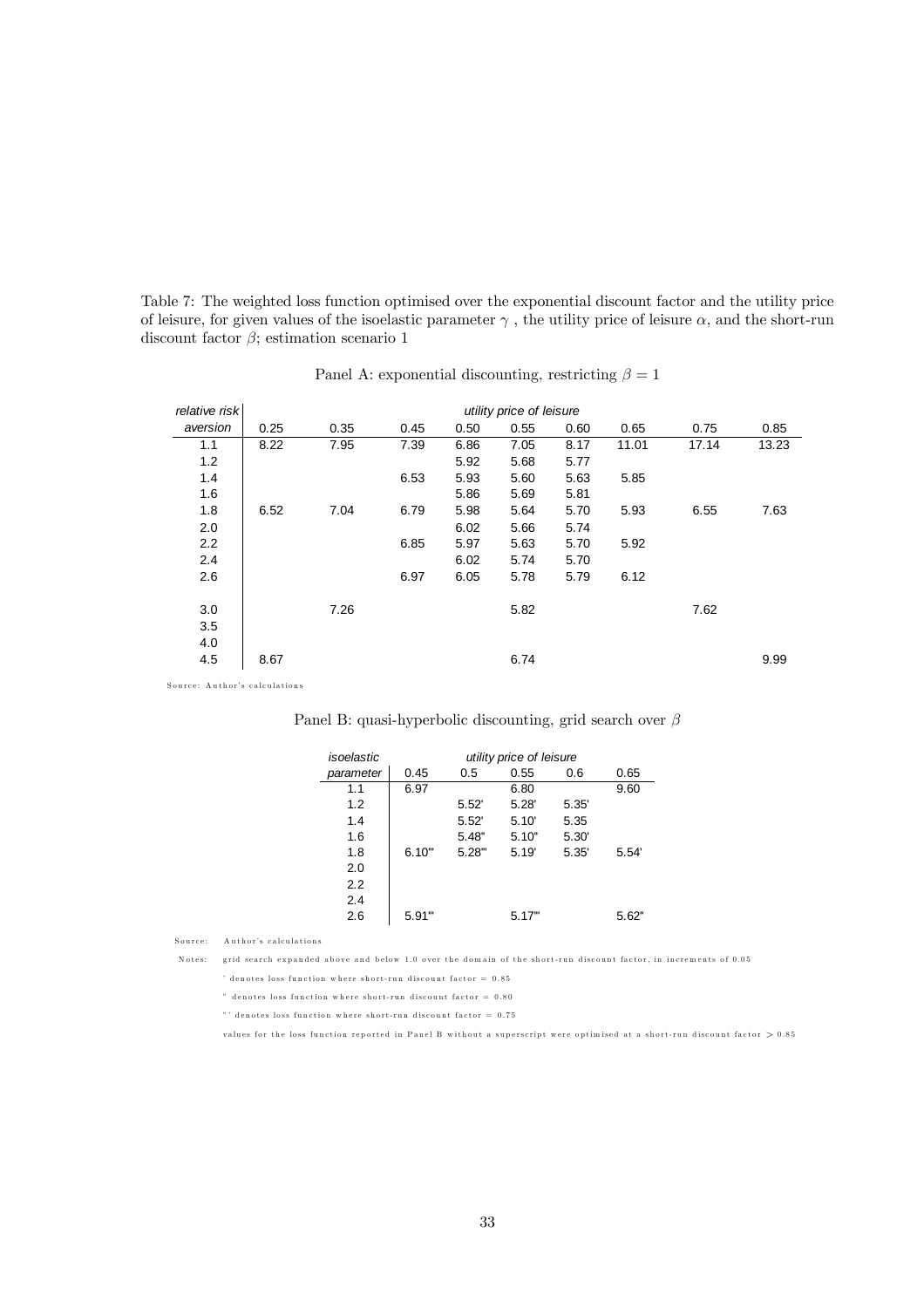implies an unambiguously higher estimate for the weighted loss function across the range of parameter combinations considered by the grid search, with the data supporting a point estimate for  $\beta$  in the region of 0.75 to 0.85. The issue of statistical significance is addressed in Section 6.3.

#### 6.3 Regression results

Each of the two estimation scenarios that are described in Section 5 were estimated twice; once assuming exponential discounting by imposing the restriction  $\beta = 1$ , and a second time to relax the restriction to accommodate quasi-hyperbolic discounting. Headline results of the analysis are reported in Table 8.

Starting with the results reported for the restricted specification of estimation scenario 1, the point estimate of the discount factor implies a discount rate of 3.17 percent per annum. This is 0.3 percent higher than the rate of return to positive balances of liquid net worth, which is within a single standard error of the parameter estimate. The point estimate of the isoelastic parameter  $\gamma$  is 1.438 and the associated standard error indicates that it is not significantly different from 1.0, which implies a log transformation of intratemporal utility. Furthermore, the point estimate for  $\gamma$  is less than the inverse of the point estimate of the intratemporal elasticity  $\varepsilon$ , 1.823. This implies that leisure and consumption are direct complements in utility, but note that 1.823 is also within a single standard error of the point estimate obtained for  $\gamma$ .

The estimated parameters imply an intertemporal elasticity of consumption of 0.13 measured at the population means.29 The extensive empirical literature concerning this statistic reports a wide range of estimates. The controversy can be traced to an influential paper by Hall (1988), which suggests that the intertemporal elasticity may not be very different from zero. This result is controversial in part because it has particularly important implications for policy — for example, if savings do not respond to interest rates, then the dead-weight loss of capital taxes can potentially be ignored. A number of subsequent studies have supported the hypothesis that the intertemporal elasticity of consumption is small (e.g. Dynan (1993), Grossman & Shiller (1981), and Mankiw (1985)).<sup>30</sup>

However, a number of studies that focus upon sensitivity of Hall's results have found evidence to support substantially higher intertemporal elasticities. Attanasio & Weber (1993), for example, find that focussing upon cohort data for individuals who are less likely to be liquidity constrained than the wider population obtains an estimate for the intertemporal elasticity of consumption of 0.8 on UK data, and Attanasio & Weber (1995) report estimates between 0.6 and 0.7 for the US.<sup>31</sup> A similar test was

<sup>&</sup>lt;sup>29</sup>This statistic was estimated by numerically calculating the derivative  $d(\Delta \ln c_{i,t}) / d \ln r_{i,t}$ , where  $\Delta \ln c_{i,t} = \ln c_{i,t} - \ln c_{i,t-1}$ , and weighting age specific averages by the associated survival probabilities.

<sup>&</sup>lt;sup>30</sup>Values of the coefficient of risk aversion required to explain the equity premium puzzle (Mehra & Prescott (1985)) tend to be large (implying a small intertemporal elasticity), although evidence from attitudinal surveys suggest that the value is unlikely to greater than 5 (Barsky et al. (1997)).

 $31$ Other empirical studies that support higher rates for the intertemporal elasticity include Blundell et al. (1993) (0.5), Blundell et al. (1994) (0.75), Engelhardt & Kumar (2007) (0.75), Hansen & Singleton (1983) and Mankiw et al. (1985)  $(i$ ust over 1).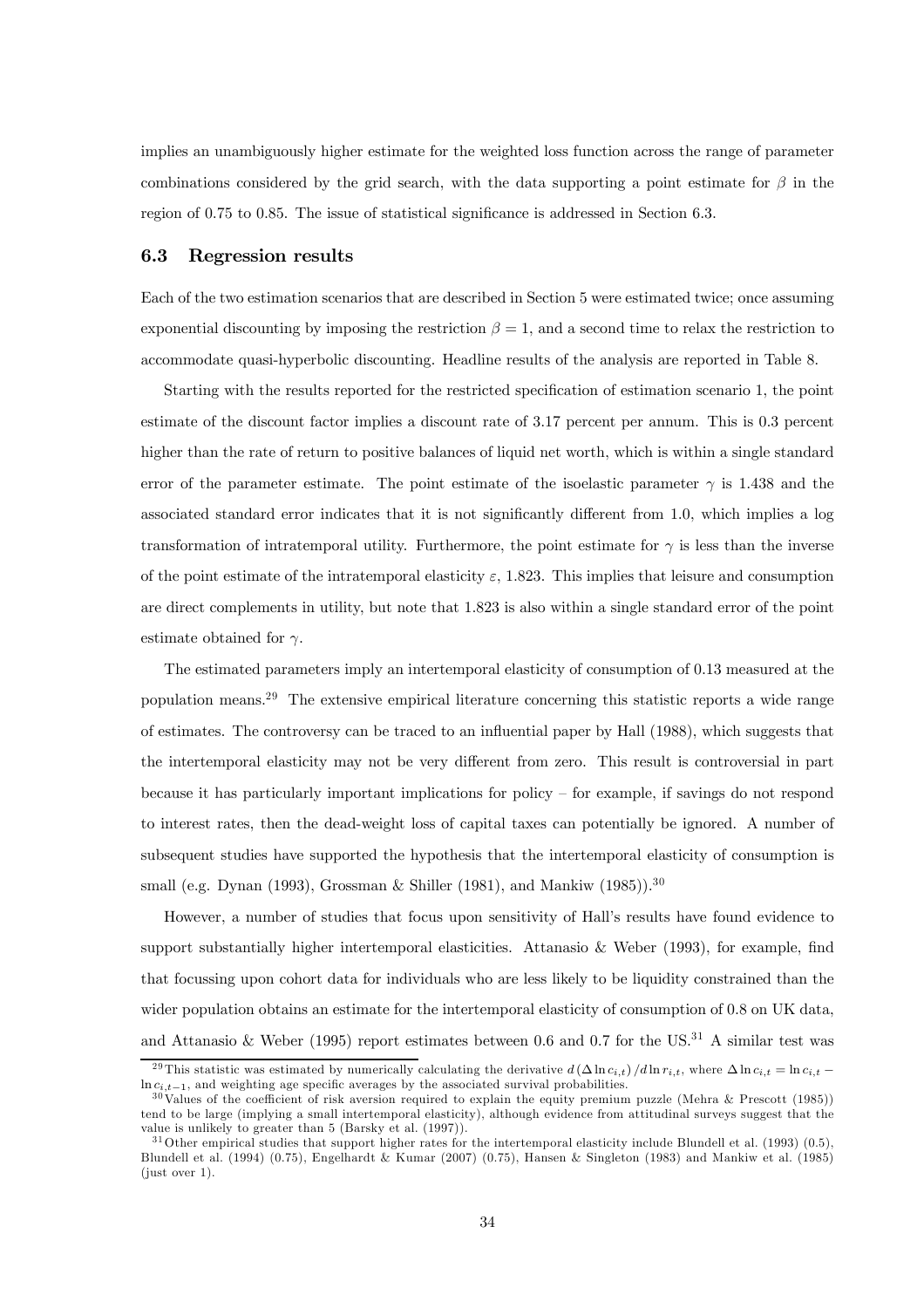performed here, by focussing on consumption responses to an interest rate perturbation by households aged 80 years and under, and in the top three quintiles by liquid wealth. This population restriction doubled the estimated intertemporal elasticity to 0.27.

Relaxing the specification to allow for quasi-hyperbolic discounting obtains an estimate for the excess short-run discount factor of 0.8458, which is significantly less than one. Hence the regression results provide empirical support to the proposition that the discount rate associated with the first prospective year — at 21 percent — exceeds the long-run discount rate — at 2.5 percent per annum (slightly lower than the rate of return to positive balances of liquid net worth). The the disparity between estimates for the short-run and long-run discount factors that is reported here is less pronounced than those reported by Laibson et al. (2007) (0.674 / 0.687 c.f. 0.958 / 0.960) , or Fang & Silverman (2007) (0.296 / 0.308 c.f. 0.875 / 0.868), which is probably explained by the fact that the estimates reported here are based upon a broader subgroup of the population than is considered by either of the alternative studies.

Comparing the target moments that are reported in the bottom half of the panel reveals that allowing for quasi-hyperbolic discounting improves the match obtained between the model and sample moments over pension participation and labour supply; the match to moments for consumption, by contrast, deteriorate very slightly. These results are consistent with the set of hypotheses upon which the empirical study is based; that an allowance for sophisticated myopia might help to better explain observed behaviour over margins that have the potential to serve as commitment mechanisms, consumption obviously not being one of these.

The regression statistics that are reported for scenario 2 indicate that the estimates obtained for both the short-run and long-run discount factors are robust to the sensitivity analysis that is conducted over the policy environment.<sup>32</sup> The differences between the policy environments considered by the respective estimation scenarios have the most pronounced impact on regression estimates for the intratemporal elasticity  $\varepsilon$ , which are higher under estimation scenario 2 than scenario 1. The rise in  $\varepsilon$  tends to reduce the extent to which consumption and leisure are direct complements in utility, but does not go so far as to make them direct substitutes.

## 7 Conclusions

If current employment tends to increase the expected value of future wages through an experience effect, then labour supply can be interpreted as an investment in an illiquid asset. Furthermore, pensions represent one of the most important illiquid assets in which most people choose to invest during the course of their lives. In the context of uncertainty and time-consistent behaviour, the illiquidity of

 $32$ The estimates reported for the unrestricted model under estimation scenario 2, may be subject to revision as associated robustness checks are on-going at the time of writing.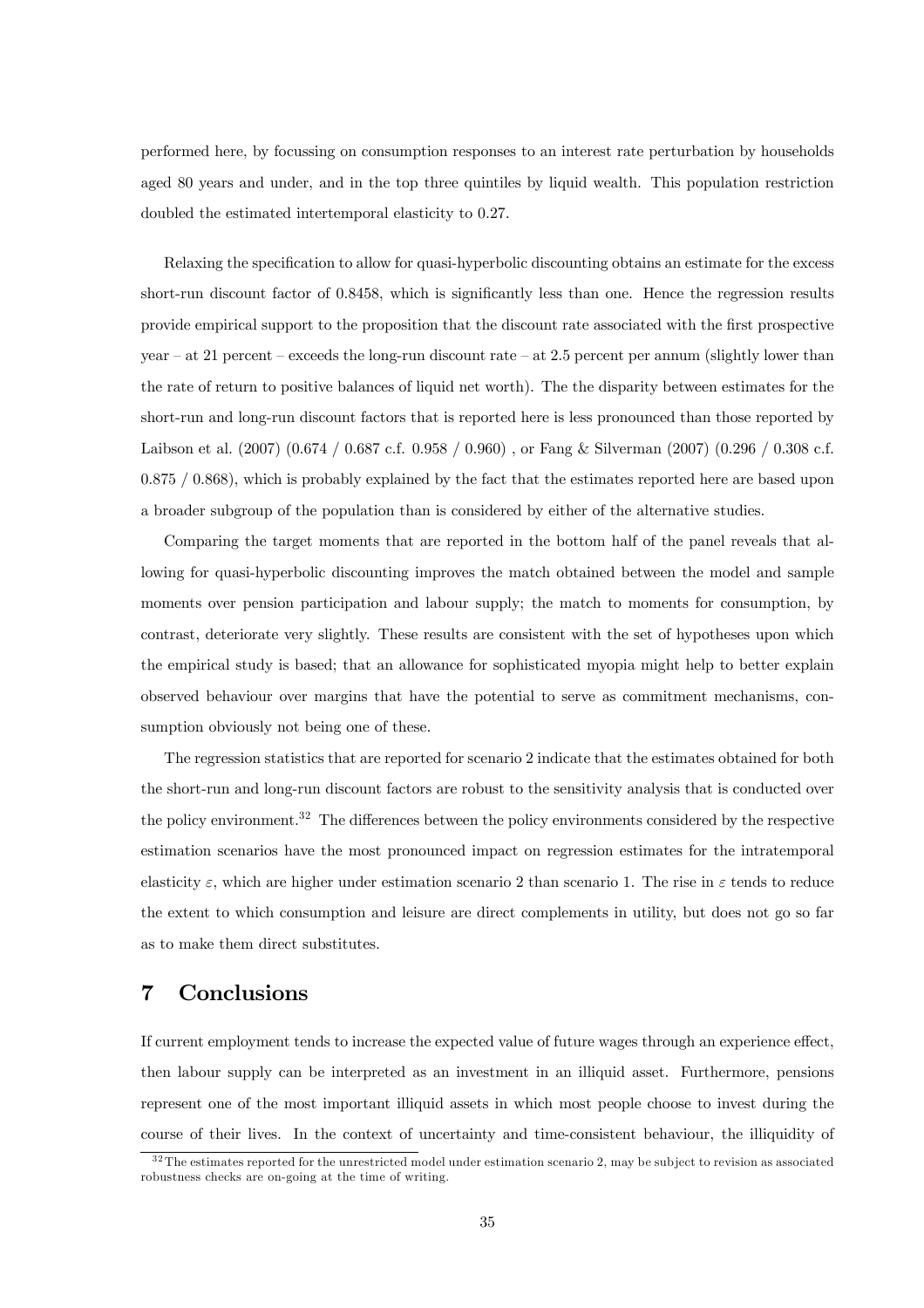|                                        | estimation scenario 1 |           |           |              | estimation scenario 2 |            |           |              |  |
|----------------------------------------|-----------------------|-----------|-----------|--------------|-----------------------|------------|-----------|--------------|--|
|                                        | restricted            |           |           | unrestricted |                       | restricted |           | unrestricted |  |
| parameter                              | estimate              | std error | estimate  | std error    | estimate              | std error  | estimate  | std error    |  |
| short-run excess discount factor       | 1.0000                |           | 0.8458    | 0.0401       | 1.0000                |            | 0.8502    | 0.0387       |  |
| long-run (exponential) discount factor | 0.9693                | 0.0053    | 0.9760    | 0.0041       | 0.9692                | 0.0074     | 0.9751    | 0.0048       |  |
| intertemporal isoelastic parameter     | 1.4380                | 0.5212    | 1.3760    | 0.2964       | 1.3808                | 0.7550     | 1.4288    | 0.2309       |  |
| intra-temporal elasticity              | 0.5485                | 0.0909    | 0.5500    | 0.0453       | 0.6294                | 0.0953     | 0.6012    | 0.0566       |  |
| utility price of leisure               | 1.4003                | 0.0940    | 1.3900    | 0.0336       | 1.2823                | 0.1131     | 1.3210    | 0.0428       |  |
| target moments                         |                       |           |           |              |                       |            |           |              |  |
| consumption                            |                       | 1.270E-02 | 1.305E-02 |              | 1.375E-02             |            |           | 1.456E-02    |  |
| pension participation                  | 8.308E-03             |           |           | 7.762E-03    | 1.078E-02             |            | 9.904E-03 |              |  |
| part-time employment                   | 3.675E-03             |           |           | 3.471E-03    | 3.534E-03             |            |           | 3.030E-03    |  |
| full-time employment                   | 7.313E-03             |           |           | 6.678E-03    | 5.311E-03             |            |           | 5.737E-03    |  |
| non-emp of 1st to 5th wealth quintiles | 4.407E-02             |           |           | 1.583E-02    | 2.450E-01             |            |           | 1.957E-01    |  |
| Loss function                          | 5.5339                |           | 5.0291    |              |                       | 5.1426     |           | 4.9848       |  |
| J statistic                            | 866.37                |           |           | 775.86       |                       | 778.98     |           | 766.24       |  |
| Test of over-identifying restrictions* | 0.0000                |           |           | 0.0000       | 0.0000                |            | 0.0000    |              |  |

Table 8: Structural estimation of preference parameters

Notes: \* p-values

such assets represents an unambiguous welfare cost, to the extent that they exaggerate the influence of liquidity constraints. In the context of sophisticatedly myopic preferences, however, asset illiquidity can be welfare improving if it provides a commitment mechanism that favours current over future selves. This study considers how far allowing for sophisticated myopia can improve the estimation of a structural model of savings and labour supply, where the estimation is specified to take account of data on decisions regarding saving, labour supply, and pension scheme participation.

Particular care was taken not to bias the case in favour of time-inconsistency of preferences. An important aspect of this is in the modelling of the private pensions, which were designed to capture tax advantages, matching employer contributions, and excess returns assumed to be earned by long-term investment strategies, in addition to pension fund illiquidity. It was consequently not clear a priori how far the structural model would struggle to reflect rates of pension scheme membership described by survey data, and so the gap that an allowance for myopic preferences might help to fill. This analytical approach was predicated on the view that, if behavioural myopia is as important as the wealth of experimental evidence suggests, then we should not have to look too hard to find evidence of it in field data.

It is consequently of note that the regression statistics reported here strongly support the hypothesis that rates of temporal discounting are better described by quasi-hyperbolic discount factors than the model of exponential discounting. The excess short-run discount factor was estimated at 0.85, subject to a standard error of 0.04. The results imply a point estimate for the discount rate associated with the first prospective year of 21 percent, compared with a long-run discount rate of 2.5 percent per annum. There is currently little to compare these results against, as there are so few comparable studies that estimate quasi-hyperbolic discount rates on field data.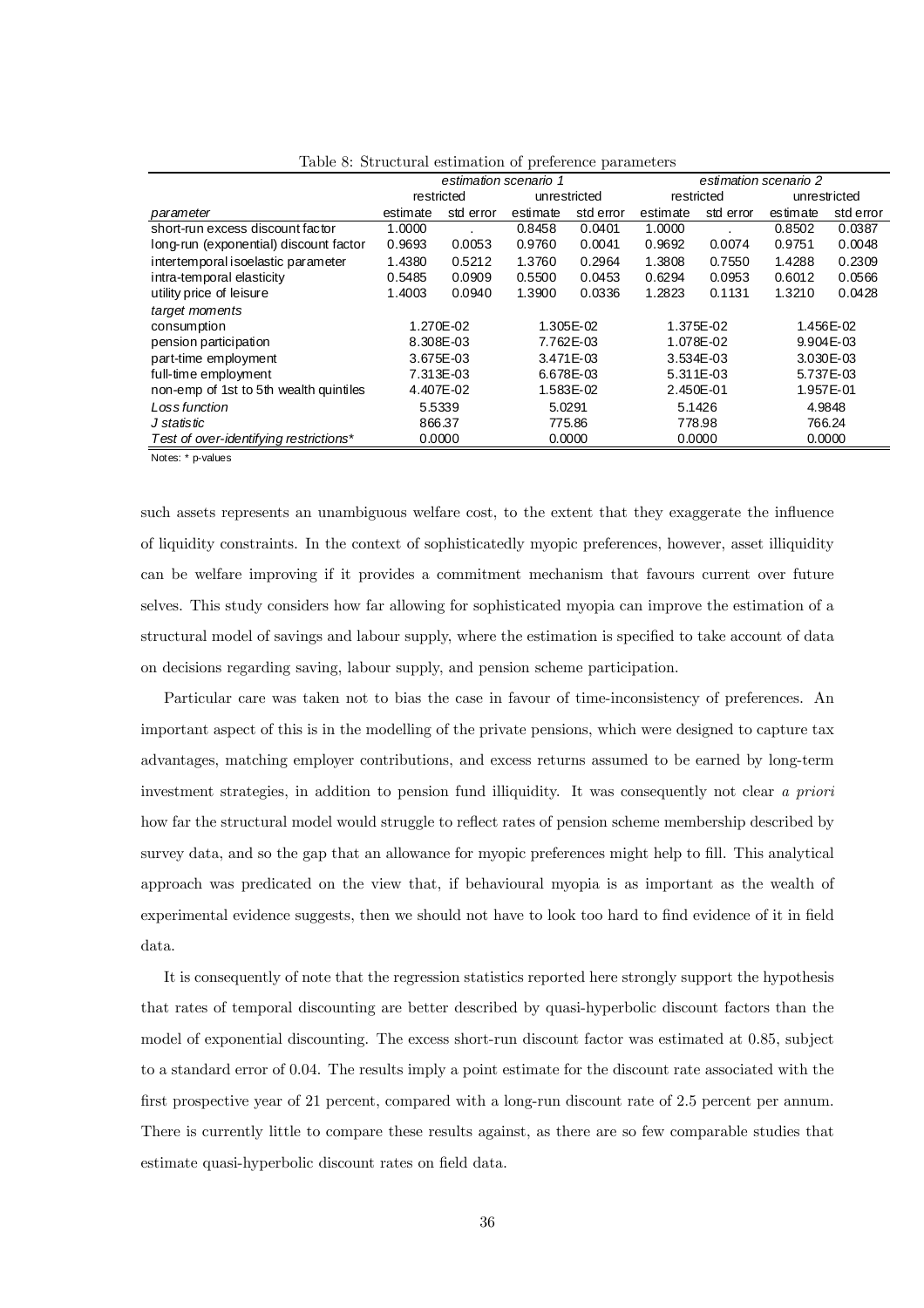On the empirical side, this study highlights the need to identify moments that help to identify the intertemporal isoelastic parameter  $\gamma$ . One aspect of behaviour that we have used for this task in past work (Sefton et al. (2008)) is the profile of consumption about retirement. One might, for example, consider adopting a measure of anticipated consumption response to the change in labour supply around retirement to improve the estimate for  $\gamma$ , and to consider how far so-called excess sensitivity of the consumption response at retirement can be explained as the product of myopic preferences. Furthermore, the estimated discount factors that are reported in this study are robust to the sensitivity analysis that was conducted over the policy environment. It would be interesting to extend the robustness checks to help better understand the behavioural considerations driving the results that reported here.

More broadly, it is of interest to explore the simulated micro-data that underly the analysis. How far does myopia create a demand for pension saving? What impact does an experience effect have on labour supply at different times during the life course? What are the implications of considering naïve in place of sophisticated consumers? These are just some of the issues that remain for further research.

## References

Ainslie, G. W. (1992), Picoeconomics, Cambridge University Press, Cambridge.

- Altonji, J. & Segal, L. (1996), 'Small-sample bias in GMM estimation of covariance structures', Journal of Business and Economic Statistics 14, 353—366.
- Attanasio, O. P. & Weber, G. (1993), 'Consumption growth, the interest rate and aggregation', Review of Economic Studies 60, 631—649.
- Attanasio, O. P. & Weber, G. (1995), 'Is consumption growth consistent with intertemporal optimization?', Journal of Political Economy 103, 1121—1157.
- Banks, J., Blundell, R. & Tanner, S. (1998), 'Is there a retirement-savings puzzle?', American Economic Review pp. 769—788.
- Barsky, R. B., Kimball, M. S., Juster, F. T. & Shapiro, M. D. (1997), 'Preference parameters and behavioral heterogeneity: an experimental approach in the health and retirement survey', Quarterly Journal of Economics 112, 537—579.
- Bellman, R. (1957), Dynamic Programming, Princeton University Press, Princeton.
- Blundell, R., Browning, M. & Meghir, C. (1994), 'Consumer demand and the life cycle allocation of household expenditure', Review of Economic Studies **61**, 57-80.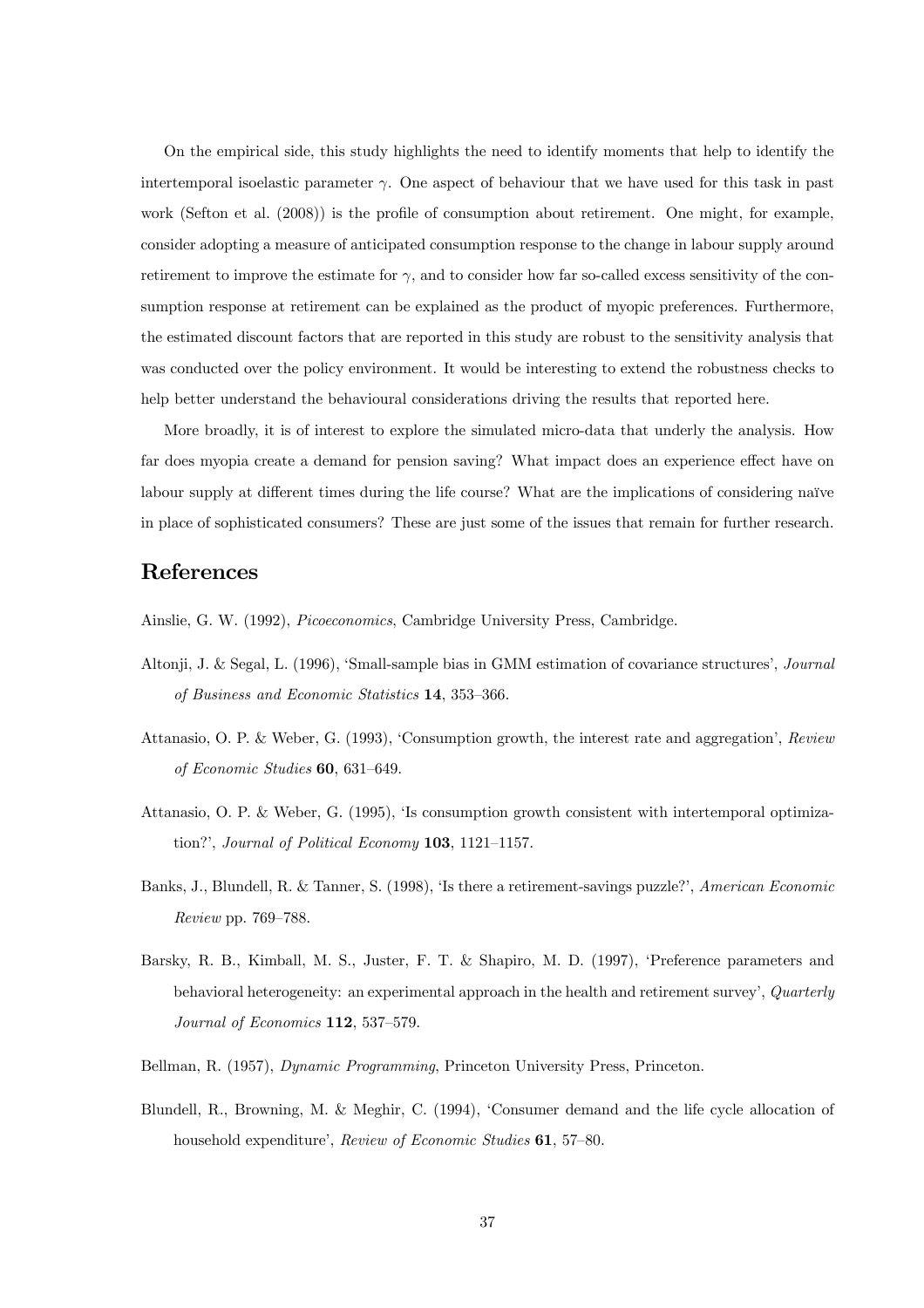- Blundell, R., Pashardes, P. & Weber, G. (1993), 'What do we learn about consumer demand patterns from micro data', American Economic Review 83, 570—597.
- Browning, M. & Lusardi, A. (1996), 'Household saving: micro theories and macro facts', Journal of Economic Literature 34, 1797—1855.
- Bucciol, A. (2009), Measuring self-control problems: A structural estimation. NETSPAR Discussion Paper 10/2009-002.
- Cagetti, M. (2003), 'Wealth accumultion over the life cycle and precautionary savings', Journal of Business and Economic Statistics 21, 339—353.
- Chatterjee, S., Corbae, D., Nakajima, M. & Rios-Rull, J. (2007), 'A quantitative theory of unsecured consumer credit with risk of default', Econometrica 75, 1525—1589.
- Curry, C. (2009), Could increases in state pension age be brought forward. Pensions Policy Institute Briefing Note 53.
- Deaton, A. & Muellbauer, J. (1980), Economics and Consumer Behavior, Cambridge University Press, Cambridge.
- DellaVigna, S. & Paserman, M. D. (2005), 'Job search and impatience', Journal of Labor Economics 23, 527—588.
- Diamond, P. & Köszegi, B. (2003), 'Quasi-hyperbolic discounting and retirement', Journal of Public Economics 87, 1839—1872.
- Dorfman, R. (1969), 'An economic interpretation of optimal control theory', American Economic Review 59, 817—831.
- DWP (2006a), Personal accounts: a new way to save, The Stationary Office, Norwich.
- DWP (2006b), Security in retirement: towards and new pensions system, The Stationary Office, Norwich.
- Dynan, K. (1993), 'How prudent are consumers?', Journal of Political Economy 101, 1104–1113.
- Engelhardt, G. V. & Kumar, A. (2007), The elasticity of intertemporal substitution: new evidence from 401(k) participation. Federal Reserve Bank of Dallas Working Papers 0812.
- Fagan, C. (2003), Working-time preferences and work-life balance in the EU: some policy considerations for enhancing the quality of life. European Foundation for the Improvement of Living and Working Conditions: Dublin.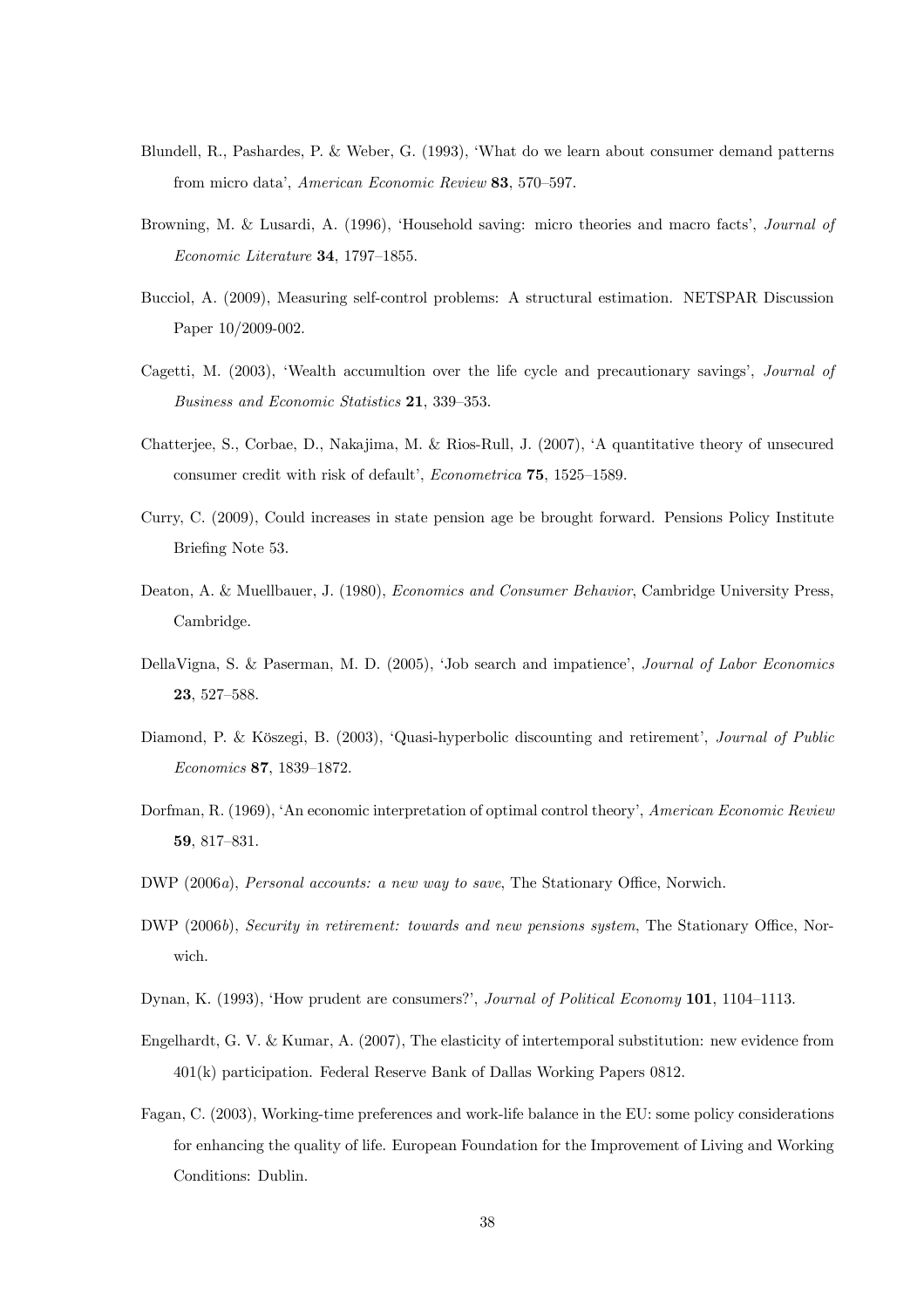- Fang, H. & Silverman, D. (2007), Time-inconsistency and welfare program participation: evidence from NLSY. NBER Working Paper 13375.
- Fernandez-Villaverde, J. & Krueger, D. (2006), Consumption over the life cycle: facts from Consumer Expenditure Survey Data. Working Paper, University of Pennsylvania.
- Forth, J. & Stokes, L. (2008), Employers' pension provision survey 2007. Department for Work and Pensions Research Report 545.
- Foster, K. (1996), 'A comparison of the Census characteristics of respondents and non-respondents to the 1996 FES', ONS Survey Methodology Bulletin 38.
- Frederick, S., Loewenstein, G. & O'Donoghue, T. (2002), 'Time discounting and time preference: A critical review', Journal of Economic Literature 40, 351—401.
- French, E. (2005), 'The effects of health, wealth, and wages on labour supply and retirement behaviour', Review of Economic Studies 72, 395—427.
- Gourinchas, P. & Parker, J. (2002), 'Consumption over the Life Cycle', Econometrica 70, 47—89.
- Green, L., Fry, A. F. & Myerson, J. (1994), 'Discounting of delayed rewards: A life span comparison', Psychological Science 5, 33—36.
- Grossman, S. J. & Shiller, R. J. (1981), 'The determinants of the variability of stock market prices', American Economic Review 71, 222—227.
- Gustman, A. L. & Steinmeier, T. L. (2005), 'The social security early entitlement age in a structural model of retirement and wealth', Journal of Public Economics 89, 441—464.
- Hall, R. E. (1988), Intertemporal substitution in consumption. NBER Working Paper W0720.
- Hansen, P. & Singleton, K. (1983), 'Stochastic consumption, risk aversion and the temporal behaviour of asset returns', Journal of Political Economy 91, 249—266.
- Hicks, J. R. (1939), Value and Capital, Clarendon Press, Oxford.
- Khoman, E. & Weale, M. (2008), Are we living beyond our means? A comparison of France, Italy, Spain and the United Kingdom. National Institute Discussion Paper 311.
- Kirby, K. N. (1997), 'Bidding on the future: Evidence against normative discounting of delayed rewards', Journal of Experimental Psychology-General 126, 54—70.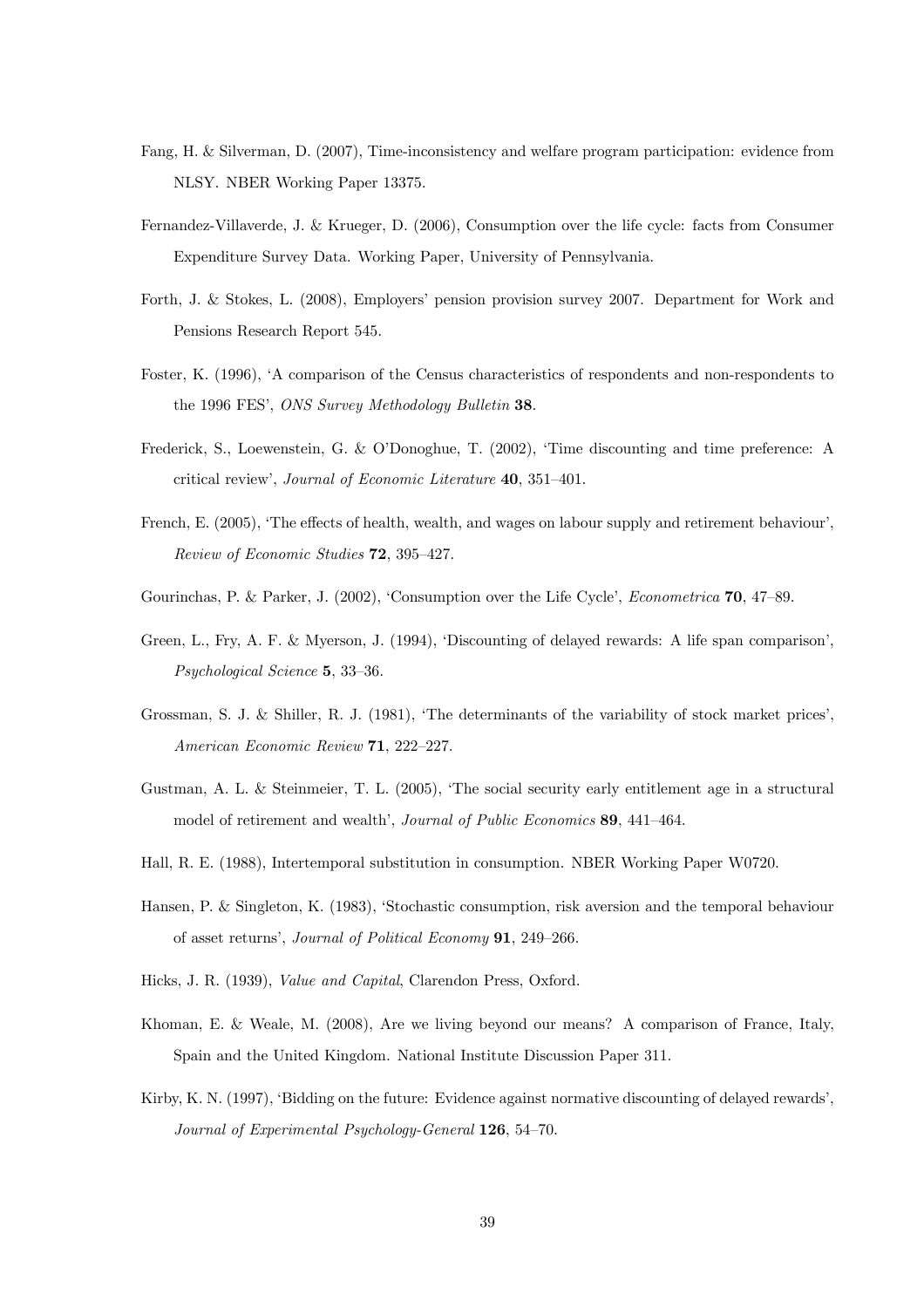- Laibson, D. I., Repetto, A. & Tobacman, J. (1998), 'Self control and saving for retirement', Brookings Papers on Economic Activity 1, 91—172.
- Laibson, D., Repetto, A. & Tobacman, J. (2007), Estimating discount functions with consumption choices over the lifecycle. Oxford University Department of Economics Discussion Paper 341.
- Lane, Clark & Peacock (2008), Pension Buyouts 2008. www.lcp.uk.com.
- Low, H. (2005), 'Self-insurance in a life-cycle model of labour supply and savings', Review of Economic Dynamics 8, 945—975.
- Ludvigson, S. & Paxson, C. H. (2001), 'Approximation bias in linearized Euler equations', Review of Economics and Statistics 83, 242—256.
- Mankiw, N. G. (1985), 'Consumer durables and the real interest rate', Review of Economics and Statistics 62, 353—362.
- Mankiw, N. G., Rotemberg, J. J. & Summers, L. H. (1985), 'Intertemporal substitution in macroeconomics', Quarterly Journal of Economics 100, 225—251.
- Mehra, R. & Prescott, E. C. (1985), 'The equity premium: a puzzle', Journal of Monetary Economics 15, 145—161.
- Nardi, M. D., French, E. & Jones, J. B. (2009), Why do the elderly save? The role of meical expenses. NBER Working Paper 15149.
- O'Dea, C., Philips, D. & Vink, A. (2007), A survey of the UK benefit system. Institute for Fiscal Studies Briefing Note 13.
- Paserman, M. D. (2008), 'Job search and hyperbolic discounting: structural estimation and policy evaluation', Economic Journal 118, 1418—1452.
- Pensions Commission (2005), A New Pension Settlement for the Twenty-First Century the second report of the Pensions Commission, The Stationery Office, Norwich.
- Press, W. H., Flannery, B. P., Teukolsky, S. A. & Vetterling, W. T. (1986), Numerical Recipes: the art of scientific computing, Cambridge University Press, Cambridge.
- Sefton, J., van de Ven, J. & Weale, M. (2008), 'Means testing retirement benefits: fostering equity or discouraging savings?', Economic Journal 118, 556—590.
- Shui, H. & Ausubel, L. M. (2004), Time inconsistency in the credit card market. 14th Annual Utah Winter Finance Conference.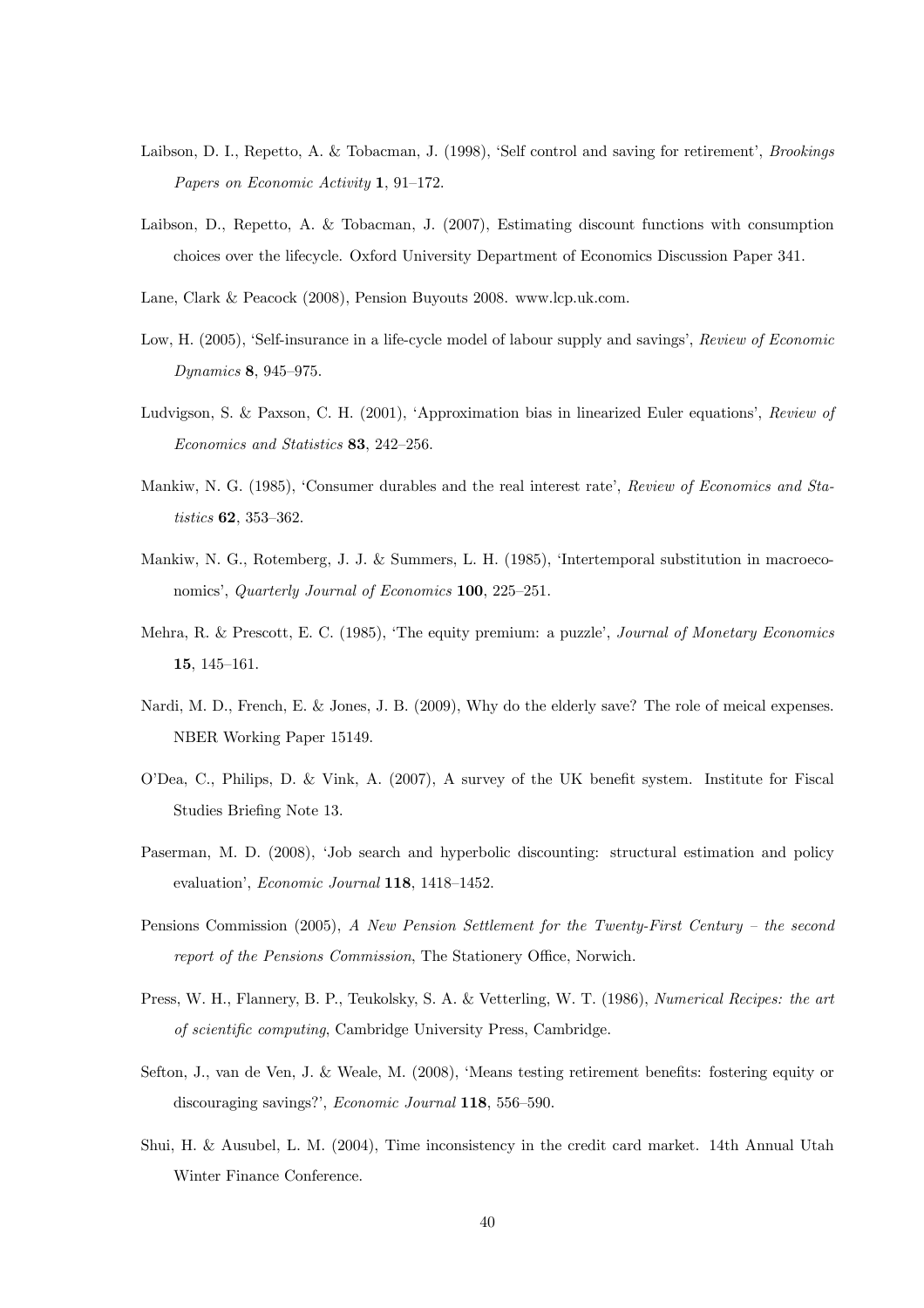Taylor, M. F. (2005), British Household Panel Survey Users Manual. Colchester: University of Essex.

- van de Ven, J. (2009), A model of household savings and labour supply responses to the policy environment. National Institute Working Paper 334.
- Zeldes, S. P. (1989), 'Optimal consumption with stochastic income: deviations from certainty equivalence', Quarterly Journal of Economics 104, 275—298.

# A The Covariance Matrix of Second Stage Estimators and the Optimal Weighting Matrix

The current derivation follows Appendix B of Gourinchas & Parker (2002). From equation (16), the loss function is given by:

$$
F = g(\theta, \hat{\chi})' W g(\theta, \hat{\chi})
$$
\n(23)

 $\hat{\theta}$  is then the value of the parameter vector that minimises F. Assuming that F is differentiable in the region of the optimum, we have (assuming that  $W$  is symmetric):

$$
g_{\theta}\left(\hat{\theta},\hat{\chi}\right)'Wg\left(\hat{\theta},\hat{\chi}\right) = 0\tag{24}
$$

where  $g_{\theta}$  (.) is the  $k \times l_2$  matrix of partial derivatives with respect to the  $l_2$  parameters of the vector  $\theta$ . Expanding  $g\left(\hat{\theta},\hat{\chi}\right)$  around the (theoretically) true parameter vector  $\theta_0$ :

$$
g\left(\hat{\theta},\hat{\chi}\right) = g\left(\theta_0,\hat{\chi}\right) + g_\theta\left(\bar{\theta},\hat{\chi}\right)\left(\hat{\theta} - \theta_0\right) \tag{25}
$$

where  $\theta_0 \leq \bar{\theta} \leq \hat{\theta}$ . Substituting (25) into (24), and rearranging:

$$
\left(\hat{\theta} - \theta_0\right) = -\left[g_\theta\left(\hat{\theta}, \hat{\chi}\right)' W g_\theta\left(\bar{\theta}, \hat{\chi}\right)\right]^{-1} g_\theta\left(\hat{\theta}, \hat{\chi}\right)' W g\left(\theta_0, \hat{\chi}\right) \tag{26}
$$

Expanding  $g(\theta_0, \hat{\chi})$  around  $\chi_0$ :

$$
g(\theta_0, \hat{\chi}) = g(\theta_0, \chi_0) + g_\chi(\theta_0, \bar{\chi}) (\hat{\chi} - \chi_0)
$$
\n(27)

where  $\chi_0 \leq \bar{\chi} \leq \hat{\chi}$ , and  $g_{\chi}$  (.) is the  $k \times l_1$  matrix of partial derivatives with respect to the  $l_1$  parameters of the vector  $\chi$ . Substituting (27) into (26):

$$
\left(\hat{\theta} - \theta_0\right) = -\left[g_\theta\left(\hat{\theta}, \hat{\chi}\right)'Wg_\theta\left(\bar{\theta}, \hat{\chi}\right)\right]^{-1}g_\theta\left(\hat{\theta}, \hat{\chi}\right)'W \times \left[g\left(\theta_0, \chi_0\right) + g_\chi\left(\theta_0, \bar{\chi}\right)\left(\hat{\chi} - \chi_0\right)\right]
$$
\n(28)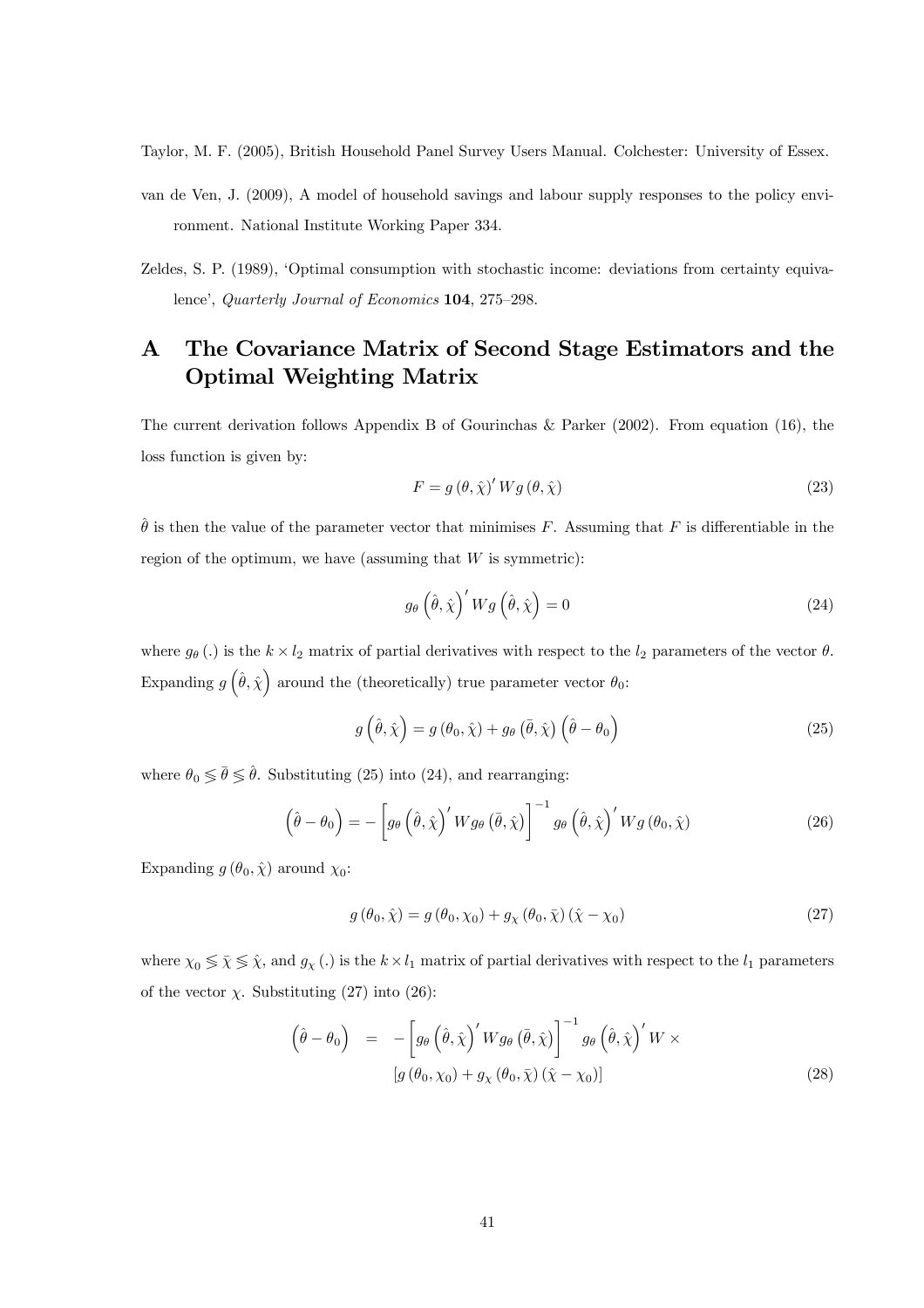By the central limit theorem,  $\sqrt{\tilde{I}}\left(\hat{\theta} - \theta_0\right)$  $\overrightarrow{d} N(0, V_{\theta})$ . Therefore:

$$
V_{\theta} = E\left\{\hat{I}\left[g_{\theta}\left(\hat{\theta},\hat{\chi}\right)'Wg_{\theta}\left(\bar{\theta},\hat{\chi}\right)\right]^{-1}g_{\theta}\left(\hat{\theta},\hat{\chi}\right)'W\times \left[g\left(\theta_{0},\chi_{0}\right)+g_{\chi}\left(\theta_{0},\bar{\chi}\right)\left(\hat{\chi}-\chi_{0}\right)\right]\times \left[g\left(\theta_{0},\chi_{0}\right)+g_{\chi}\left(\theta_{0},\bar{\chi}\right)\left(\hat{\chi}-\chi_{0}\right)\right]'\times Wg_{\theta}\left(\hat{\theta},\hat{\chi}\right)\left[g_{\theta}\left(\bar{\theta},\hat{\chi}\right)'Wg_{\theta}\left(\hat{\theta},\hat{\chi}\right)\right]^{-1}\right\}
$$
\n(29)

Assume that the first and second stage estimators are uncorrelated. Then, in the limit as  $\hat{\theta} \to \theta_0$  and  $\hat{\chi} \rightarrow \chi_0$ :<sup>33</sup>

$$
V_{\theta} = \left[ G_{\theta}' W G_{\theta} \right]^{-1} G_{\theta}' W \times
$$
  
\n
$$
\left[ E \left\{ \hat{I} g \left( \theta_0, \chi_0 \right) g \left( \theta_0, \chi_0 \right)' \right\} + \hat{I} G_{\chi} \hat{J}^{-1} V_{\chi} G_{\chi}' \right] \times
$$
  
\n
$$
W G_{\theta} \left[ G_{\theta}' W G_{\theta} \right]^{-1}
$$
\n(30)

where  $G_{\theta} = g_{\theta}(\theta_0, \chi_0)$  and all other terms are as defined previously. From (30), the optimal weighting matrix is given by:

$$
W_{opt} = \left[ E \left\{ \hat{I}g \left( \theta_0, \chi_0 \right) g \left( \theta_0, \chi_0 \right)' \right\} + \hat{I} G_{\chi} \hat{J}^{-1} V_{\chi} G'_{\chi} \right]^{-1}
$$

### B Data Sources

#### B.1 Expenditure and Food Survey

The Expenditure and Food Survey (EFS) was introduced in 2001, as an amalgamation of the Family Expenditure Survey (FES — introduced in 1957) and the National Food Survey. The structure of the EFS is based upon the FES, and the survey reports detailed information regarding demographics, income, and expenditure for a cross-sectional sample of approximately 6,500 households in the United Kingdom. The basic unit in the survey is the household, with households being selected at random from the Post Office's list of addresses (for Great Britain, excluding the Scottish Isles and the Isles of Scilly; Northern Ireland is sampled through the Valuations and Lands Agency list), and participation being voluntary. The EFS defines a household as: "a group of people living at the same address with common housekeeping that is sharing household expenses such as food and bills, or sharing a living room." All individuals aged 16 and over in participating households are asked to keep a diary of expenditure covering a two week period, with children aged 7 to 15 also being asked to keep a simplified diary since 1998. Regular expenditure, demographic, and income data are recorded at a household interview, and retrospective information is collected on expenditure of selected large and infrequent purchases. The

<sup>&</sup>lt;sup>33</sup>Where the central limit theorem is applied again, with respect to  $(\hat{\chi} - \chi) \rightarrow N(0, \hat{J}^{-1}V_{\chi})$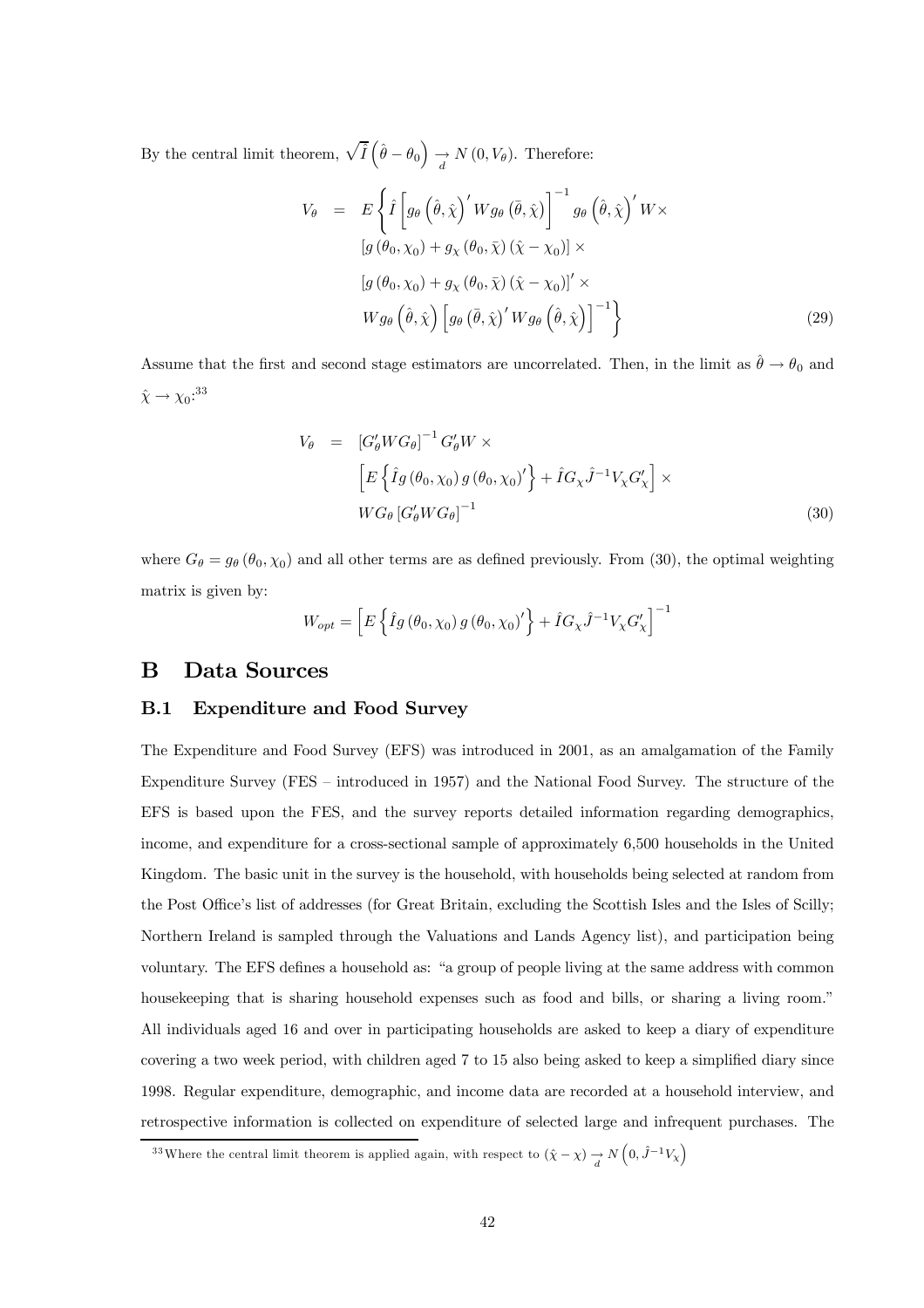survey is collected on a continuous basis, and was reported at annual intervals from April to March covering the UK financial year between 2001 and 2006, and on a calender year basis from 2006.

The representative nature of the EFS for the UK population is affected by a number of factors. Firstly, people in institutions — such as retirement homes, the military, or prison — are omitted from the survey. Also, people with no fixed address (the homeless) are not surveyed. Furthermore, the voluntary nature of the survey typically obtains a response rate of those initially approached in the region of 50-60 per cent, and has been found in the past to be not uniformly distributed across the population. Foster (1996) compared the characteristics of households responding to the 1991 FES with information derived from the 1991 Census, and found that response was lower than average in Greater London, higher in rural areas, and that the response rate tended to increase with the age of the household reference person. Low response rates were also found for ethnic minorities, the lower educated, self employed, and the manual social class.<sup>34</sup> Nevertheless, data from the EFS appear to provide a reasonably comprehensive picture of household income and expenditure in the UK, accounting for approximately 90 per cent of income and 85 per cent of expenditure estimated in the National Accounts.35 The EFS does not, however, adequately report income for the self-employed or from investments.

#### Units for analysis

The EFS reports data at the household level. As implied by the definition of a household that is quoted above, this can include a group of disparate adults sharing the same residence. As the model considered here is framed around the family unit, it was necessary to disaggregate some of the data that are reported at the household level by the EFS. We defined a family unit as a household comprised of a single adult, or partner couple, plus their dependant children. Dependant children were defined as any child under the age of 16, or any individual under the age of 18 and in full-time education. The EFS defines the household reference person as:

- the householder, i.e. the person who:
- a. owns the household accommodation, or
- b. is legally responsible for the rent of the accommodation, or
- c. has the household accommodation as an emolument or perquisite, or

d. has the household accommodation by virtue of some relationship to the owner who is not a member of the household.

If there are joint householders the household reference person will be the one with the higher

income. If the income is the same, then the eldest householder is taken.

<sup>3 4</sup>This issue is partially corrected for by weights that are supplied with the EFS.

 $35$  See Banks et al. (1998) and Foster (1996) for detailed discussion.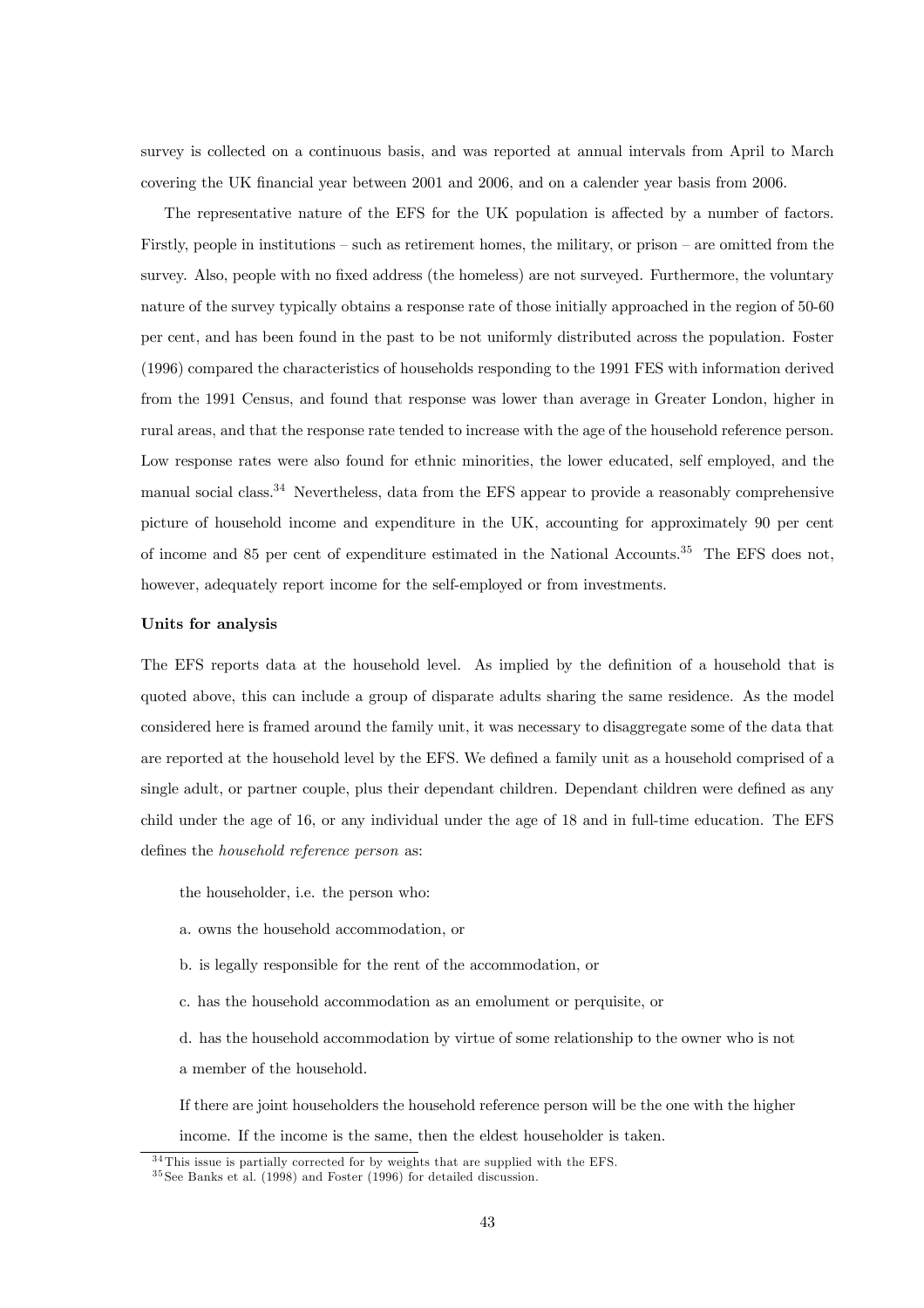We analysed the demographics of each household reported by the EFS, and excluded from analysis any household comprised of:

- family units not including the reference person, but including dependant children
- partner couples that did not include the reference person
- more than five family units

This selection resulted in a sample size of 7,218 family units, drawn from the 6,136 households for which data are reported by the 2007 EFS. Excluding any household with any member identified as self employed reduced the sample to 6,471 family units; it was not possible to censor out public sector employees with access to non-contributory occupational pensions due to miss-coding of the Standardised Industrial Classification Index (SIC) in the 2006 and 2007 waves of the EFS.

#### Consumption

One of the key reasons for consulting EFS data was to obtain sample statistics for consumption. The composite consumption variable with which the model is concerned is best interpreted as expenditure on all goods and services, including rent and mortgage interest on the family's residence, but excluding any mortgage capital repayment. The EFS reports two measures of aggregate consumption: the ONS definition,  $p550tp$ , and the National Accounts definition,  $p560tp$ . These two variables differ mainly in that the ONS definition includes expenditure on various taxes, charges, and fines (e.g. Council Tax, Stamp Duty, motoring fines), and unrequited domestic transfers that are not included in the National Accounts definition. As many of the taxes and charges that are included in the ONS definition are not explicitly allowed for by the model considered here (i.e. are not taken into account by the tax function considered for analysis), we have adopted the ONS definition for analysis.

#### B.2 Family Resources Survey

The Family Resources Survey (FRS) was introduced in 1992, and reports data at annual intervals covering the UK financial year (beginning in April) regarding the demographic, employment, income and financial circumstances of households in the United Kingdom (Great Britain prior to 2002). Like the EFS, data for the FRS are collected on a continuous basis from a cross-sectional sample of voluntary participating households that is designed to be representative of the wider United Kingdom population. The FRS sample is, however, just over 4 times as large as that of the EFS. Information is collected at both the household and individual level. Household level questions are asked of one adult (usually the household reference person / head), and individual level data are collected from all non-dependant people aged in excess of 16 years. The FRS also includes a 'benefit unit' identifier, which is very similar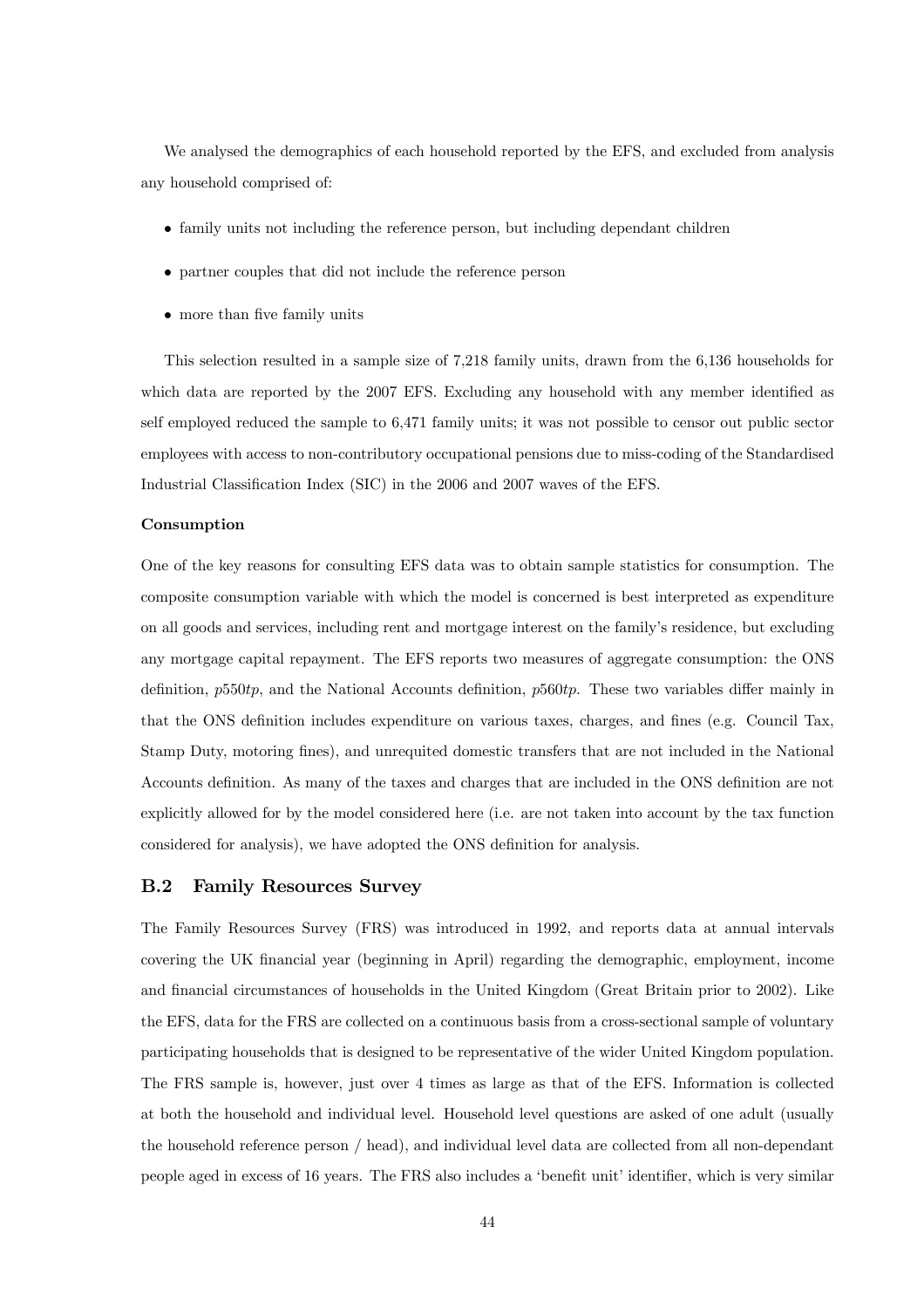to the family unit identifier constructed for analysis of EFS data, and was used for calculating the associated sample statistics reported in the study.36

Limiting the sample to households (benefit units) with between one and two adults, and with no missing data on any of the characteristics of concern resulted in a sample of 29,562 observations for estimation.

#### B.3 British Household Panel Survey

The British Household Panel Survey (BHPS) reports detailed panel data for a sample of households at annual intervals since 1991, and is administered by the ESRC UK Longitudinal Studies Centre. Fieldwork for each wave is conducted between 1 September and the end of April of the following year, with most data collected by the end of December. The original sample was comprised of 10,264 interviewed individuals drawn from 5,538 households, and was selected to be representative of the UK cross-sectional population in  $1991<sup>37</sup>$  Subsequent waves of the survey have followed the evolving experience of members of the original sample and their households. Each member aged 16 or over in a household containing an original sample member is solicited to complete the survey, with children aged 11 to 15 subject to a special interview from wave 4 (1994). Additional sub-samples were added to the panel in 1997 (from the European Community Household Panel, including Northern Ireland and low income sub-samples), 1999 (extensions for Scotland and Wales), and 2001 (from the Northern Ireland Household Panel Survey). Major topics covered by the survey include household organisation, labour market participation, income, wealth, housing, health, and socio-economic status.

Data on wealth have been collected for the BHPS every five years, with the most recently available data reported for 2005 (wave 15). This wave of the survey provides information for 15,627 adults drawn from 8,709 households. Re-organising the data along the same lines as described above for the EFS, and excluding households with self-employed members, or members in public sector jobs produced 7,851 observations for estimation.

Wave 15 of the BHPS solicits information regarding the wealth held in housing, referring to the value of a family's place of residence (for owner occupiers) and their second home (if they have one). It also asks about the outstanding value of any associated mortgage commitments. The illiquid nature of wealth held in residential property complicates accurate evaluation for survey purposes. Various alternative methods can be devised to impute an 'expected' or 'reasonable' value of housing wealth from alternative data, such as the size of a household's residence, its region, and the value at purchase.

<sup>3 6</sup>The definition of a "benefit unit" reported by the FRS differs to our assumed definition of the family unit, by identifying 18 year old offspring in full-time education as dependant children.

<sup>&</sup>lt;sup>37</sup>The first sample was drawn from the small users Postal Address file for Great Britain south of the Caledonian canal (excluding Northern Ireland). Due to the repeated survey methods employed, the most recent waves of the BHPS no longer provide a representative sample of the UK population. See Taylor (2005) for further details regarding the BHPS.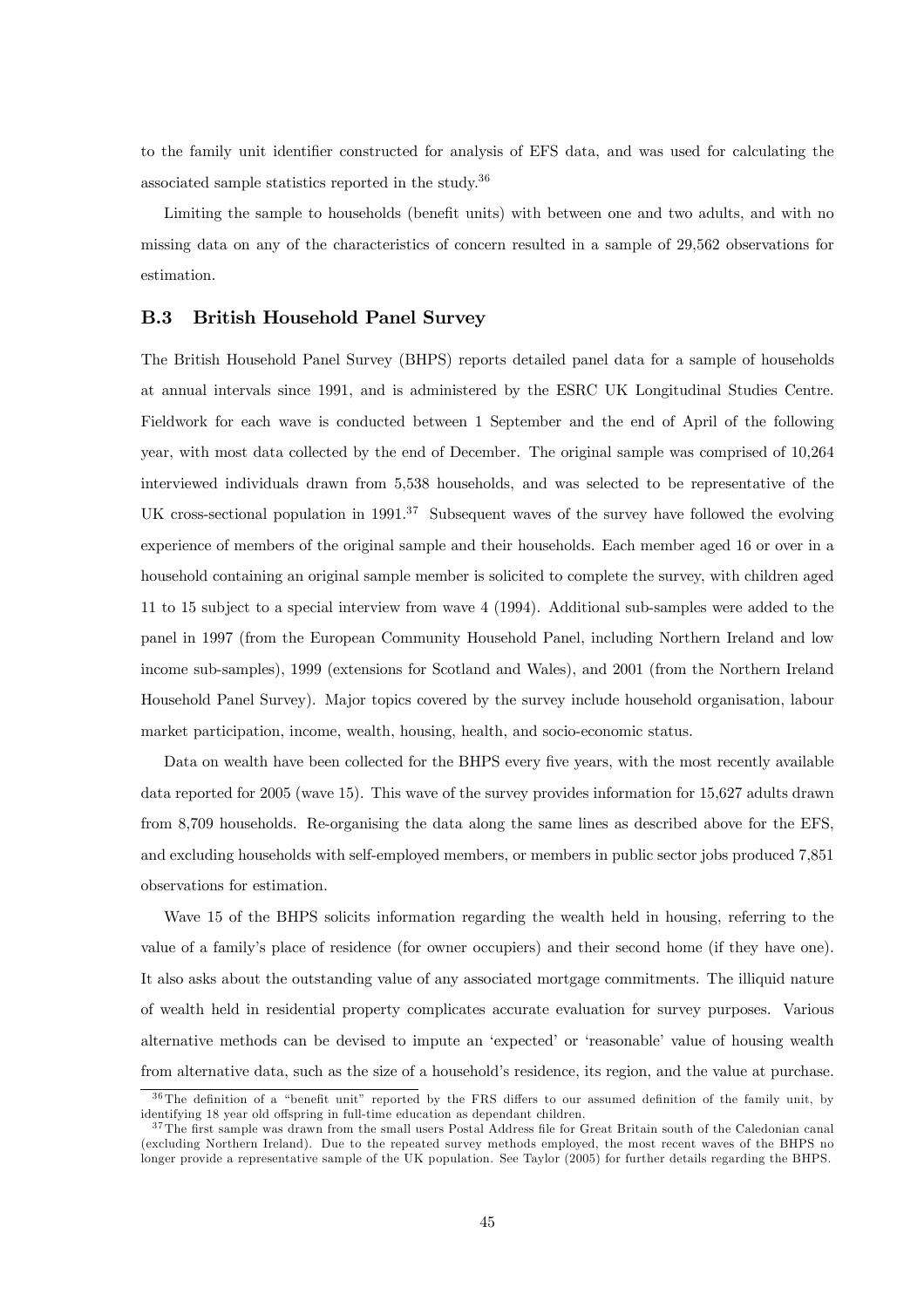The BHPS places the onus of such imputations upon the survey respondent by asking them: "About how much would you expect to get for your home if you sold it today?" (Household Questionnaire, Wave 15, p. 2). It is clear that answers to this sort of question may be inaccurate, which the BHPS takes into consideration by asking respondents whether their expected value falls into one of a specific range of values.

Wave 15 of the BHPS also asks about any wealth held in tradeable securities, with specific reference to the following:

- Savings or deposit accounts
- National Savings Bank (Post Office)
- TESSA or ISA
- National Savings Certificates
- Premium Bonds
- Unit Trusts / Investment Trusts
- Personal Equity Plan,
- Shares (UK or foreign)
- National Savings Bonds
- Government or company securities

Individuals are asked to reveal the value of their aggregate holdings, and whether they are owned jointly or in their sole name. Importantly, no explicit reference is made by interviewers to statements or listed market values. Rather, respondents are asked questions such as; "Thinking now about the investments you have ... about how much is the total value of these investments?" (Household Questionnaire, 2006, Wave 16 , p. 102).

Similarly, a range of associated debts are reported, with specific reference to the following:

- Hire purchase agreements
- Personal loans
- Credit cards
- Catalogue or mail order purchase agreements
- DSS Social Fund loan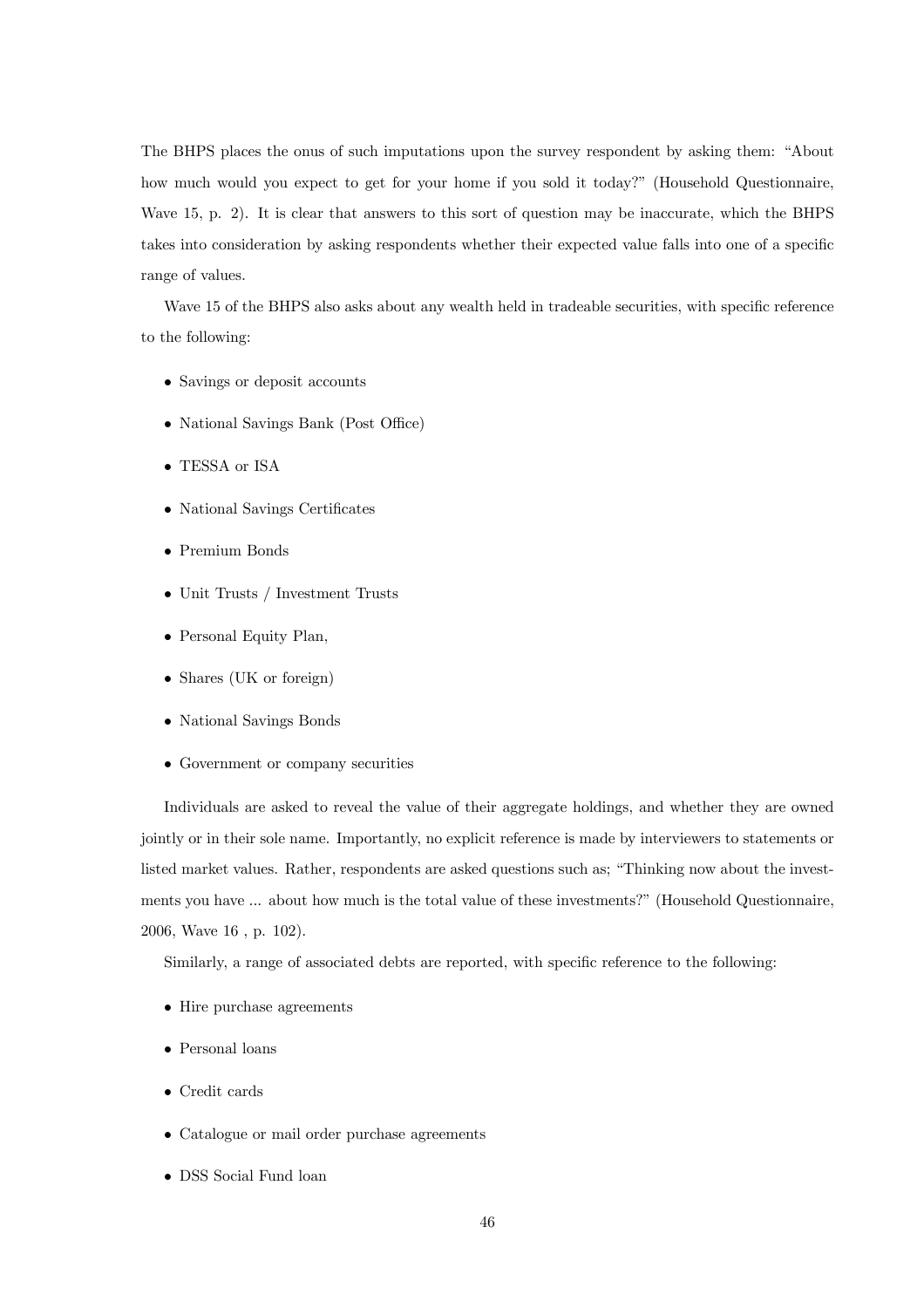- Overdrafts
- Student loan
- Any other loans for a private individual (not including mortgages)

For the purposes of analysis, any asset or liability that is described by the BHPS as a joint holding was divided by two to obtain the survey respondent's share. Housing wealth is taken from responses of the household reference person, and securities wealth was aggregated over all adult members of a benefit unit.<sup>38</sup> Statistics by age were obtained with reference to the age of the household reference person.

#### B.4 Employers' Pension Provision Survey

The Employers' Pension Provision Survey (EPPS) is designed to provide information regarding the pension provisions that employers provide to their employees. The EPPS was first introduced in 1994, and has been conducted approximately biennially since that date, with the most recent wave published for 2007 (the survey was undertaken in 2003 rather than 2002). The population for the 2007 wave of the survey was defined as all private sector employers in Great Britain, excluding small businesses without employees and all public sector organisations. The sample was drawn from the Inter-Departmental Business Register (IDBR), which is widely acknowledged to be the most complete register of businesses available. 4,213 institutions were originally approached, and 2,360 provided complete interviews (response rate of 56%). Organisations were selected at random from the IDBR, with over-sampling of large employers as these are relatively scarce in the macro-economy, but have an important impact on the labour market. Interviews were conducted were conducted by telephone between May and September of 2007, and were undertaken after having issued a letter that contained some of the most complex questions to allow time for the requested information to be gathered. Further detail regarding the 2007 wave of the EPPS is described in Forth & Stokes (2008)

<sup>&</sup>lt;sup>38</sup>The household reference person is defined as the person legally or financially responsible for the accommodation, or the elder of two people equally responsible.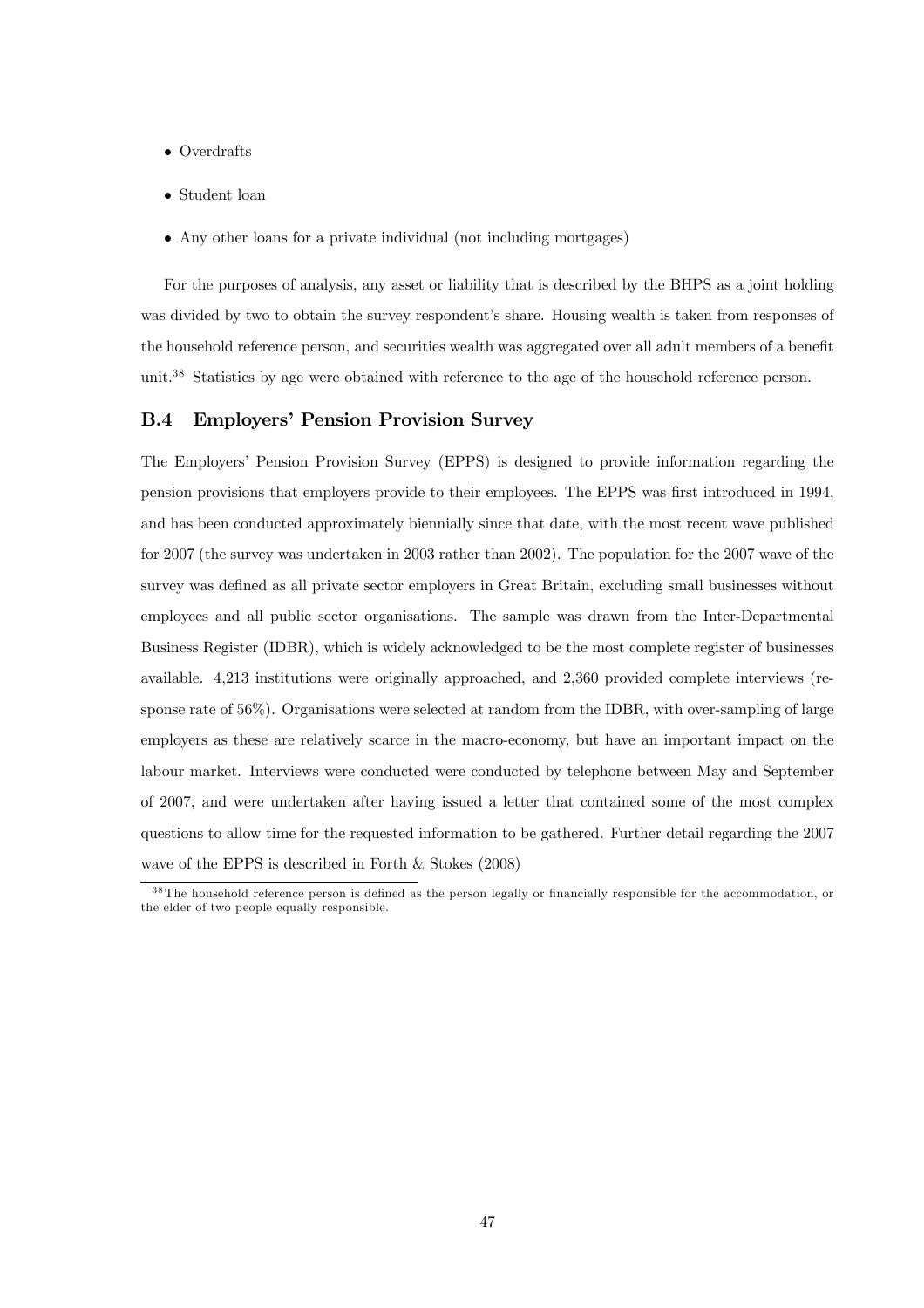# C Modelling the Number of Children



Figure 3: Simulated and sample average number of children per household, by age and relationship status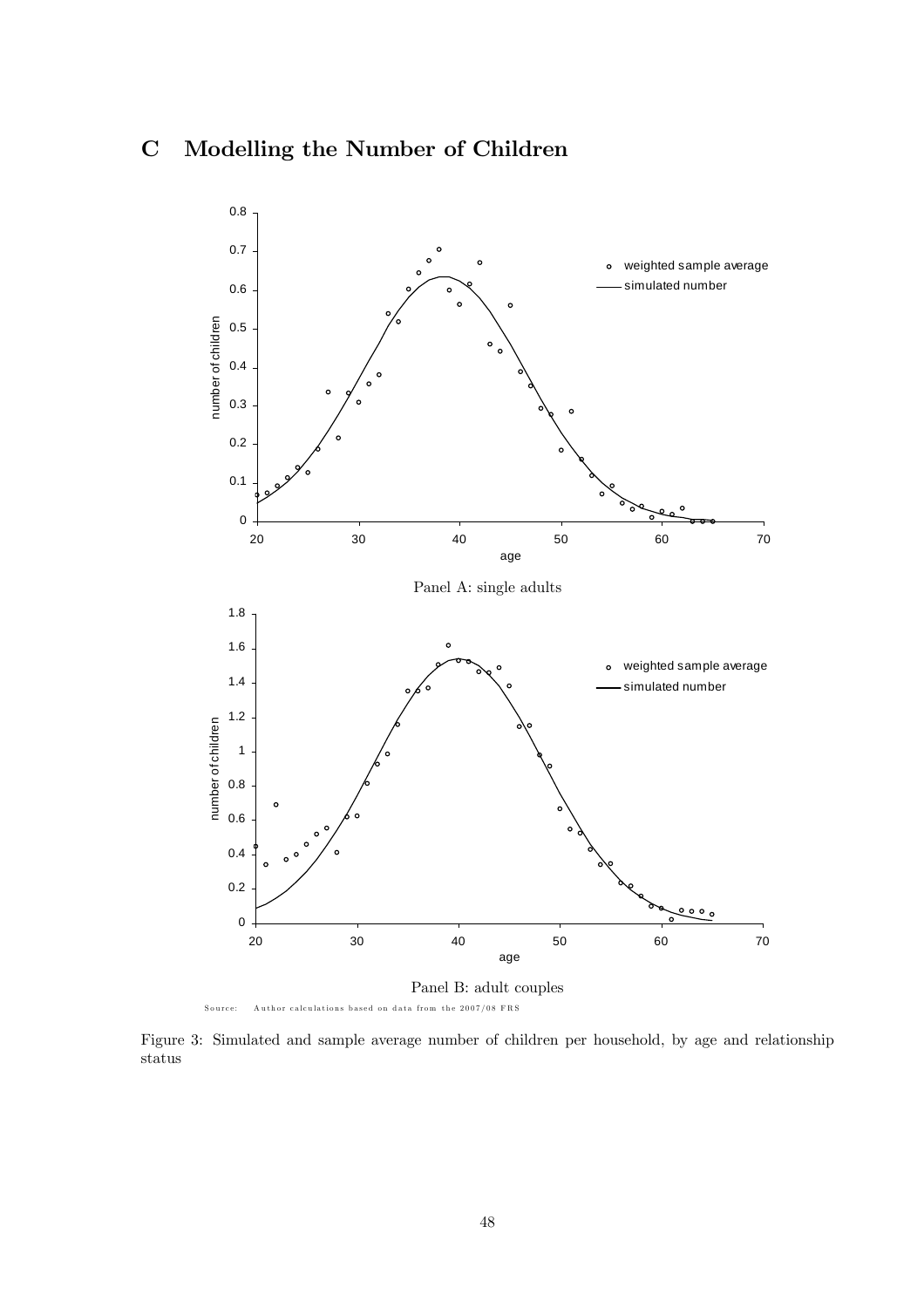# D Supplementary Estimates for Labour Income Processes

Table 9: Estimates to control for sample selection in evaluating geometric mean labour income of singles at age 20

| target equation                    | Coef.         | Std. Error |  |  |
|------------------------------------|---------------|------------|--|--|
| age                                | 0.14903       | 0.01875    |  |  |
| age squared                        | $-0.00292$    | 0.00049    |  |  |
| age cubed                          | 1.93E-05      | 3.98E-06   |  |  |
| constant                           | 3.78099       | 0.22543    |  |  |
| selection equation                 |               |            |  |  |
| age                                | 0.12307       | 0.00576    |  |  |
| age squared                        | $-0.00172$    | 0.00007    |  |  |
| any education certificates         | 0.400209      | 3.16E-02   |  |  |
| professional / vocational training | 0.35408       | 0.02802    |  |  |
| tertiary education                 | 0.46786       | 0.03854    |  |  |
| any dependant children             | -0.65470      | 0.03435    |  |  |
| constant                           | $-2.04555$    | 0.11179    |  |  |
|                                    |               |            |  |  |
| correlation*                       | -0.83297      | 0.01476    |  |  |
| standard error*                    | 0.76708       | 0.014289   |  |  |
| Number of (weighted) observations  |               | 13527      |  |  |
| Censored observations              | 7815          |            |  |  |
| Uncensored observations            | 5712          |            |  |  |
| Log pseudolikelihood               | $-1.32E + 07$ |            |  |  |
| Wald test of independent equations |               |            |  |  |
| Chi squared statistic              | 617.15        |            |  |  |
| p value                            | 0.00          |            |  |  |

Source: author's calculations on data from 2007/08 FRS Notes: Sample section model with robust standard errors

Table 10: Estimates to control for sample selection in evaluating geometric mean labour income of couples at age 20

| target equation                    | Coef.         | Std. Error |  |  |
|------------------------------------|---------------|------------|--|--|
| age                                | 0.17496       | 0.02065    |  |  |
| age squared                        | $-0.00339$    | 0.00047    |  |  |
| age cubed                          | 0.000021      | 3.51E-06   |  |  |
| constant                           | 3.98628       | 0.28754    |  |  |
| selection equation                 |               |            |  |  |
| age                                | 0.29663       | 0.04932    |  |  |
| age squared                        | $-0.00485$    | 0.00106    |  |  |
| age cubed                          | 1.68E-05      | 7.11E-06   |  |  |
| any education certificates         | 0.34560       | 0.04636    |  |  |
| professional / vocational training | 0.33094       | 0.04402    |  |  |
| tertiary education                 | 0.39121       | 0.05247    |  |  |
| any dependant children             | $-0.27394$    | 0.04962    |  |  |
| constant                           | $-4.07843$    | 0.69988    |  |  |
|                                    |               |            |  |  |
| correlation*                       | $-0.57599$    | 0.04739    |  |  |
| standard error*                    | 0.59981       | 0.01466    |  |  |
| Number of (weighted) observations  |               | 10438      |  |  |
| Censored observations              | 3745          |            |  |  |
| Uncensored observations            | 6693          |            |  |  |
| Log pseudolikelihood               | $-9.99E + 06$ |            |  |  |
| Wald test of independent equations |               |            |  |  |
| Chi squared statistic              | 85.67         |            |  |  |
| p value                            | 0.00          |            |  |  |
|                                    |               |            |  |  |

Source: author's calculations on data from 2007/08 FRS

Notes: Sample section model with robust standard errors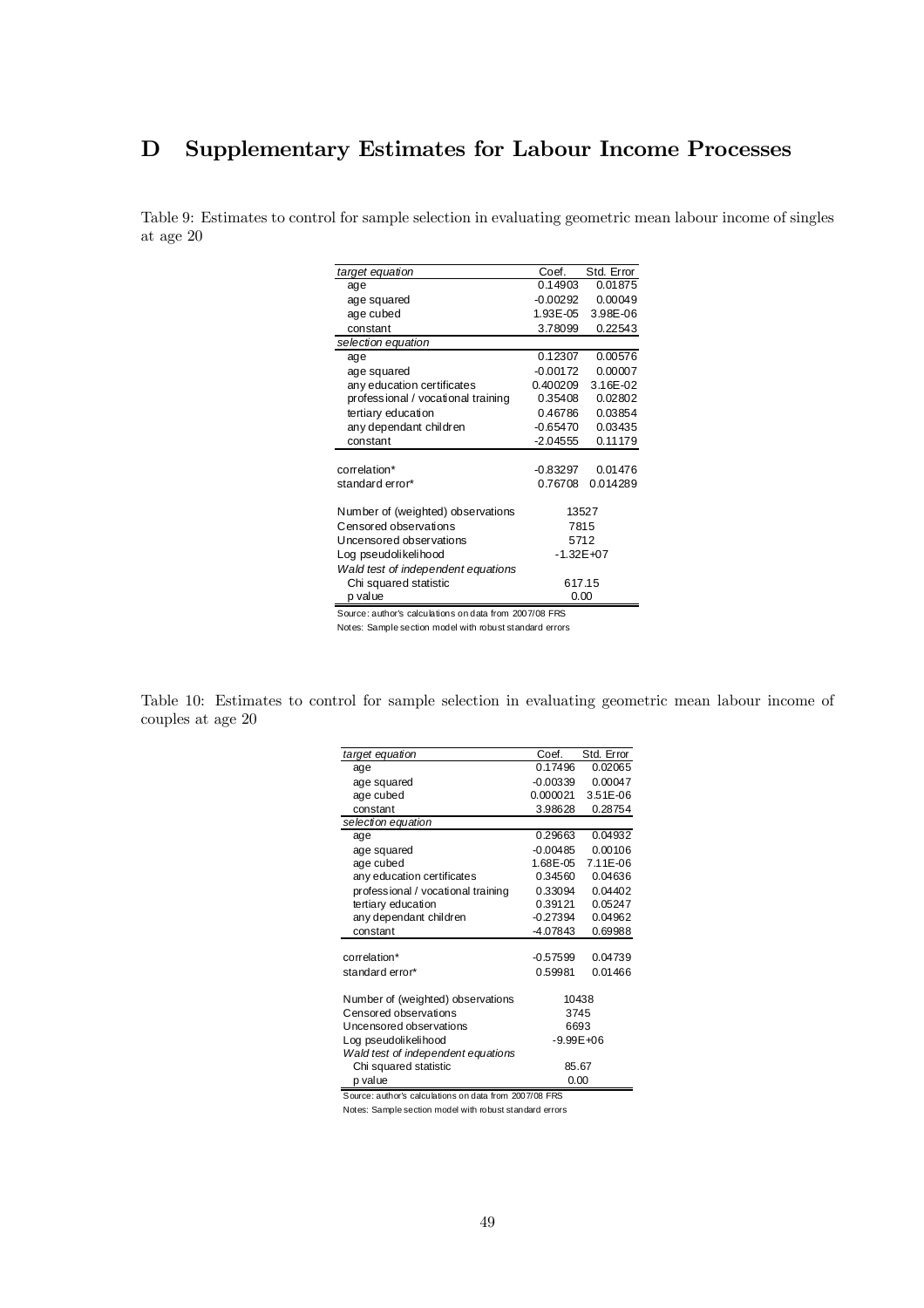## E Modelling Taxes and Benefits



Figure 4: Simulated tax functions — working lifetime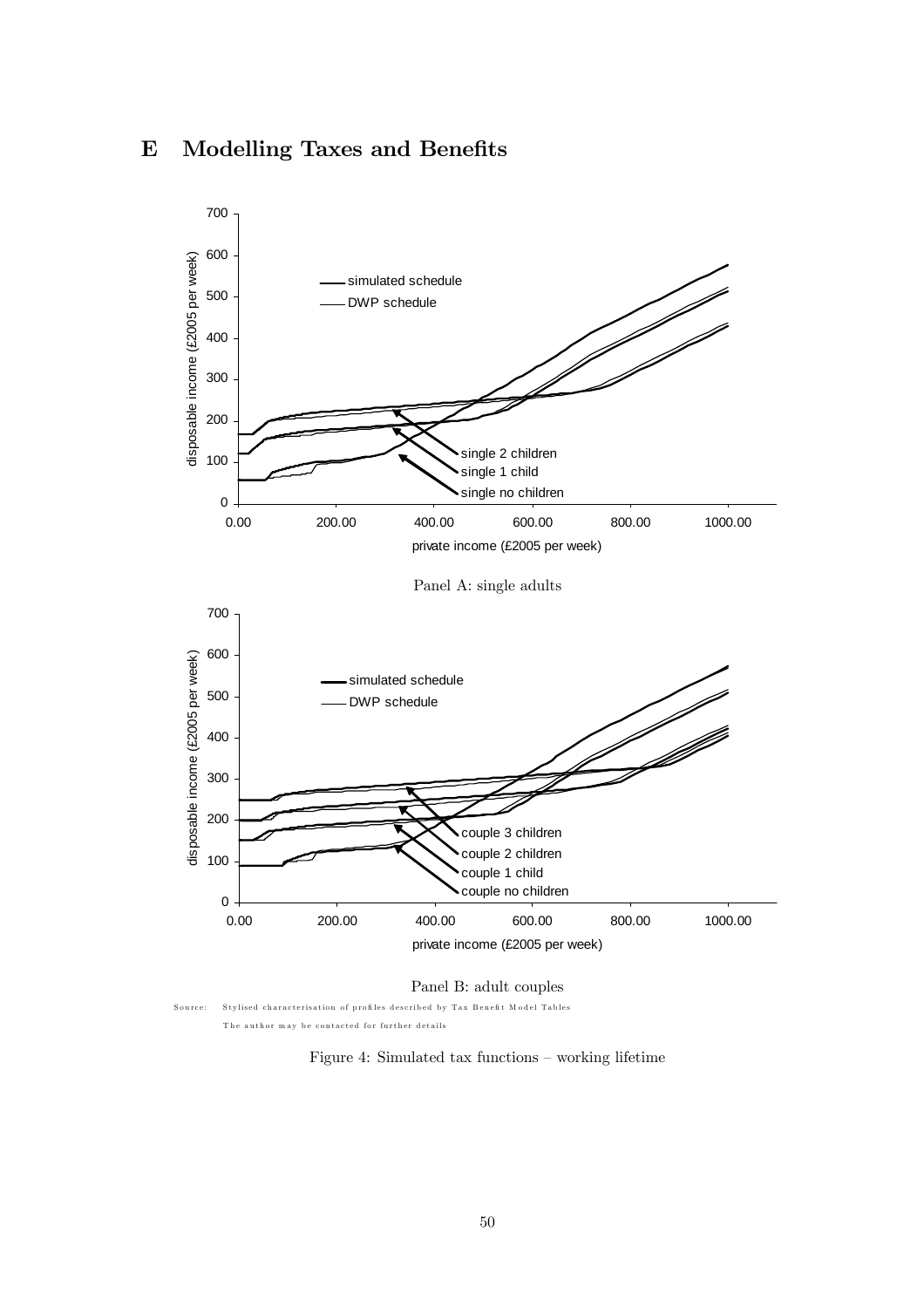

Figure 5: Tax functions for early and later retirement

# F Sensitivity of Brent's Search Routing to Parameter Starting Values

Table 11 reports statistics that indicate the scale of the sensitivity to starting values of Brent's method over values of  $(\delta, \alpha)$ , for a sample of parameter combinations  $(\gamma, \varepsilon, \beta)$  under estimation scenario 1.